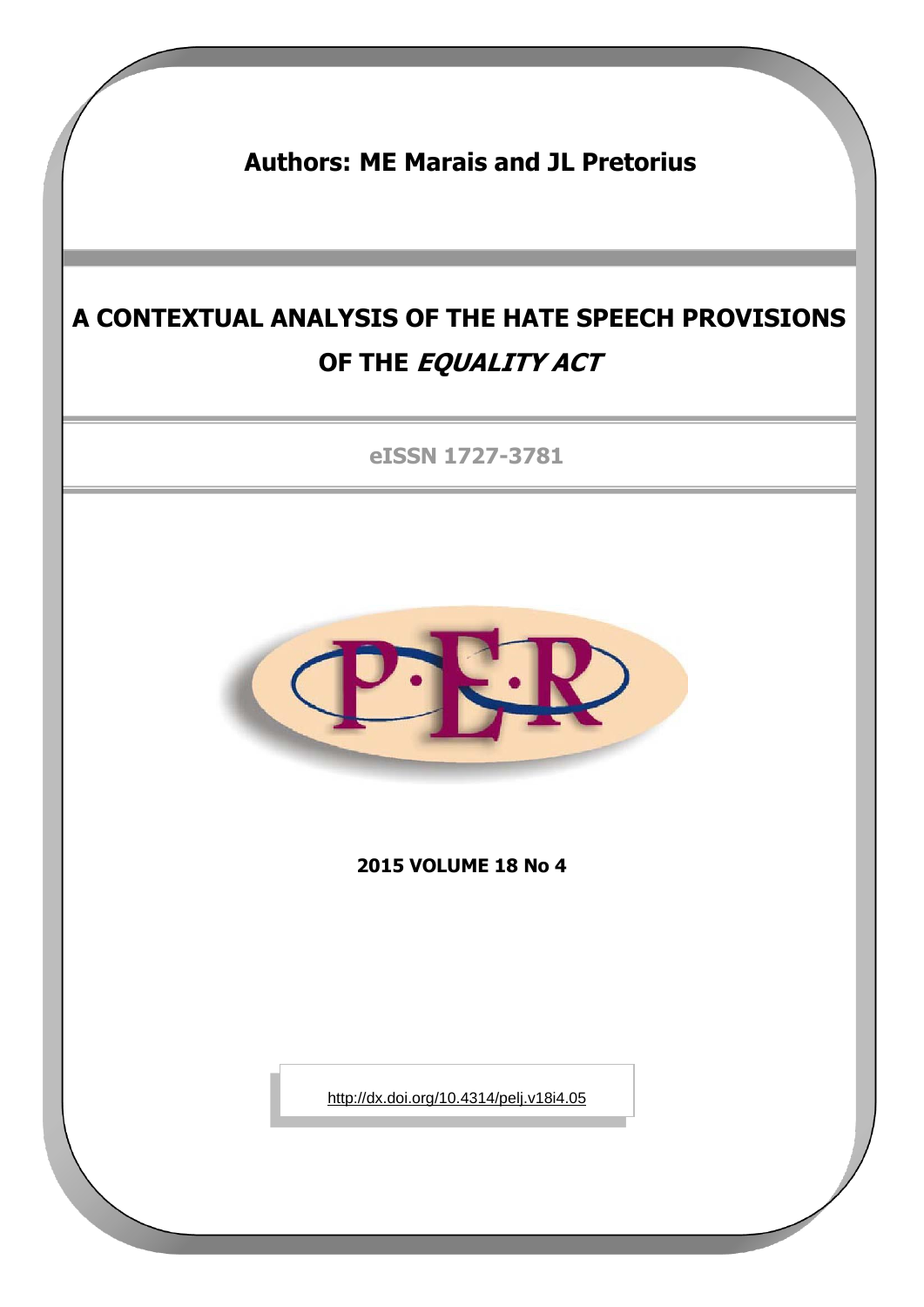# **A CONTEXTUAL ANALYSIS OF THE HATE SPEECH PROVISIONS OF THE EQUALITY ACT**

**ME Marais JL Pretorius**

## **1 Introduction**

Section 10(1) of the Promotion of Equality and Prevention of Unfair Discrimination Act 4 of 2000 (*Equality Act*) prohibits "hate speech" in the following terms:

Subject to the proviso in [section 12,](http://www.acts.co.za/prom_of_equality/12_prohibition_of_dissemination_and_publication_of_information_that_unfairly_discriminates.htm) no [person](javascript:void(0);) may publish, propagate, advocate or communicate words based on one or more of the [prohibited grounds,](javascript:void(0);) against any person, that could reasonably be construed to demonstrate a clear intention to –

(a) be hurtful;

-

- (b) be harmful or to incite harm;
- (c) promote or propagate hatred.

The proviso reads as follows:

Provided that *bona fide* engagement in artistic creativity, academic and scientific inquiry, fair and accurate reporting in the public interest or publication of any information, advertisement or notice in accordance with section 16 of the [Constitution,](javascript:void(0);) is not precluded by this section.

Section 10 of the *Equality Act* is often criticised for unduly extending the scope of socalled "hate speech" as defined in section  $16(2)(c)$  of the *Constitution*.<sup>1</sup> However, while it is true that both sections are concerned with discriminatory expression based on group characteristics, and while the expression contemplated by section 16(2)(c) of the *Constitution* indeed falls within the ambit of section 10, a context-sensitive analysis of section 10 calls for a different interpretive frame of reference than the right to freedom of expression only.

ME Marais. BA LLB (US) LLM LLD (UFS). Senior lecturer, Department of Public Law, University of the Free State. This contribution stems from this author's LLD thesis entitled "The Constitutionality of Categorical and Conditional Restrictions on Harmful Expression Related to Group Identity". Email: Maraisme@ufs.ac.za.

 $**$ JL Pretorius. B Com LLB BA (Hons) LLD (UFS). Professor of Law, Department of Public Law, University of the Free State. E-mail: pretorjl@ufs.ac.za.

<sup>&</sup>lt;sup>1</sup> See Roederer "The Prohibition of Hate Speech, Harassment and Dissemination or Publication of Information that Unfairly Discriminates" 93; Teichner 2003 SAJHR 353-357; Currie and De Waal Bill of Rights Handbook 378-379; Kok 2001 TSAR 299-300.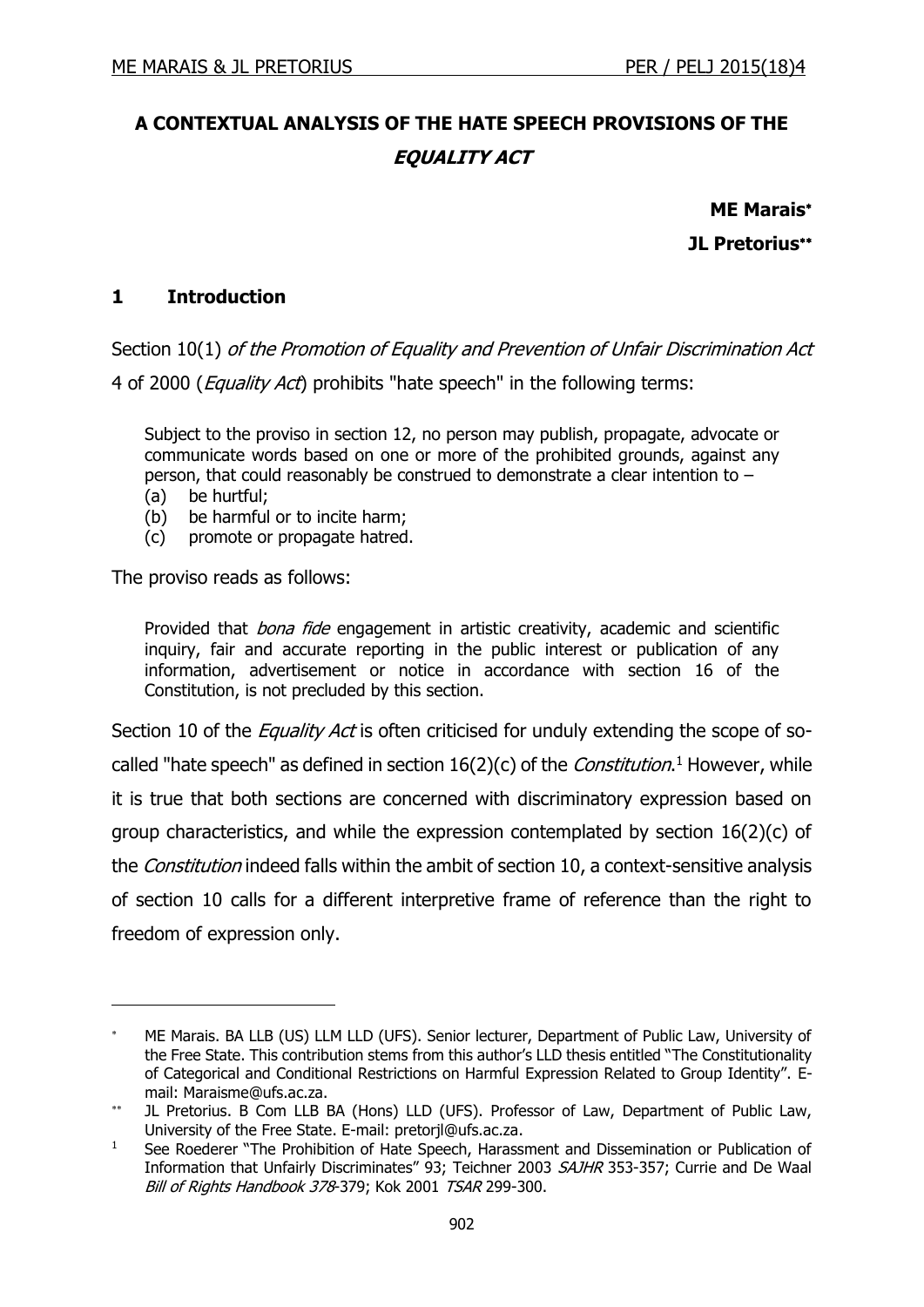Section 10 of the *Equality Act* clearly does not essentially describe, and is not primarily aimed at effectively regulating the extreme expression that falls within the narrow ambit of section 16(2), in particular section  $16(2)(c)$ , of the *Constitution*. Section 16(2) categorically excludes (a) propaganda for war, (b) incitement of imminent violence and (c) advocacy of hatred that is based on race, ethnicity, gender or religion, and that constitutes incitement to cause harm, from the constitutional right to freedom of expression. In effect, therefore, subject to the rule-of-law requirement of a rational relationship between legislation and its legitimate purpose, the state may combat the aforesaid forms of expression in an unfettered manner.<sup>2</sup> These forms of expression are clearly regarded as a threat to constitutional democracy. Borrowing from Rosenfeld, they can be described as

... extremist anti-democratic speech, including hate speech advocating denial of democratic or constitutional rights to its targets.<sup>3</sup>

Section 16(2)(c) in particular contemplates only expression of the most severe and deeply felt, group-related contempt that constitutes incitement to harm and imperils democracy. Any extension of this ambit should therefore be approached with extreme caution to solely serve the specific aims of the exclusion.

The more directly applicable context within which to interpret section 10 is the requirement in terms of sections 9(3) and (4) of the *Constitution* to enact legislation that would prevent and prohibit unfair discrimination. In satisfying this constitutional requirement, section 10 acknowledges the hurt and harm that discriminatory expression may cause. It condemns the reinforcement of systemic discrimination by means of expression, particularly in the broad societal context. Its primary aim is the restorative promotion of equality.

Against this backdrop, this article analyses section 10(1) in the light of sections 9(3) and (4) of the *Constitution*. By prohibiting unfair discrimination subject to a fairness assessment against the constitutional standard, section 6 of the Act in principle covers discriminatory expression, including hate speech. This implies that the categorical

<sup>&</sup>lt;sup>2</sup> Rautenbach 2001  $TSAR$  618 fn 3.

<sup>&</sup>lt;sup>3</sup> Rosenfeld 2002-2003 Cardozo L Rev 1549, with reference to a 18 of the German Basic Law.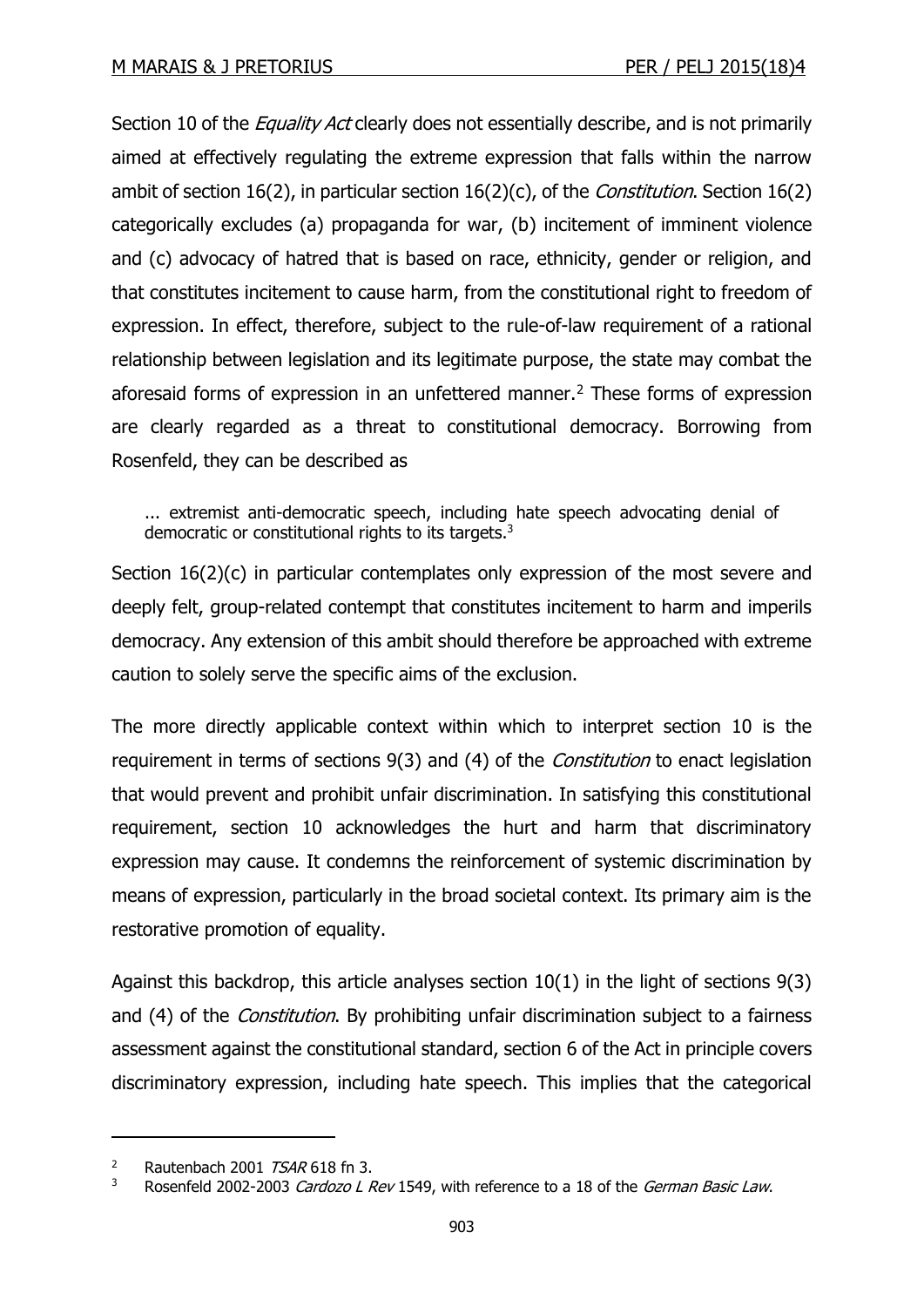prohibition of hate speech will comply with sections 9(3) and (4) and, for that matter, section 16 of the *Constitution* only if it strictly covers expression with no reasonable prospect of meeting the fairness standard. Put differently, the prohibited expression may in no way potentially promote rather than jeopardise the achievement of equality. In view of this, the article firstly considers the reason for the separate categorical hate speech prohibition.

A systematic, contextualised and interrelated purposive interpretation of each of the terms and phrases of section 10, as well as the forms of expression that the section 12 proviso excludes from the application of section 10, then follows. The condition that the prohibited expression may in no way potentially promote equality is considered as a guideline for purposive interpretation. By specifically mentioning certain forms of expression, it is argued, the proviso acknowledges the special challenges associated with the protection of the freedoms of expression explicitly stipulated in section 16(1) of the Constitution.

Considering the potential risk that a purposive interpretation of section 10(1) may still cover expression that does not jeopardise equality, the proposed interpretation is then tested against the constitutional fairness standard. The notion that the value of a particular form of expression determines the level of constitutional protection it should receive, constitutes a significant component of this assessment. This value is determined based on the values and interests that are generally acknowledged as informing the protection of the right to freedom of expression. The assessment ultimately leads to the conclusion that a purposive interpretation of section 10 covers only low-value expression that unfairly discriminates and that has no potential of promoting equality in any context.

Finally, the justification of the limitation of the right to freedom of expression in terms of section 36 of the *Constitution* is addressed. In the light of the outcome of the fairness assessment, and assuming that unfair discrimination cannot be justified, the impact of the prohibition of hate speech on the right to freedom of expression clearly does not carry substantial weight compared to the compelling purpose of the limitation. That leaves for consideration the means by which section 10 achieves its

904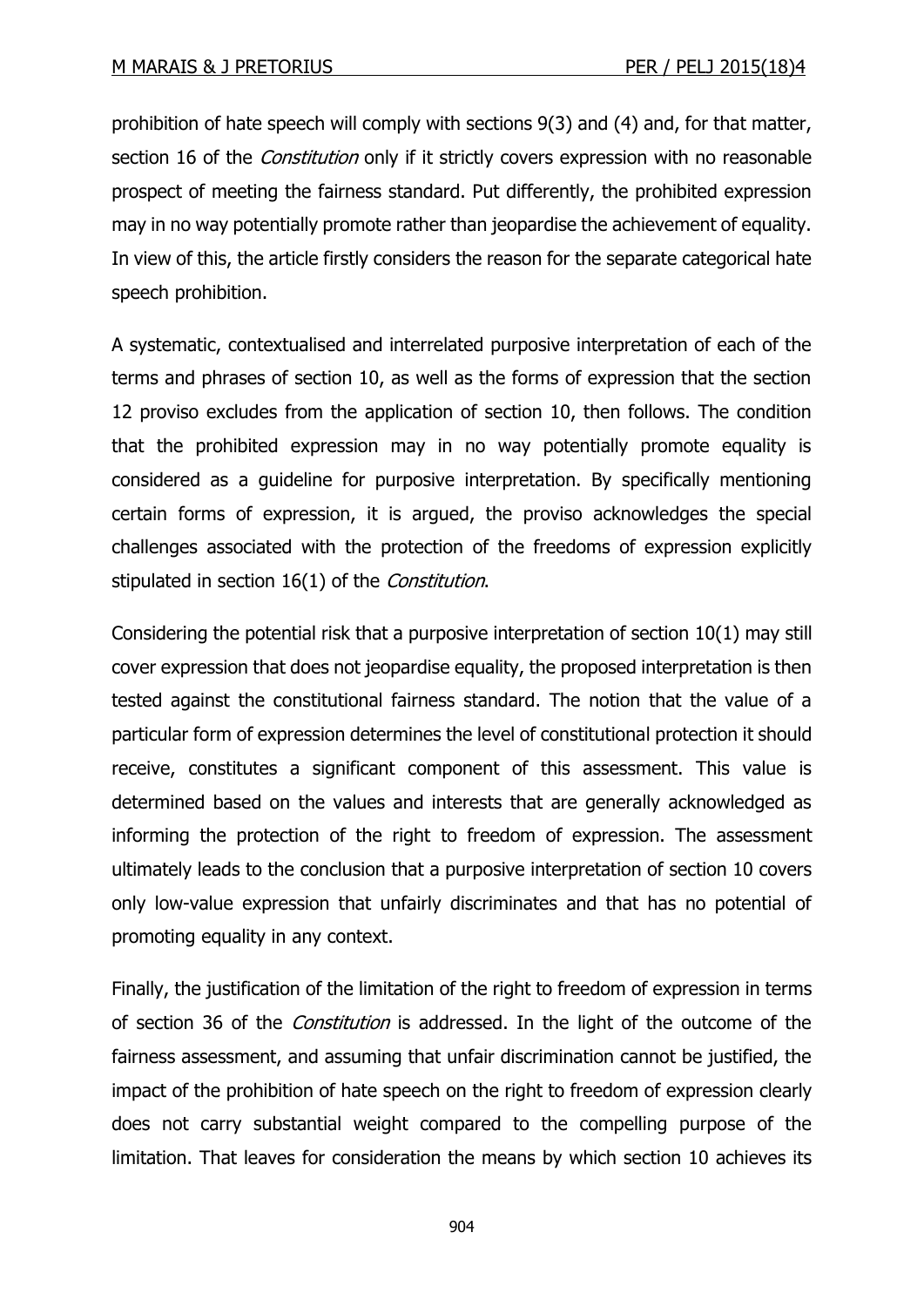aims. As lenient restorative means are used to enforce compliance, it is concluded that the section 10 limitation of the constitutional right to freedom of expression is justified in terms of section 36 of the *Constitution*.

Frequent reference is made to legislation, case law and related academic views in foreign jurisdictions, especially the United States, Canada and Germany, as well as international law. Although this is not a comparative study, the South African Constitutional Court has recognised some perspectives relating to these foreign jurisdictions' approaches in regulating expression in general, and expression that can be described as "hate speech" in particular. In this regard, the article takes into account the difference in the approach to freedom of speech in American jurisprudence and the jurisprudence of Canada, Germany and South Africa. Whilst the American approach is individualistic, the other jurisdictions follow a more "communitarian approach … which seeks to balance freedom of expression with other values, such as multi-culturism, equality and dignity".<sup>4</sup>

# **2 The constitutional aims of section 10(1)**

Subsections 9(3) and (4) of the *Constitution* require the state to enact national legislation to prevent or prohibit unfair discrimination. As stated in its preamble, the Equality Act approaches this requirement with a focus on

... systemic inequalities and unfair discrimination (that still) remain deeply embedded in social structures, practices and attitudes, undermining the aspirations of our constitutional democracy.

It endeavours to

-

... facilitate the transition to a democratic society, united in its diversity, marked by human relations that are caring and compassionate, and guided by the principles of equality, fairness, equity, social progress, justice, human dignity and freedom.

It is in this light that the different aspects of section 10(1) will be interpreted.

<sup>&</sup>lt;sup>4</sup> Milo, Penfold and Stein "Freedom of Expression" 42-78 - 42-79. Case v Minister of Safety and Security, Curtis v Minister of Safety and Security 1996 3 SA 617 (CC) paras 29-35.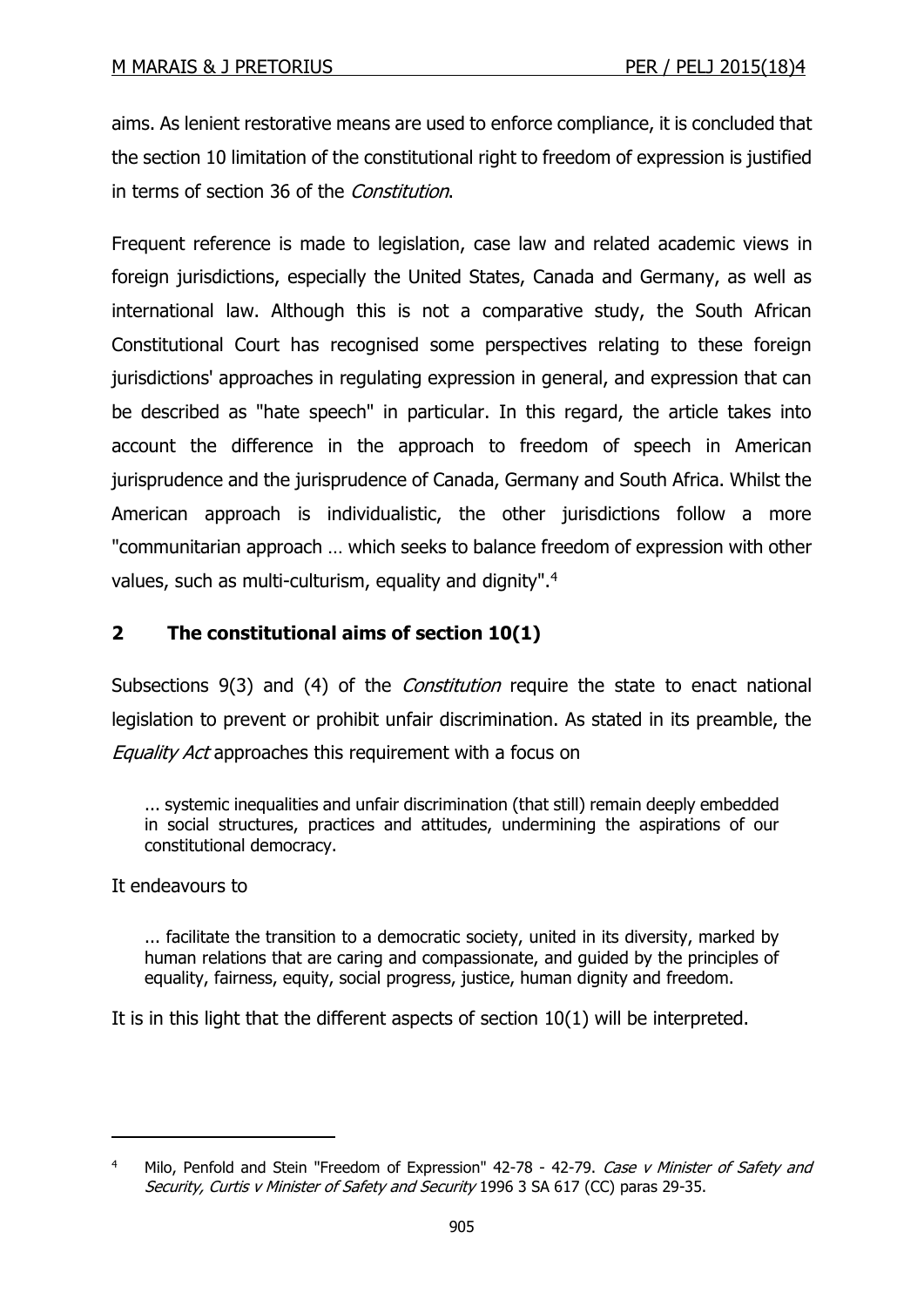Section 6 of the Act prohibits unfair discrimination, subject to a fairness assessment in terms of section 14. The question therefore arises as to why it was necessary to enact a categorical hate speech prohibition instead of merely pursuing hate speech claims under section  $6.5$  The answer lies in the reality that a categorical provision undoubtedly has a better chance of effectively achieving the reformative societal goals, particularly the preventative goals, required by the *Constitution* than a case-bycase development that is complaints-driven, retrospective and requires evidence of the detrimental effects of an incident. $6$  According to the Act, a complainant of unfair discrimination bears the onus to make out a *prima facie* case of discrimination.<sup>7</sup> In terms of section 1, disadvantage, whether direct or indirect, is a definitive element of discrimination. Section 10 is primarily concerned with disadvantage in the form of the reinforcement or promotion of inequality in society when expression as described in the provision is tolerated. Expecting a complainant to prove that a specific incident relates to the broader effect of hate speech on society will be an overwhelming evidential burden. This challenge is, however, removed by the categorical recognition that the prohibited expression does constitute unfair discrimination. In this provision, therefore, those who are marginalised and deprived of self-confidence due to systemic humiliation based on their group identity find assurance that they do have a claim.<sup>8</sup> In addition, it assists in sensitising South Africans to the dignity-impairing consequences of discriminatory utterances. Noteworthy in this regard is that the remedies provided by the Act include the facilitation of empathy, which can lead to an apology and to forgiveness and healing. $9$  In the final instance, section 10 acknowledges and, to some extent, gives effect to international commitments to prohibit hate speech, in particular the *International Convention on the Elimination of* All Forms of Racial Discrimination (ICERD).<sup>10</sup>

<sup>5</sup> Kok 2008 Stell LR 128.

<sup>&</sup>lt;sup>6</sup> Kok 2008 Stell LR 128.

<sup>&</sup>lt;sup>7</sup> S 13(1) of the Promotion of Equality and Prevention of Unfair Discrimination Act 4 of 2000 (the Equality Act).

 $8$  Kok 2008 *Stell LR* 130-131.

There are a number of forums that make provision for mediation processes to which a presiding officer of the Equality Court may refer a matter. These include the Human Rights Commission and the Commission on Gender Equality. See s 20(3)(a) of the *Equality Act*.

<sup>&</sup>lt;sup>10</sup> International Convention on the Elimination of All Forms of Racial Discrimination (1965).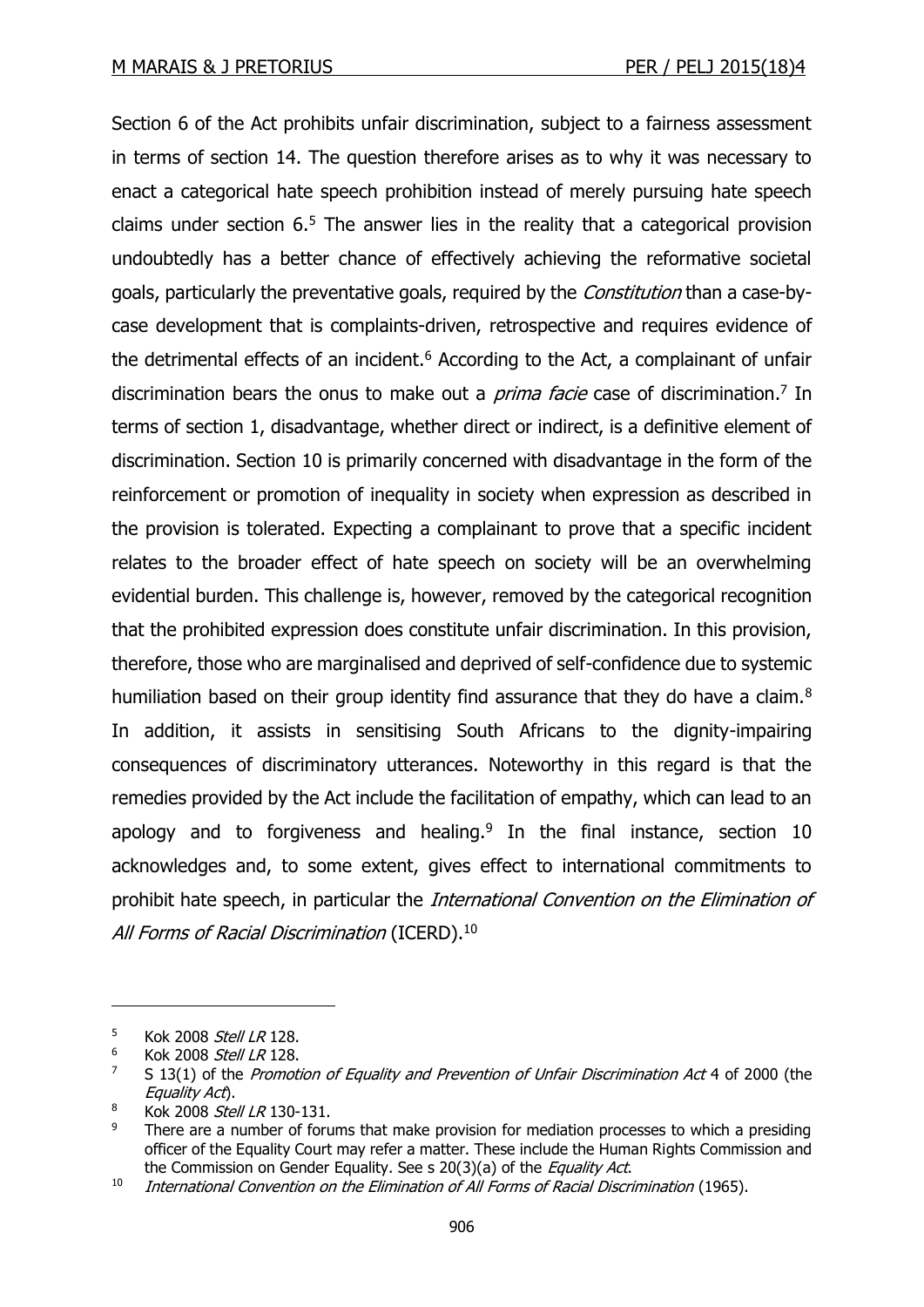# **3 A contextual analysis of section 10(1), read with the proviso in terms of section 12**

Section 10(1) and the proviso in section 12 are interrelated and have to be interpreted as such. This analysis will show that, when read together, they describe a very particular form of expression that essentially does not constitute bona fide engagement in any of the forms of expression protected in terms of section 16(1) of the Constitution.

# **3.1 Section 10(1)**

In the following paragraphs, the different terms and phrases used in section 10(1) will be considered, followed by those of the proviso.

# 3.1.1 "no [person](javascript:void(0);) may publish, propagate, advocate or communicate words"

The term "words" should be understood as, or replaced with, "expression" or "expressive content". This is because a textual interpretation results in the paradox that the prohibition covers only certain forms of extreme hate speech that fall within the ambit of section  $16(2)(c)$  of the *Constitution*, while fully covering less extreme hate speech that falls outside the ambit of section  $16(2)(c)$ .<sup>11</sup> Such an interpretation would be contrary to the stated purpose of the Act, to prohibit expression contemplated in section  $16(2)(c)$ .<sup>12</sup> This approach is further supported by the fact that "speech" in the context of "hate speech" is generally accepted to include symbolic expression also. Even the American Supreme Court prohibited the burning of the American flag under the *First Amendment*, which explicitly protects "speech".<sup>13</sup>

The term "words" also does not fit comfortably into the contextual construction of this phrase. Words can be published and used to advocate or propagate ideas, feelings, opinions and knowledge, but cannot be advocated or propagated themselves. Hence, the phrase should be purposively interpreted or, if such an interpretation is not viable,

<sup>&</sup>lt;sup>11</sup> Roederer "The Prohibition of Hate Speech, Harassment and Dissemination or Publication of Information that Unfairly Discriminates" 92.

<sup>&</sup>lt;sup>12</sup> Section 2(b)(v) of the *Equality Act*.

<sup>&</sup>lt;sup>13</sup> See [Texas v Johnson](http://www.answers.com/topic/texas-v-johnson) 491 [US](http://en.wikipedia.org/wiki/United_States_Reports) [397](http://supreme.justia.com/us/491/397/case.html) (1989); United States v Eichman 496 US 310 (1990).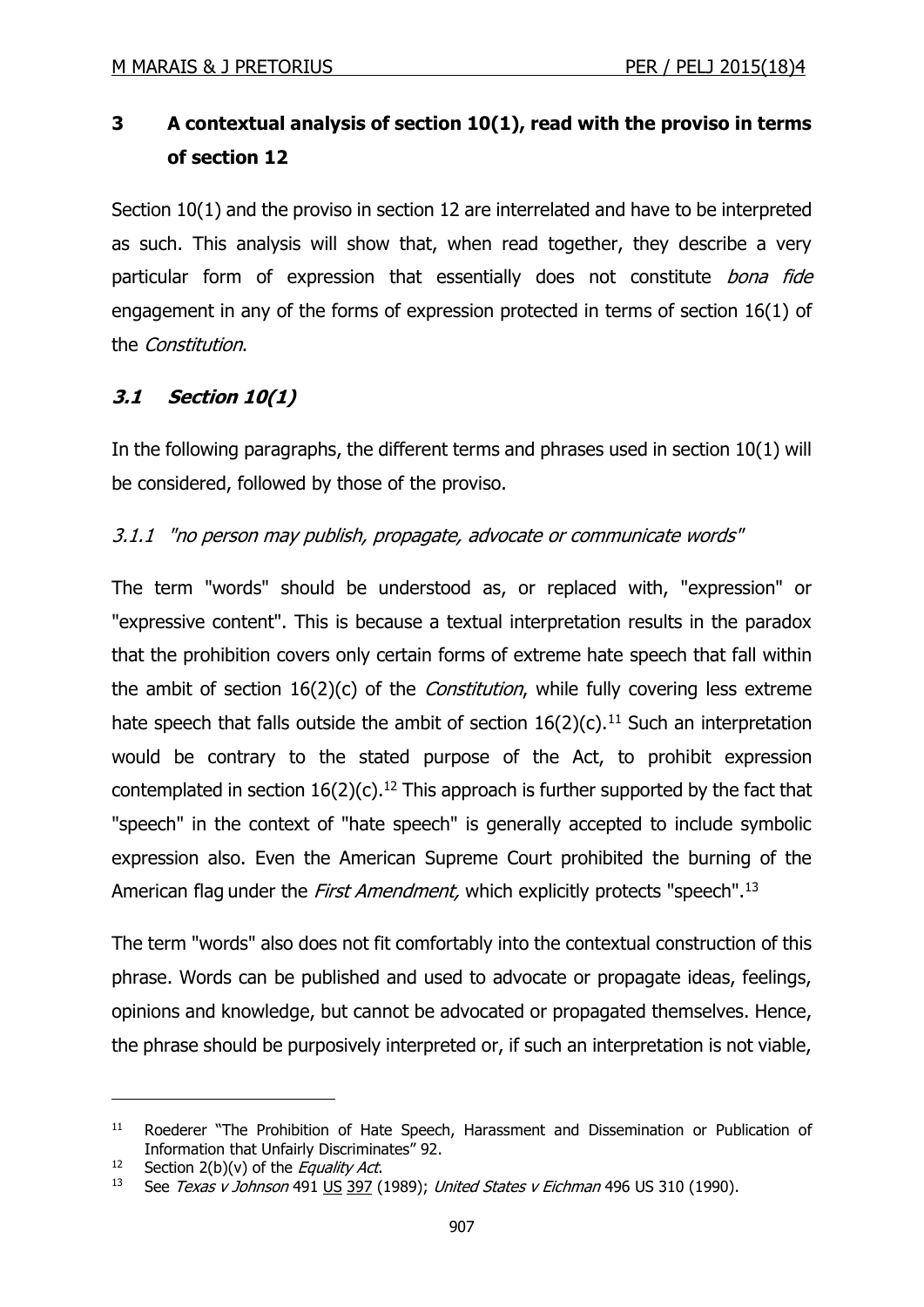be amended to convey that no person may publish expressive content that propagates, advocates<sup>14</sup> or communicates<sup>15</sup> ideas or views as further described in the section.<sup>16</sup>

The restriction of the relevant expressive act to "publish"<sup>17</sup> implies that expression in private conversation is not included. This is in accordance with the guarantee of the right to privacy in terms of section 14 of the *Constitution*. In addition, it recognises and appropriately responds to the risk that a categorical prohibition of expression in private conversation may hamper rather than promote equality. Realistically speaking, legislation cannot remove feelings of hatred and detestation from people's hearts, homes and personal social environments. These emotions may originate from deep psychological hurt relating to personal experiences. It may even have a healing effect when people verbalise these feelings in private.

Hate speech prohibitions in comparable jurisdictions, even those relating to extreme forms of such speech, support the protection of privacy. For example, the court in  $R$  $v$  Keegstra,<sup>18</sup> the leading Canadian hate speech case, remarked that the fact that section 319(2) of the Canadian *Criminal Code* does not prohibit views expressed with an intention to promote hatred if they are expressed privately, indicated Parliament's concern not to invade individuals' privacy.<sup>19</sup> In the same vein, in R v Ahenakew,<sup>20</sup>

<sup>&</sup>lt;sup>14</sup> Robinson and Davidson *Chambers 21st Century Dictionary* defines "advocate" as "to recommend or support (an idea, proposal, etc), especially in public".

<sup>&</sup>lt;sup>15</sup> Robinson and Davidson *Chambers 21st Century Dictionary* defines "communicate" as "1. to impart (knowledge) or exchange (thoughts, feelings, or ideas) by speech, writing, gestures, etc. 2. (transitive; usually followed by 'to') to allow (a feeling, emotion, etc.) to be sensed (by), willingly or unwillingly; transmit (to): the dog communicated his fear to the other animals. 3. (intransitive) to have a sympathetic mutual understanding".

<sup>&</sup>lt;sup>16</sup> Robinson and Davidson *Chambers 21st Century Dictionary* defines "idea" as "any content of the mind" or as "a thought, image, notion or concept formed by the mind, a plan or intention, a main aim, purpose or feature, and an opinion or belief".

<sup>&</sup>lt;sup>17</sup> Kirkpatrick *Bloomsbury Thesaurus* defines "publication" as "publishing, dissemination, circulation, ventilation, divulgence (or divulgency), divulgation, disclosure, promulgation, broadcasting, publicaddress system, … spreading the word, spreading abroad, broadcast, announcement, declaration, proclamation, pronouncement, public notice, speech, statement, sermon, notification, official notice, report, communiqué, bulletin, manifesto, pronunciamento, edict, decree, encyclical, ukase, ban, unconfirmed report, rumour, hearsay, gossip".

<sup>&</sup>lt;sup>18</sup> R v Keegstra [1990] 3 SCR 697.<br><sup>19</sup> R v Keegstra [1990] 3 SCR 697.

<sup>19</sup> R v Keegstra [1990] 3 SCR 697 para VII D (iii)(a); Criminal Code (RsC, 1985, c C-46).<br>20 R v Abenakew 2006 SKOB 110. The case concerned an individual who expressed allege

 $R$  v Ahenakew 2006 SKQB 110. The case concerned an individual who expressed allegedly hateful statements to a reporter during an interview.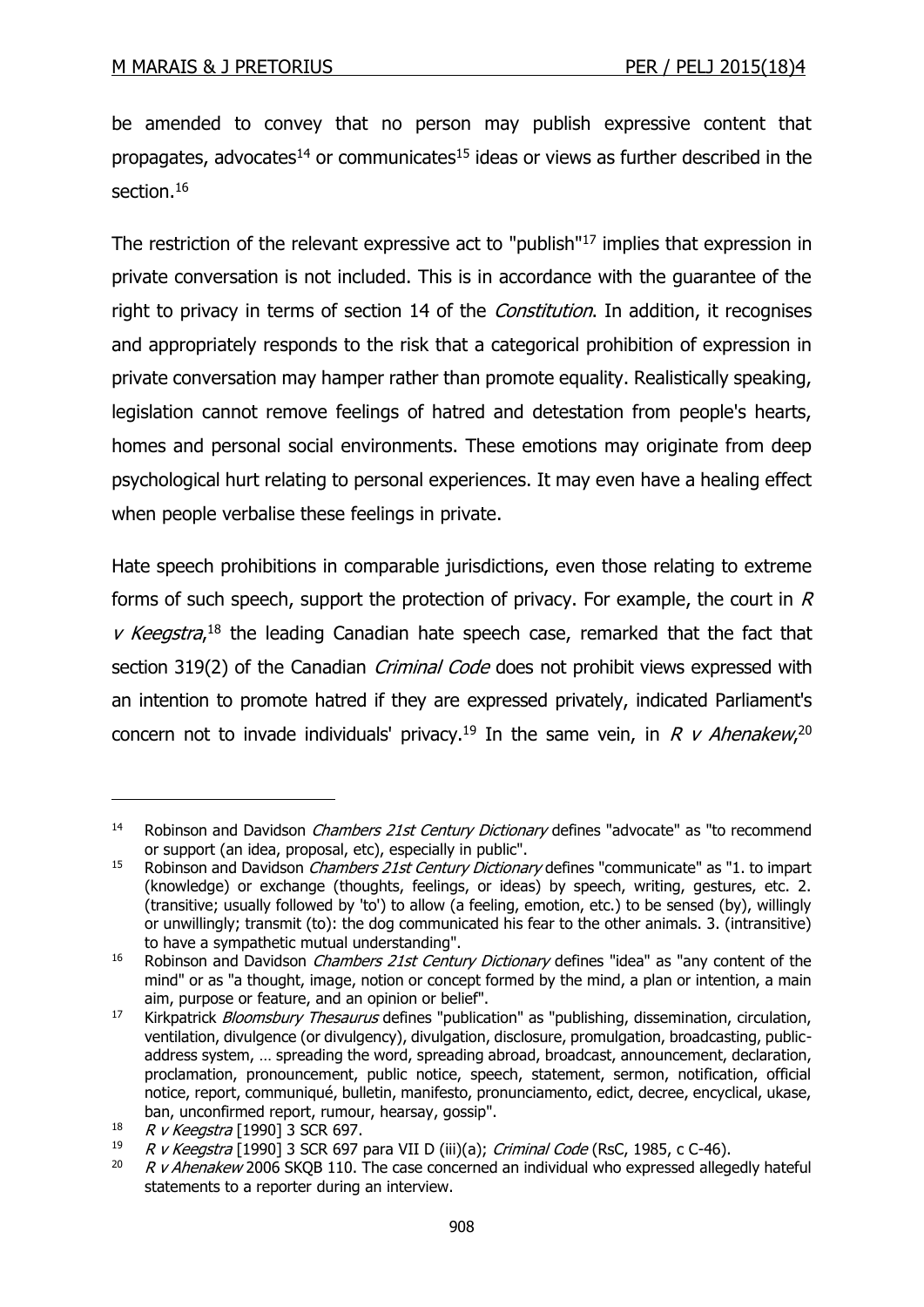"conversation" in terms of section 319(2) was interpreted as "a conversation not open to, or intended for, the public". It was held that the number of persons present is irrelevant in determining whether or not a conversation is private.<sup>21</sup> Similarly, the setting should not be regarded as the determining factor either, as public conversation too can occur in private settings. The obvious reasoning is that a meeting, for instance at a private residence of one of the attendees, may involve the planning and initiation of a process to promote hatred in society, or may be the forum for incitement to disturb the public peace, and should thus not be protected based on its private setting. In R v Noble<sup>22</sup> and R v Elms,<sup>23</sup> the principle was laid down that it is not about "whether the statement is communicated in a setting that is private", but rather whether it is conveyed "other than in private conversation".<sup>24</sup>

It then follows that the sharing in private, amongst friends or between a husband and wife, of discriminatory feelings of hatred or of feelings of detestation towards others based on their group identity does not fall under section 10. On the other hand, a discussion by a group of people who plan to harass their homosexual neighbours would certainly be the business of society and the state, and would not qualify as a private conversation, even if the meeting is closed and takes place at the private home of one of the attendees.

Lastly, it is noted that even though the term "communicate" encompasses the terms "propagate" and "advocate", the latter two terms have been explicitly included. This may be explained with reference to the aims of the  $Act^{25}$  to give effect to article 4 of the ICERD and section 16(2)(c) of the *Constitution* respectively, which are specifically concerned with racist "propaganda" and the "advocacy" of hatred.

<sup>&</sup>lt;sup>21</sup> R v Ahenakew 2006 SKQB 17-18. See also R v Bahr 2006 ABPC 360 para 30.<br><sup>22</sup> P v Noble 2008 BCSC 215

<sup>&</sup>lt;sup>22</sup> R v Noble 2008 BCSC 215.<br><sup>23</sup> P v Elme 2006 Capl II 314/

<sup>23</sup> R v Elms 2006 CanLII 31446 (ON CA).

<sup>&</sup>lt;sup>24</sup> R v Elms 2006 CanLII 31446 (ON CA) paras 12-13; R v Noble 2008 BCSC 215 para 12-19.

<sup>&</sup>lt;sup>25</sup> In terms of subss  $2(b)(v)$  and  $2(h)$ .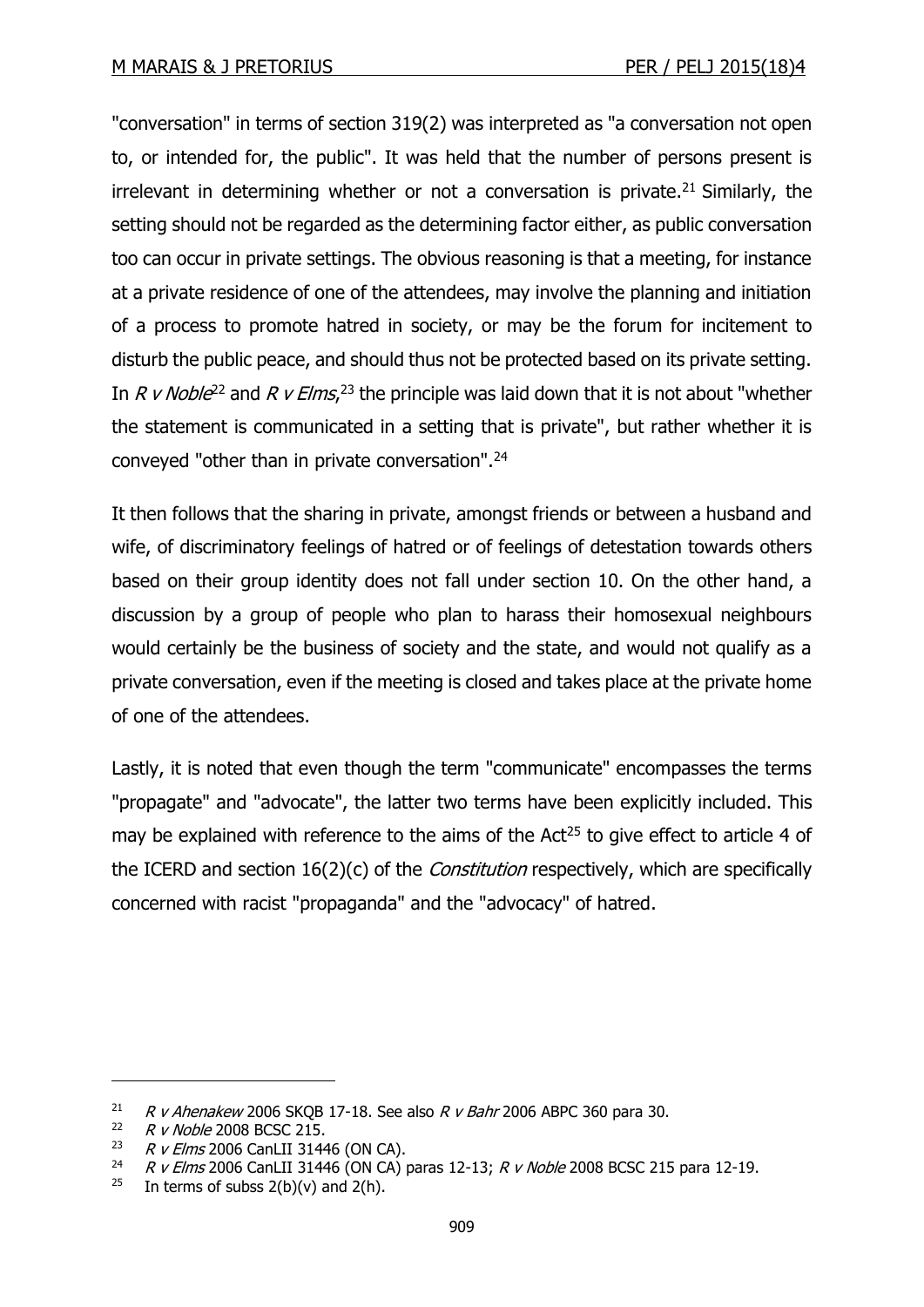## 3.1.2 "against any person"

The reason why expression under section 10 must be aimed "against" someone is that the prohibition is not concerned with the *bona fide* communication of information or viewpoints, but with expression used as a tool to hurt or harm people directly or indirectly by violating their human dignity, or to incite others to do so. This point will be argued in more detail later.

# 3.1.3 "(a) be hurtful; (b) be harmful or to incite harm; (c) promote or propagate hatred"

Section 10 is concerned with both the hurt suffered by the members of a protected group, and the harm caused by the spreading of hateful views and the instilling of hateful attitudes in respect of certain groups in society.<sup>26</sup> Its primary purpose is not to use means such as criminal sanctions to protect society against hateful utterances that incite audiences to harm others. Rather, it firstly aims to enhance empathy and facilitate healing in line with the commitment contained in the preamble to the Constitution. It also recognises that inequality may be promoted by different means of expression, some of which may not constitute incitement or may not be as extreme. Langton uses the example where a copy of *Der Stürmer* featuring the "Holy Hate" is deliberately left where a Jewish colleague will find it, to illustrate how propaganda that advocates or incites hatred can be used as an "assault" on an individual based on his or her group membership.<sup>27</sup> An example of the potential effect of less extreme discriminatory speech is the effective reinforcement of unfair gender discrimination, such as through the consistent use of patriarchal innuendos disguised as affection.

Milo and colleagues argue that the harms contemplated by the term "hurtful" in particular are open to such wide interpretation that expression in the form of robust opinions on racial issues or gender-insensitive jokes may also be prohibited.<sup>28</sup> This concern will be addressed in the discussion of the *bona fide* qualification in the proviso.

<sup>&</sup>lt;sup>26</sup> Moon 2008-2009 *Fla St U L Rev* 79.

 $27$  Langton "Beyond Belief" 77.<br> $28$  Milo Benfold and Stein "Ere

Milo, Penfold and Stein "Freedom of Expression" 42-87. The decisions of the BCTSA in Marais v Jacaranda 94.2FM 40/A/2012 (BCTSA), and the CBSC in *SRC re Bye Bye* 08/09-0620/2008 (CBSC) are noteworthy in this regard.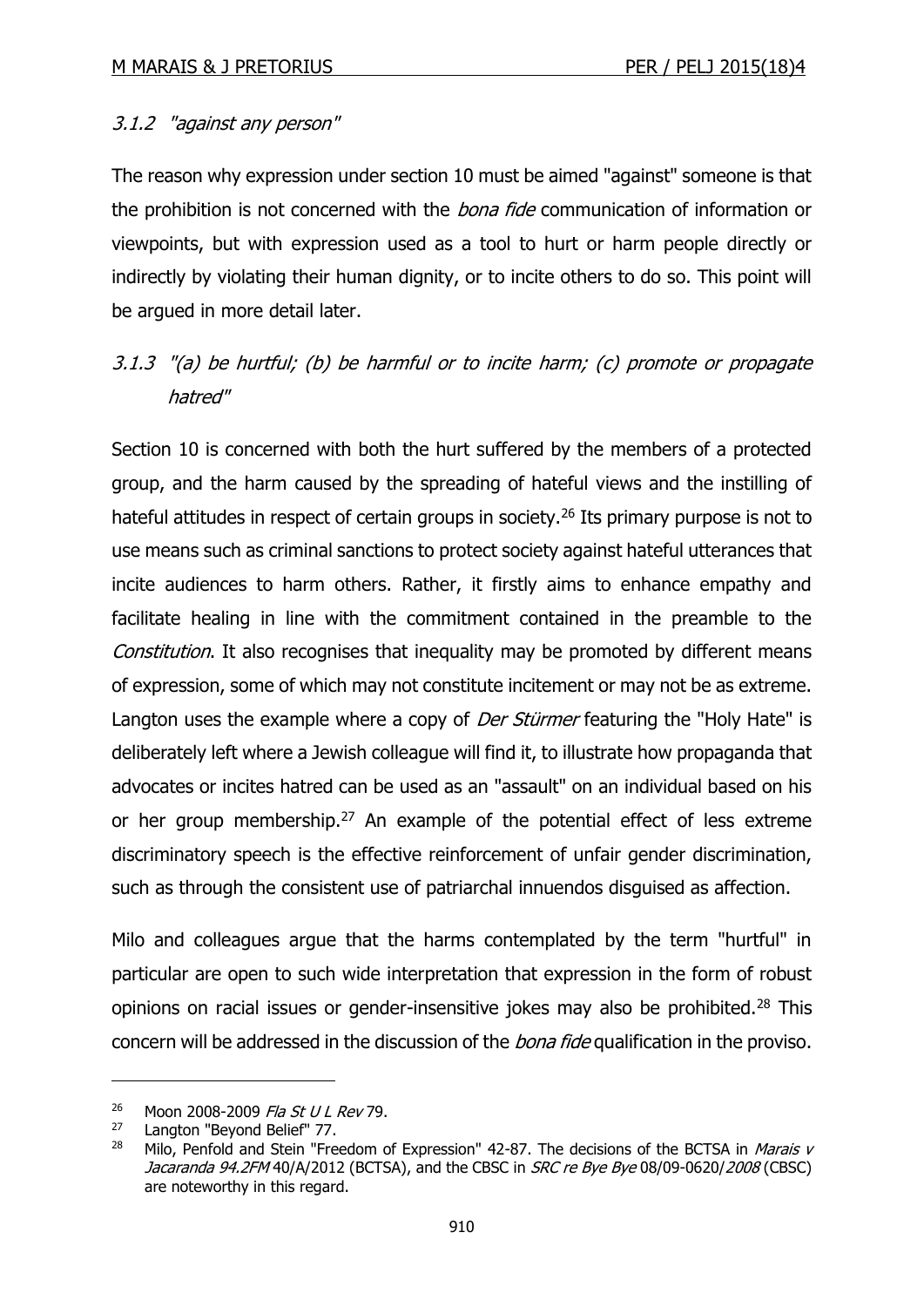## 3.1.4 "that could reasonably be construed to demonstrate a clear intention to"

The reasonableness standard is similar to the standard applied in the law of defamation. In this regard, the court in *Delange v Costa*<sup>29</sup> stated that the test is objective and requires the conduct concerned

... to be tested against the prevailing norms of society, that is, the current values and thinking of the community.<sup>30</sup>

The Constitutional Court interprets these norms of society to be informed by the values of the Constitution.<sup>31</sup>

In addition, defamation law judgments have shown that the natural and ordinary meaning of words have to be considered. In determining the meaning of words, the court must take into account not only what the words expressly say, but also what they imply.<sup>32</sup> Where persons with knowledge of special circumstances attribute an innuendo or secondary defamatory meaning to a publication, such meaning is relevant.<sup>33</sup> In *Afri-Forum v Malema*, for example, the court endorsed the approach taken in defamation law cases and pointed out that words can have different meanings to different people.<sup>34</sup>

While the above findings in defamation law disputes are relevant in hate speech matters, it is crucial also to consider the different objectives of the respective inquiries. In the case of defamatory speech, the focus is on compensation for actual damage to reputation, specifically in relation to the addressees' interpretation of the speech concerned.<sup>35</sup> On the other hand, the issue at stake in section 10(1) is the speaker's intention as reflected by his or her expressive conduct. Therefore, not only does

 $29$  Delange v Costa 1989 2 All SA 267 (A).

 $30$  Delange v Costa 1989 2 All SA 267 (A) para 16-17.

 $31$  Carmichele v Minister of Safety and Security 2001 4 SA 938 (CC) para 43.<br> $32$  Sindani v Van Der Merwe 2002 1 All SA 311 (A) para 11: Argus Printing

Sindani v Van Der Merwe 2002 1 All SA 311 (A) para 11; Argus Printing and Publishing Co Ltd v Esselen's Estate 1994 2 SA 1 (A) 20E-21B.

<sup>33</sup> Burchell Personality Rights and Freedom of Expression 94-95 paras 1-4, 9-17; Sindani v Van Der Merwe 2002 1 All SA 311 (A) para 9; Mthembi-Mahanyele v Mail & Guardian Ltd 2004 3 All SA 511 (SCA) paras 25-26; Mohamed v Jassiem 1996 1 SA 673 (A) 702; Milo Defamation and Freedom of Speech 18.

 $\frac{\dot{M}}{4}$  Afri-Forum v Malema 2011 6 SA 240 (EqC) paras 41, 99.

Mthembi-Mahanyele v Mail & Guardian Ltd 2004 3 All SA 511 (SCA) para 98; Milo Defamation and Freedom of Speech 35-37, 78; Van der Walt and Midgley Principles of Delict 48.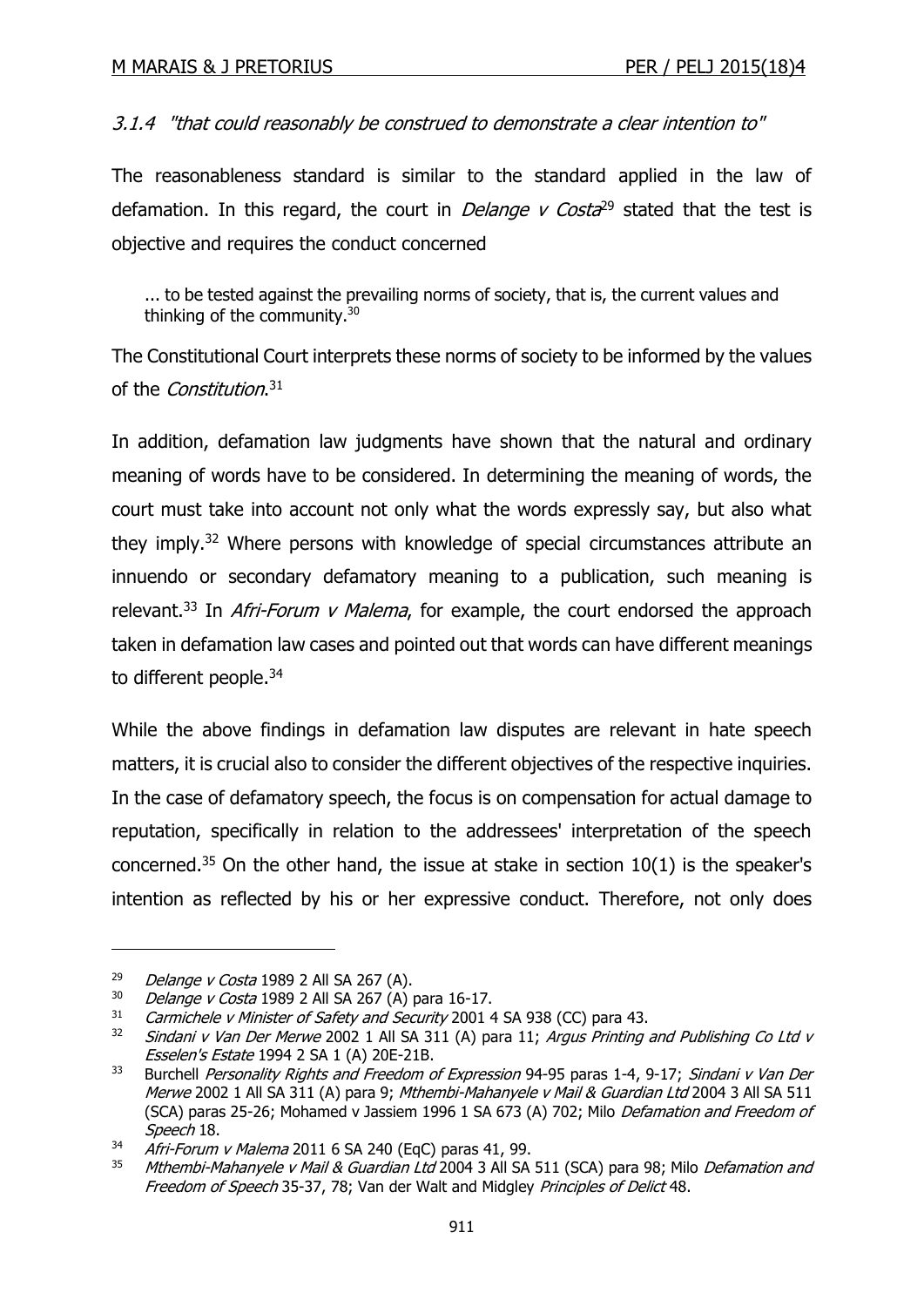reasonable audience members' interpretation need to be considered, but also the reasonable speaker's.<sup>36</sup>

The above approach to the understanding of the meaning of words should equally be applied to interpret what the speaker could have reasonably intended to communicate. Silencing *prima facie* discriminatory expression solely because a particular audience may reasonably understand it as demonstrating a certain intention may create a chilling effect, smothering opportunities to expose stereotypes and thereby jeopardising the promotion of equality. The requirement of a "clear" intention points to an element of deference to the speaker, as well as caution not to prohibit seemingly discriminatory expression that may in fact serve to promote rather than jeopardise equality. Significantly, though, the *Constitution* endorses a substantive understanding of the right to human dignity, which also includes the right to be respected by others.<sup>37</sup> This entails that every citizen may be expected to display a reasonable level of societal consciousness and empathy as far as the effect of discriminatory expression on others is concerned.

# **3.2 The proviso**

-

The focus now shifts to a discussion of the terms of the proviso, $38$  which will show that the proviso ensures that certain forms of expression, or engagement in expression, are indeed permitted.<sup>39</sup>

## 3.2.1 "provided that … is not precluded by this section"

Similar to the relationship between subsections  $16(1)$  and (2) of the *Constitution*,<sup>40</sup> the proviso serves as an internal modifier of section 10. It explicitly states that the forms of expression it describes fall outside the scope of the prohibition. Those relying on section 10 will therefore have to establish that their claims fall within its ambit,

<sup>&</sup>lt;sup>36</sup> It seems that the court in *Afri-Forum v Malema* 2011 6 SA 240 (EqC) followed the former approach. See paras 93, 103 and 109.

 $37$  National Coalition for Gay and Lesbian Equality v Minister of Justice 1999 1 SA 6 (CC). See Liebenberg 2005 SAJHR 5; Woolman "Dignity" 35-8 - 35-10.

 $38$  The proviso was quoted in the first para of the article.

<sup>&</sup>lt;sup>39</sup> Bronstein 2006 http://da.wwc.co.za/docs/548/Censorshipvictoriabronsstein\_document.pdf 26.

<sup>40</sup> Woolman and Botha "Limitations" 34-30.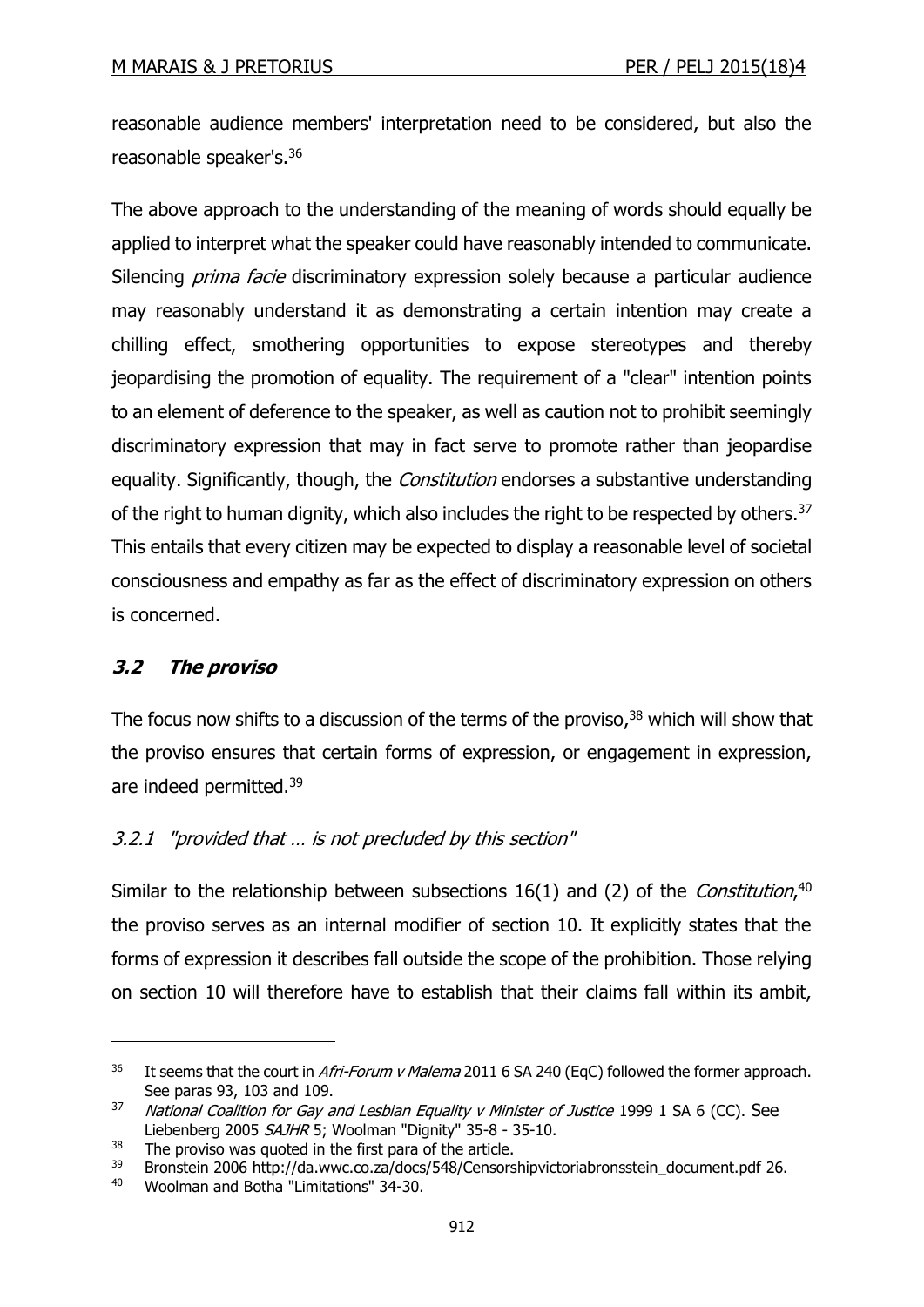-

including, where *prima facie* applicable, that the expression concerned is not excluded by the proviso.

## 3.2.2 "in accordance with section 16 of the Constitution"

According to Bronstein, this section qualifies the phrase "publication of any information, advertisement or notice" only.<sup>41</sup> However, interpreting the phrase as qualifying engagement in every form of expression mentioned in the proviso seems more correct, as the following discussion of the contextual sense and significance of the phrase will show.

The phrase firstly underscores that expression within the ambit of section 16(2) of the Constitution falls outside the scope of the proviso. It also supports the approach that a link should be made between the forms of expression mentioned in the proviso and the types of free expression listed in section  $16(1)$ .<sup>42</sup> By expressly listing the relevant categories, it is acknowledged that the protection of these particular freedoms calls for special consideration in the context of both section 16(1) and section 10**.** <sup>43</sup> This interpretation does not require that a specific form of expression stipulated in the proviso should necessarily be related to a specific freedom stipulated in section 16(1). Therefore, while engagement in "fair and accurate reporting in the public interest" obviously concerns "freedom of the press and other media", all the other forms of expression stipulated in the proviso can also function in, and be linked to, the media context. Subject to the *bona fide* qualification and the extent of the freedom guarantee in terms of section 16(1), the proviso thus excludes from section 10 engagement in any form of expression listed in the proviso.

<sup>41</sup> Bronstein 2006 http://da.wwc.co.za/docs/548/Censorshipvictoriabronsstein document.pdf 25. See also Roederer "The Prohibition of Hate Speech, Harassment and Dissemination or Publication of Information that Unfairly Discriminates" 101.

<sup>&</sup>lt;sup>42</sup> See Roederer "The Prohibition of Hate Speech, Harassment and Dissemination or Publication of Information that Unfairly Discriminates" 93. S 16(1) of the *Constitution* reads as follows: "Everyone has the right to freedom of expression, which includes: a) freedom of the press and other media; b) freedom to receive or impart information or ideas; c) freedom of artistic creativity; and d) academic freedom and freedom of scientific research.

<sup>&</sup>lt;sup>43</sup> Milo, Penfold and Stein "Freedom of Expression" 42-57; Tănăsescu *RJCL* 25-26.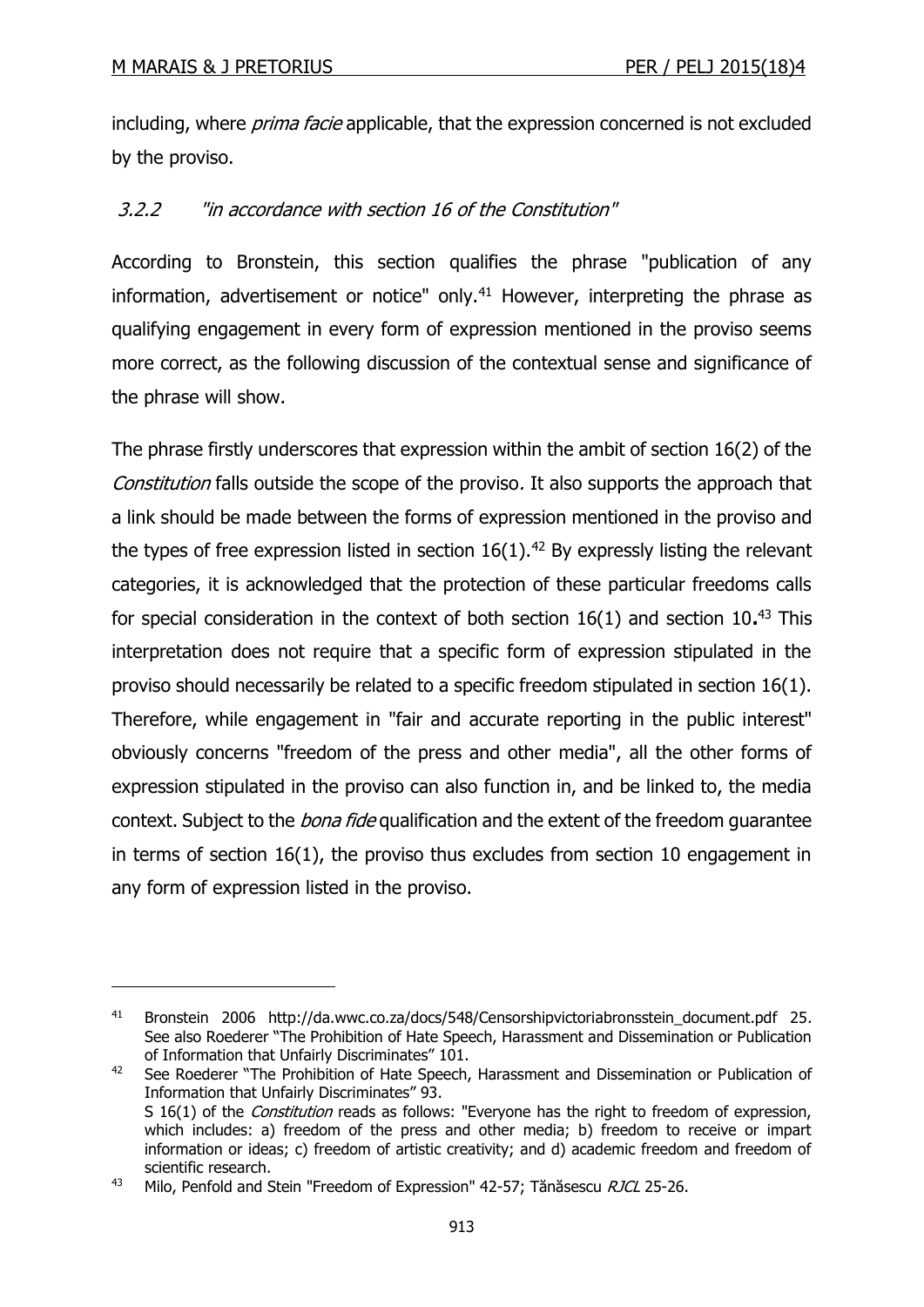## 3.2.3 "bona fide engagement in"

Black's Law Dictionary defines bona fide as "made in good faith, without fraud or deceit, sincere, genuine".<sup>44</sup> Sealy believes that, in the context of corporate decisions, "in good faith" is more often used in the sense of "honestly, with the best of intentions". In a more objective sense, a *bona fide* act, activity or state of affairs may be described as "genuine". For example, a shareholder's resolution can be described as a *bona fide* expression of corporate opinion if it has not been distorted by some irregularity, such as the manipulation of votes or the bribery, intimidation or improper bias of some of the members.<sup>45</sup> A decision by a corporate organ is normally disputed only by impugning the integrity or regularity of the decision-making process and not the reasonableness of the result. However, a result may be so unreasonable that it leads the court to infer that it has not been reached through a proper process. In this way, an element of objectivity may be introduced into an inquiry that is determined by subjective considerations.<sup>46</sup> In view of this, it is suggested that the *bona fide* requirement in the proviso should be interpreted to include a subjective conviction that the expressive act or activity concerned will achieve its intrinsic purpose. The act or activity should also maintain the character of the form of expression used. Both these issues should be objectively assessed in terms of the reasonableness standard described above.

Of course, establishing intention in terms of section  $10(1)$  and determining *bona fide* engagement in terms of the proviso are two sides of the same coin. A finding in terms of section 10(1) that discriminatory expression cannot reasonably be understood as demonstrating the required intention implies that it constitutes bona fide engagement in constitutionally protected expression, and vice versa.

The *bona fide* condition should be interpreted as qualifying engagement in all the relevant forms of expression. Bronstein agrees, although with the exception of the "publication of any information, advertisement or notice".<sup>47</sup> In the light of the relation

<sup>&</sup>lt;sup>44</sup> Brown *Shorter Oxford English Dictionary* 215; Waite *et al Concise Oxford Thesaurus* 91.<br><sup>45</sup> Sealy 1989 *Mon LB* 269

Sealy 1989 Mon LR 269.

<sup>46</sup> Sealy 1989 Mon LR 269.

<sup>47</sup> Bronstein 2006 http://da.wwc.co.za/docs/548/Censorshipvictoriabronsstein\_document.pdf 25.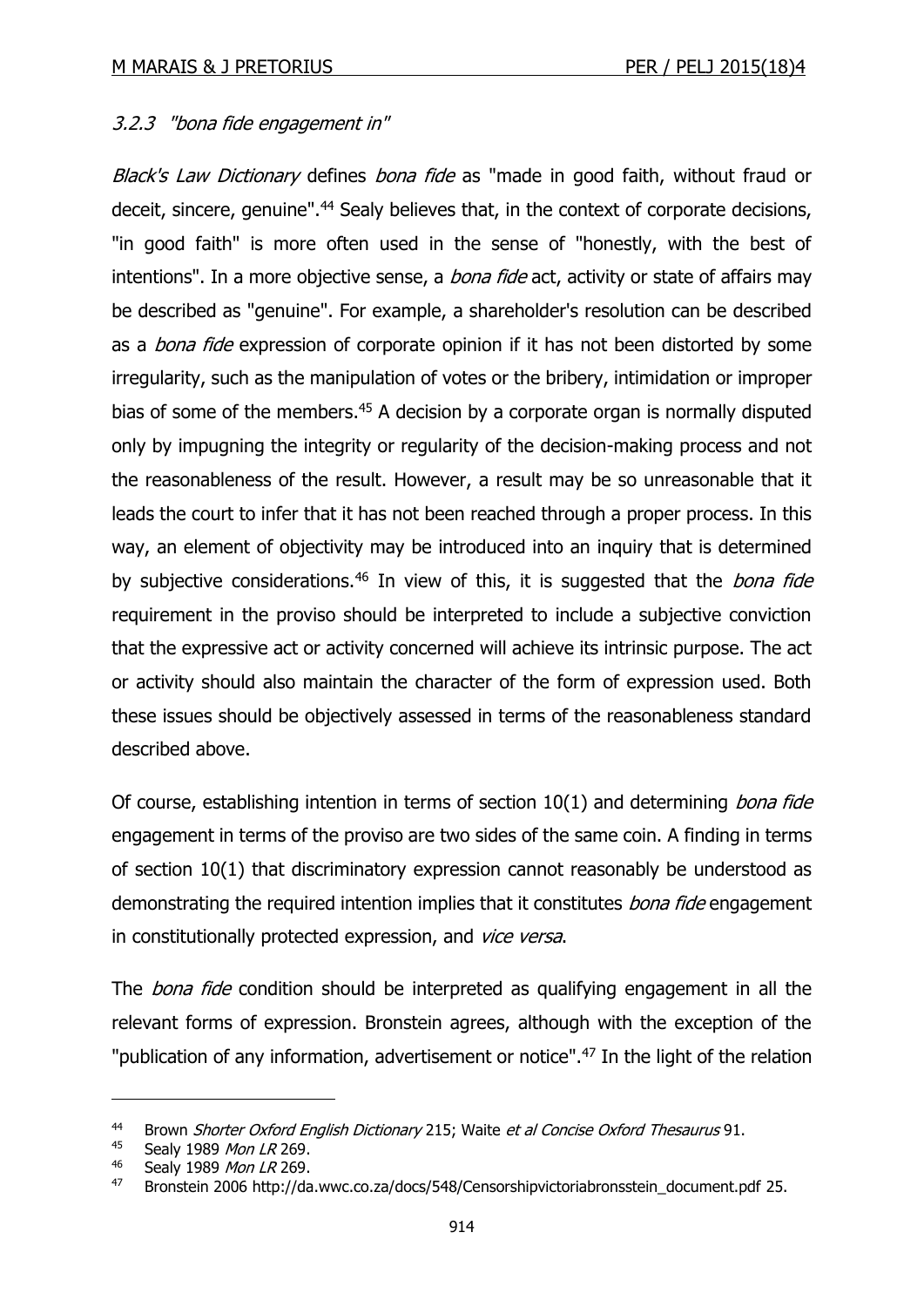between the proviso and section 16(1) of the *Constitution*, this exception is not supported. The significant effect of the phrase when read as a condition applicable to each of the different forms of expression, particularly the "publication of any information, advertisement or notice", will be illustrated in the following sections.

# 3.2.4 "publication of any information, advertisement or notice"

The term "publication" implies that the proviso does not exclude engagement in private conversation from the ambit of section 10. This complements the view expressed above, namely that section 10 is not concerned with conversation in private. After all, it would be illogical to exclude engagement in the *bona fide* communication of information in public, while prohibiting the very same communication in private.

## "Information" is defined as

... knowledge gained or given, facts, news and the communicating or receiving of knowledge<sup>48</sup>

and as

-

... particulars, facts, figures, statistics, data, knowledge, intelligence, instruction, advice, guidance, direction, counsel, enlightenment and news.<sup>49</sup>

To "inform someone about or of something" means "to give them knowledge or information about it" or "to tell them about it".<sup>50</sup> "Knowledge" can be defined as including "understanding".<sup>51</sup>

A noteworthy observation in this regard is that the right to inform includes the right to "offend, shock or disturb".<sup>52</sup> Free expression is also generally understood to include the dissemination of incorrect information or of an understanding or view that is based on a misconception. In this regard, the United Nations Human Rights Committee (UNHRC) in General Comment 34 on the ICCPR reiterates that the ICCPR does not

<sup>48</sup> Robinson and Davidson Chambers 21st Century Dictionary.<br>49 Maits at al Consise Oxford Theory is

<sup>&</sup>lt;sup>49</sup> Waite *et al Concise Oxford Thesaurus.*<br> $^{50}$  Waite *et al Concise Oxford Thesaurus*.

 $^{50}$  Waite *et al Concise Oxford Thesaurus.*<br> $^{51}$  Bobinson and Davidson *Chambers* 21s

Robinson and Davidson Chambers 21st Century Dictionary.

<sup>52</sup> De Reuck v Director of Public Prosecutions (Witwatersrand Local Division) 2004 1 SA 406 (CC) para 49. Also see Milo, Penfold and Stein "Freedom of Expression" 42-34.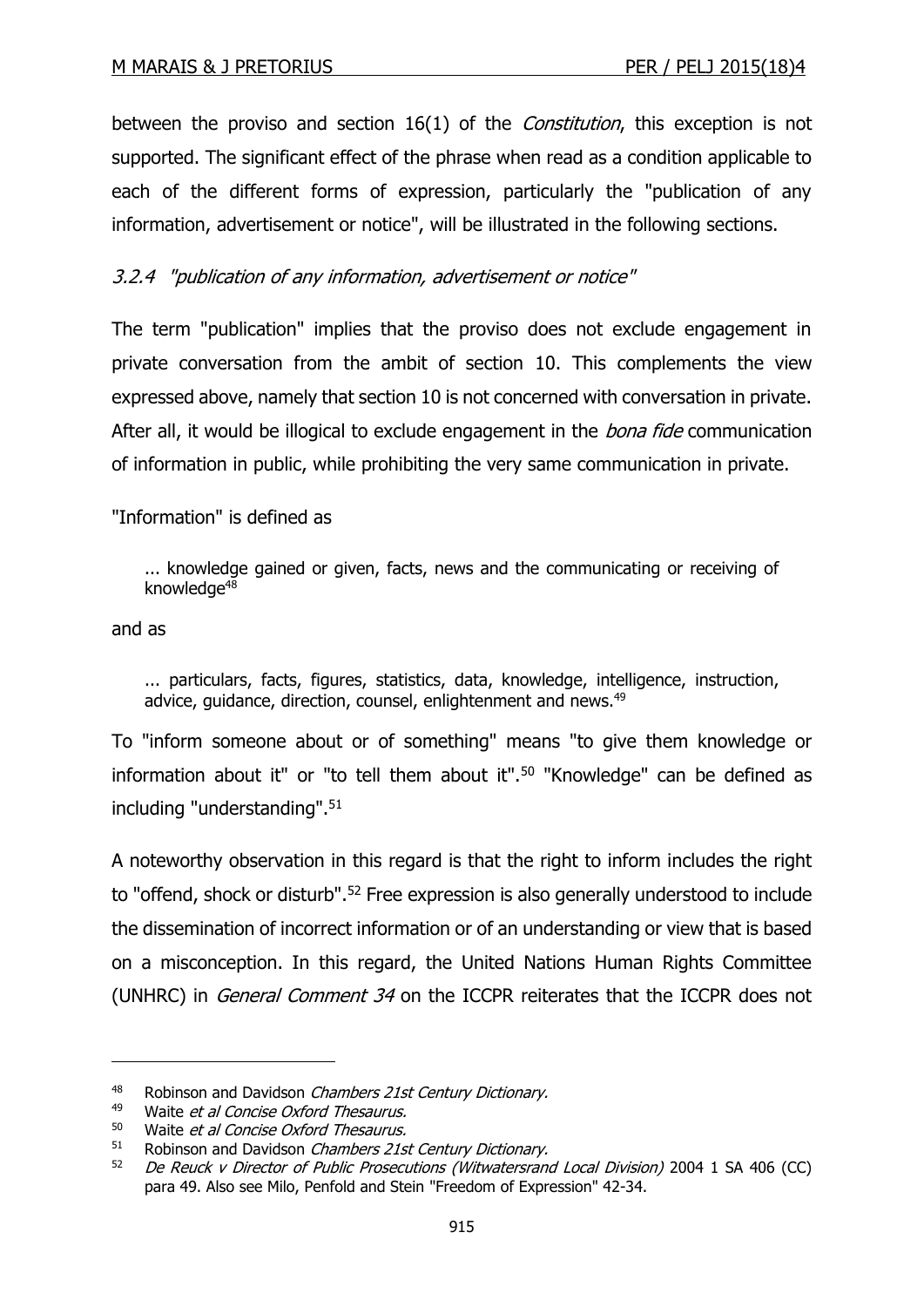-

permit general prohibitions on expression of historical views, nor does it prohibit a person's entitlement to be wrong or to interpret past events incorrectly.<sup>53</sup> The German Federal Constitutional Court also held that the protection of opinion extends to

... the subjective attitude and personal judgment of the person expressing himself with regard to the object of the statement [independently] of whether the statement is rational or emotional, well founded or groundless, or regarded by others as useful or harmful, valuable or valueless.

Generally, both the terms "information" and "ideas" are included in other, comparable hate speech formulations.<sup>54</sup> Therefore, the question arises whether the absence of the latter term in the *Equality Act* proviso affects the meaning of the phrase and, if so, to what extent.

The Chambers 21st Century Dictionary defines an idea as "a thought, image, notion or concept formed by the mind". In order for an idea to become the subject of adjudication, it needs to materialise in some discernible form. A distinction can be made between the manifestation of an idea through the dissemination or communication of information about or inspired by it, and the manifestation of an idea through an onslaught based on group identity. The section 10 prohibition is concerned with the latter. For example, if someone were to express the *bona fide* view that homosexuality is a psychological condition that can and should be cured, the expression would not fall within the ambit of section 10, although, in a specific context and subject to a section 14 analysis, it may conceivably be said to constitute unfair discrimination. In contrast, the expression of hatred, scorn or derision against homosexual people not with the aim of being "primarily informational, but [as an] instrumental means of keeping others down" is not excluded in terms of the proviso.<sup>55</sup> In this regard, Delgado and Stefancic point out that so-called "demeaning remarks" cannot readily be improved by further communication. Consider for example a racist

<sup>53</sup> ICCPR General Comment 34 - Article 19: Freedoms of Opinion and Expression (2011) 14.

See, for example, a 19 of the Universal Declaration of Human Rights (1948); a 19 of the ICCPR; and a  $10(1)$  of the *European Convention for the Protection of Human Rights and Fundamental* Freedoms (1950).

<sup>55</sup> Delgado and Stefancic 1996 U Colo L Rev 104. See also Wright 2000-2001 Chi-Kent L Rev 999.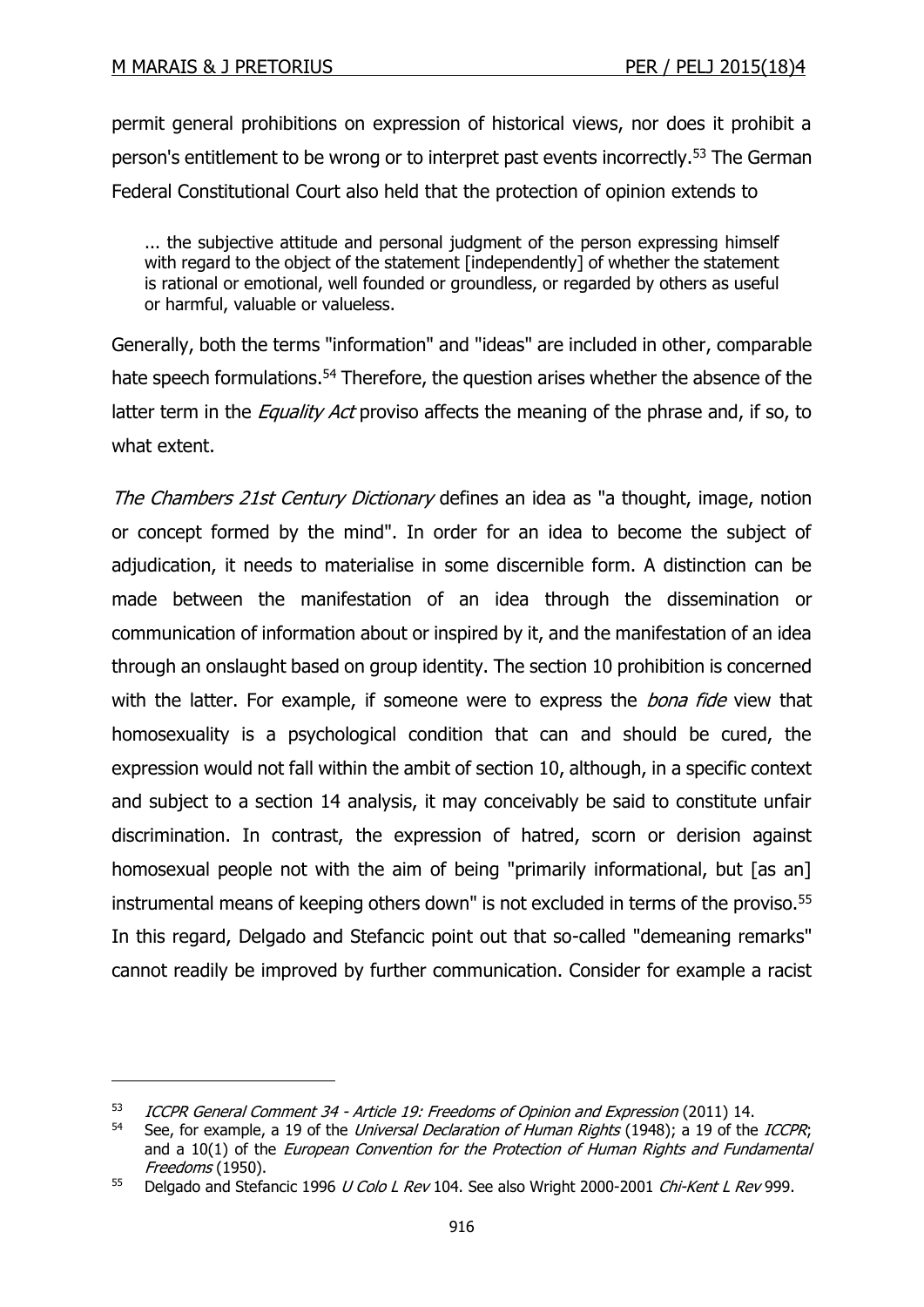insult. The statement "Nigger, go back to Africa, you don't belong on this campus" conveys little information and invites no meaningful response.<sup>56</sup>

A further example can be found in the matter of *Visser, Thomson and Others v 94.7* Highveld Stereo,<sup>57</sup> which was heard by the Broadcasting Complaints Commission of South Africa (BCCSA). During a broadcast on Highveld Stereo on 11 April 2012, the presenters had an exchange about the Miss Universe pageant. One of the contestants, a certain Jenna, had been born a man, but became a woman after undergoing gender reassignment surgery. The presenters went on to make the following comments:

About the Miss Universe competition … now allows transgender … Jenna was a man is now a woman. Has changed her name. She still has some parts down there. Extra parts girls don't have … They first were upset and they took her out of the competition and now … they have decided to let her back in … Did she have to disclose her extra bits or did someone see them? … You can't hide that. She hid it in the beginning … And then she was hey guys guess what? … She is beautiful … She looks like a woman. There isn't a committee that checks out everyone's nether regions … They believe you are a woman. They believe they have already been checked … She could even win. Balls to the wall. Good luck to "It".<sup>58</sup>

These remarks were undeniably discriminatory and crude, and invaded the core privacy of the target. In addition, these negative effects were enhanced by having been published in the form of a radio broadcast. At least some of the remarks appear to have been primarily aimed at hurting and harming Jenna based on her group identity, rather than offering an opinion on the Miss Universe pageant's approach to transgender contestants. Clearly, the derogatory remarks were not necessary to effectively communicate an opinion in this regard. All these aspects contradict the essential characteristics of *bona fide* comment, opinion or even humour, and lead one to conclude that the intention required in terms of section 10 can be reasonably construed.

<sup>&</sup>lt;sup>56</sup> Delgado and Stefancic 1996 *U Colo L Rev* 104-105; *R v Keegstra* [1990] 3 SCR 697 para VI.<br><sup>57</sup> *Visser, Thomson and Others v 94.7 Highveld Stereo* 27/2012 (BCTSA)

Visser, Thomson and Others v 94.7 Highveld Stereo 27/2012 (BCTSA).

<sup>58</sup> Visser, Thomson and Others v 94.7 Highveld Stereo 27/2012 (BCTSA) para 1.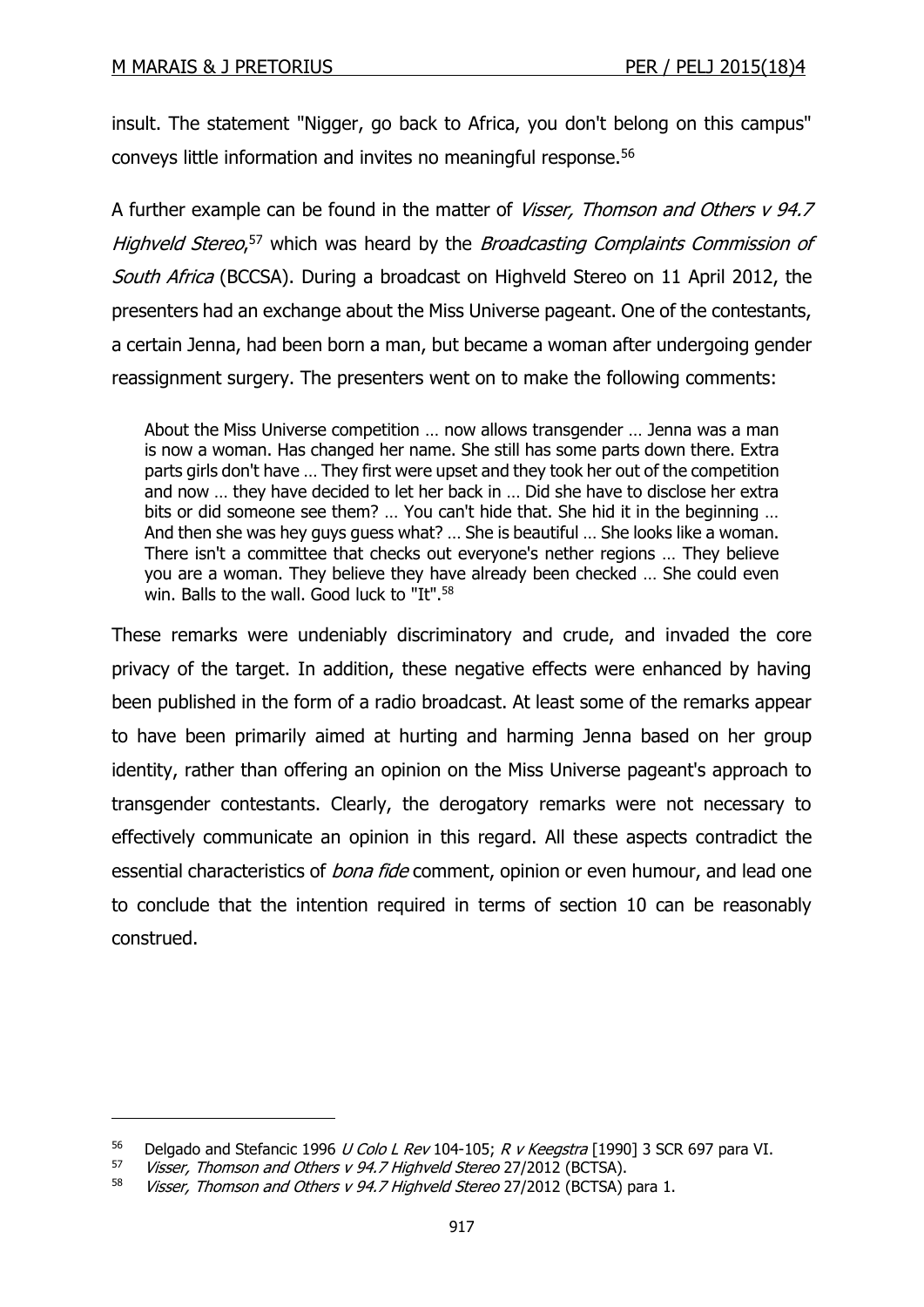## 3.2.5 "artistic creativity"

Over the years, numerous attempts have been made to define art. One such definition describes "art speech" as

... the autonomous use of the artist's creative process to make and fashion form, color, symbol, image, movement or other communication of meaning that is made manifest in a tangible medium.<sup>59</sup>

Eberle points out that art does not by nature propagate, constitute incitement, or threaten.<sup>60</sup> Art depicts the artist's vision, expresses his or her personality, or conveys meaning through creative ideas, forms and images. <sup>61</sup> Art is generally acknowledged as "integral to human culture" and "part of individual and social self-definition".<sup>62</sup> It frequently addresses themes and issues that are painful to or difficult for society or are ignored through social prejudice or routine.<sup>63</sup> It also offers "a fuller conception of the human person" by providing "a portal" to non-rational, non-cognitive, nondiscursive dimensions of human life. It functions as a private sphere of freedom within which

... a person can contemplate and muse over elements of the human condition free from the pressures or sanctions of normal social forces.<sup>64</sup>

Humour can be seen as a form of art. As Oring said,

Some jokes are truly beautiful, and those who create them, reshape them, and orally purvey them are often genuine artists.<sup>65</sup>

The essential characteristic of *bona fide* humour is the intention to be funny.<sup>66</sup>

Case law reflects these notions. In the *Street Theater* decision,<sup>67</sup> the German Federal Constitutional Court concluded that the street performance at issue constituted art

<sup>&</sup>lt;sup>59</sup> Farley 2005 Tul L Rev 842-845; The Street Theater decision BVerfGE 67, 213 1 BvR 816/82 (17 July 1984) para B.1.3(a).

<sup>60</sup> Eberle 2007-2008 *U Pa J L & Soc Change* 25.

<sup>&</sup>lt;sup>61</sup> Eberle 2007-2008 *U Pa J L & Soc Change* 7.<br><sup>62</sup> Eberle 2007-2008 *U Pa 1 L & Soc Change* 13

<sup>&</sup>lt;sup>62</sup> Eberle 2007-2008 *U Pa J L & Soc Change* 13.

Milo, Penfold and Stein "Freedom of Expression" 42-52.

<sup>&</sup>lt;sup>64</sup> Eberle 2007-2008 *U Pa J L & Soc Change* 6; Salzman 1999 Harv CR-CL L Rev 438-439; Mephisto decision BVerfGE 30, 173 (24 February 1971) para C. III.5.

<sup>65</sup> As quoted by Little in Little 2011 *S Cal Interdisc L J* 114 fn 100.

Little in Little 2011 S Cal Interdisc L J 109.

<sup>&</sup>lt;sup>67</sup> Street Theater decision BVerfGE 67, 213 1 BvR 816/82 (17 July 1984)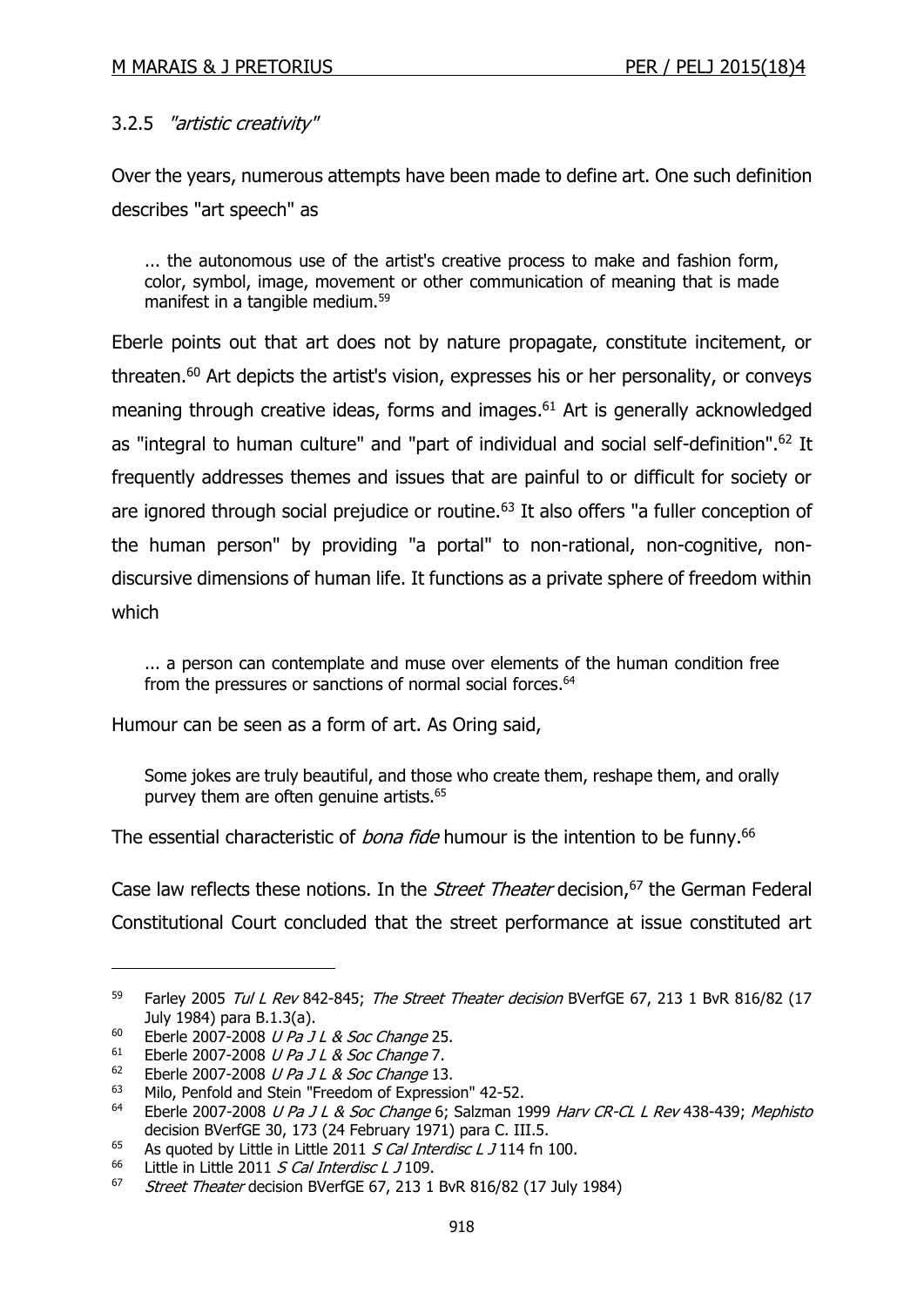based on the presence of creative elements, such as the manner in which it was performed and the inclusion and interpretation of a famous poem. The special form of street theatre also included some distancing from the audience, such as through the use of placards, puppets and costumes. Spectators were therefore aware that they were witnessing a "play". Finally, the message of the performance remained open to various interpretations, despite the organiser's principal and undisputed political intentions.<sup>68</sup> In this regard, the Supreme Court of Canada in R v Sharpe<sup>69</sup> also held that artistic merit includes any expression that may reasonably be viewed as art, even though an objective party may find it crude or immature.<sup>70</sup> Numerous factors play a role, including the creator's subjective intention, the form and content of the work, its connections with artistic conventions, traditions or styles, subject experts' opinions and the mode of production, display and distribution, none of which is conclusive on its own.<sup>71</sup>

"Artistic creativity" may involve the production, presentation, display or employment of art.<sup>72</sup> The use of art may affect the interpretation of a communication. However, the involvement of art does not automatically render the expression *bona fide* artistic creativity. This is illustrated by the findings in the *Strauss Caricature* decision. The German Constitutional Court had to consider whether drawings portraying the Bavarian Minister-President Franz Josef Strauss as a pig engaged in sexual activity constituted criminal defamation. The court was satisfied that the drawings represented art in terms of the fundamental right guaranteed by the first sentence of article 5(3) of the *Basic Law*.<sup>73</sup> This finding was based on the observation that the drawings were the result of free creative action through which the creator directly displayed his impressions, observations and experiences.<sup>74</sup> Having acknowledged that the message

<sup>&</sup>lt;sup>68</sup> Street Theater decision BVerfGE 67, 213 1 BvR 816/82 (17 July 1984 B.1.3(a); Salzman 1999 Harv CR-CL L Rev 445-452.

<sup>69</sup> R v Sharpe [2001] 1 SCR 45 para 5.

<sup>&</sup>lt;sup>70</sup> Publications Control Board v Gallo (Africa) Ltd 1975 3 SA 665 (AD).<br><sup>71</sup> P. v Sharne [2001] 1 SCP 45 para 61-67

 $71$  R v Sharpe [2001] 1 SCR 45 para 61-67.

Milo, Penfold and Stein "Freedom of Expression" 42-52. See Tănăsescu 2011 RJCL 12-21 for an evaluation of the effect of legal documents explicitly protecting artistic freedom as an object of the protection of freedom of expression, and those that do not. Also see the *Mephisto* decision BVerfGE 30, 173 (24 February 1971) para C. III.1.

<sup>&</sup>lt;sup>73</sup> Strauss Caricature decision BVerfGE 75, 369 (3 June 1987) para C.I.2.

<sup>&</sup>lt;sup>74</sup> Strauss Caricature decision BVerfGE 75, 369 (3 June 1987) para C.I.2. Also see Mutzenbacher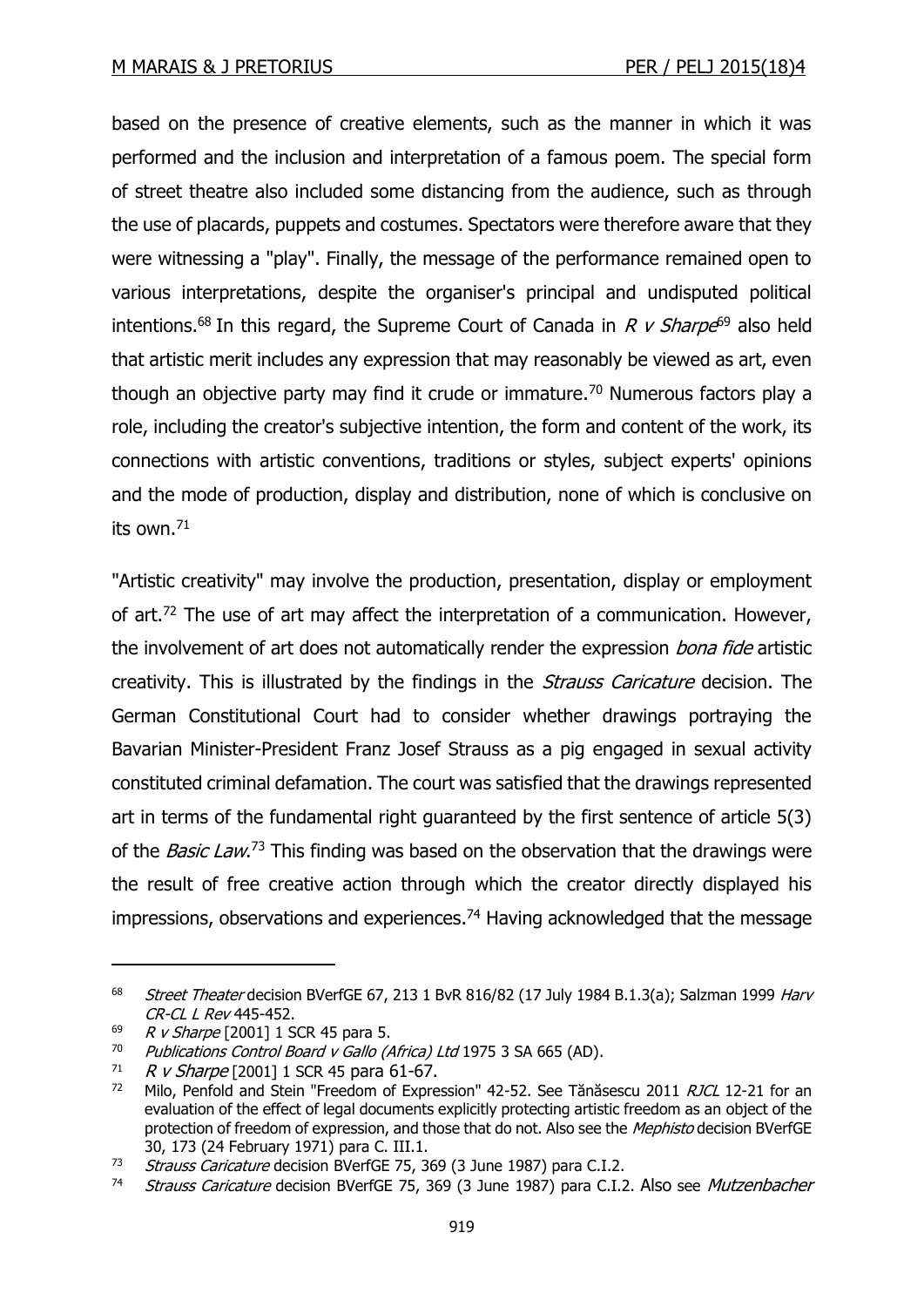of the drawings should therefore rather be interpreted as aimed at social commentary and not at humiliating an individual, the court concluded that it was nevertheless clear that the drawings were intended as an assault on the caricatured person's dignity. The aim was to show that he had distinct "bestial" characteristics and behaved accordingly. The court held that this deprived him of his dignity as a human being in a way that could not be justified by artistic freedom, and that

... a legal system that takes the dignity of man as the highest value must disapprove  $OF.<sup>75</sup>$ 

Viewed through the lens of section 10, the argument would be that the "art speech" could reasonably be construed to demonstrate a clear intention to violate human dignity and that the drawings did not constitute *bona fide* engagement in artistic creativity.

A good example in the "hate speech" context is the decision by a major Danish newspaper in 2005 to publish a series of controversial cartoons under the headline "The Face of Mohammed". The publication caused an international outcry, which was soon dubbed the "cartoon wars" or the "cartoon controversy".<sup>76</sup> An application for an interdict against the publication of the cartoons in the *Sunday Times* and other newspapers was granted in the matter of Jamiat-Ul-Ulama of Transvaal and Johncom Investment.<sup>77</sup> The finding was based on the greater weight attached to human dignity as opposed to the right to freedom of the press. No mention was made of artistic creativity, despite the fact that the cartoonist, Westergaard, defended even the most controversial of the cartoons, the depiction of Mohammed with a bomb-shaped turban, as being an "incendiary but dignified drawing".<sup>78</sup> Commentators argue that the offending cartoons themselves were not the real issue. Instead, they were being misused by right-wing groups to assert that a Muslim could never be a democrat, as

decision BVerfGE 83, 130 1 BvR 402/87 (27 November 1990) para B.I.(a).

<sup>&</sup>lt;sup>75</sup> Strauss Caricature decision BVerfGE 75, 369 (3 June 1987) para C.I.4(a).<br><sup>76</sup> The article drew attention to recent incidents in which authors had engage

The article drew attention to recent incidents in which authors had engaged in self-censorship to avoid provoking Muslims. See Pillay 2010 SALJ 464-466.

 $77$  Jamiat-Ul-Ulama of Transvaal and Johncom Investment 2006 ZAGPHC 12 para 10.

<sup>78</sup> Keane 2008 Hum Rts O 858.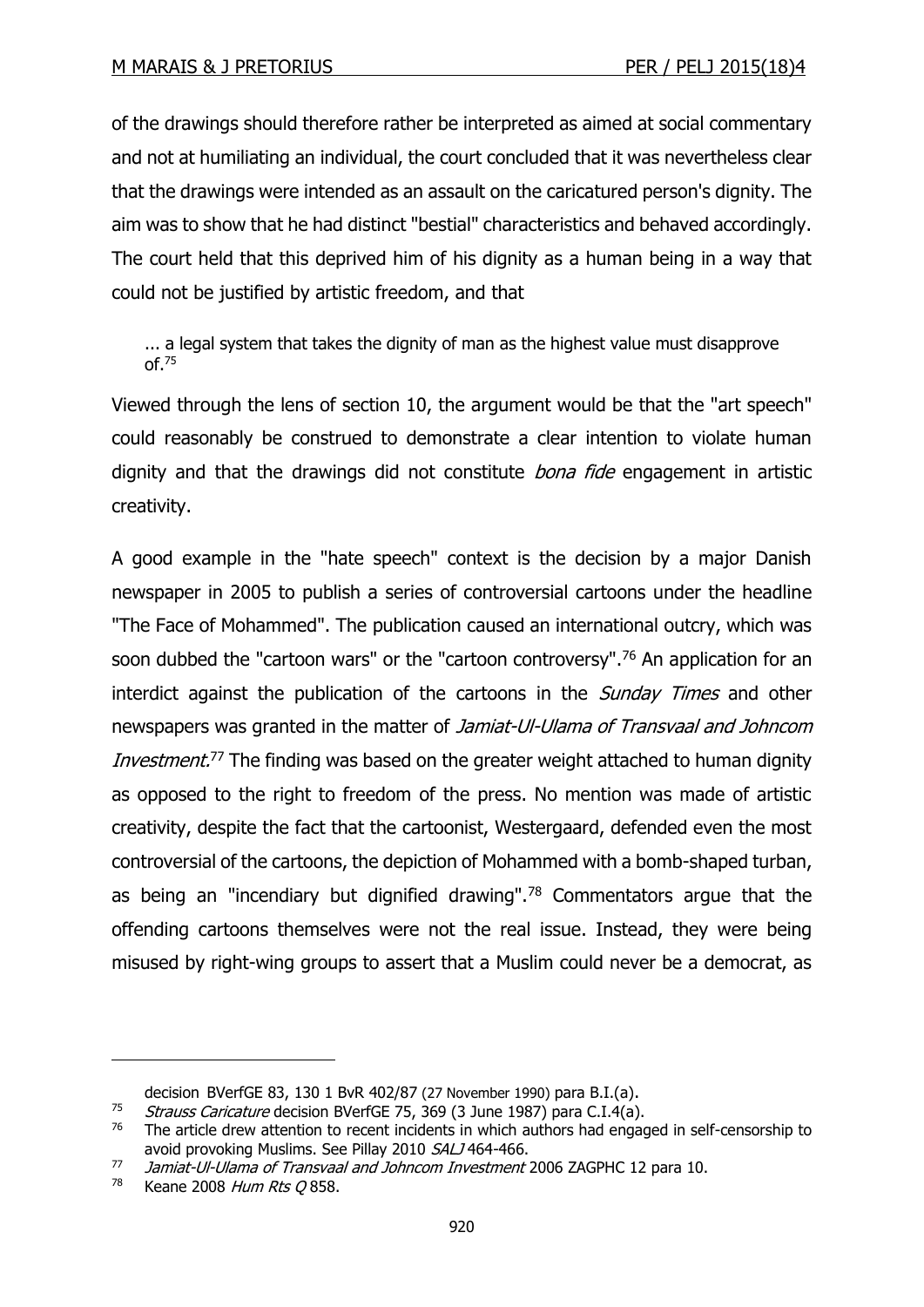well as by Islamists and Muslim extremists to further their aims by alleging that they (the cartoons) attacked Islam in order to exacerbate the clash of civilisations.<sup>79</sup>

In contrast, in response to a complaint that the cartoonist Shapiro defamed South African president Jacob Zuma, or violated his right to dignity, the South African Human Rights Commission (SAHRC) held that the cartoonist had engaged in artistic creativity. The cartoon depicted Mr Zuma with his pants undone, apparently preparing to rape a blindfolded "Lady Justice", who was being held down by the secretary-general of the African National Congress (ANC), the ANC Youth League president, the South African Communist Party general secretary and the general secretary of the Congress of South African Trade Unions (COSATU). Lady Justice was wearing a sash displaying the words "Justice System". A speech bubble showed the ANC secretary-general urging Zuma: "Go for it, boss!" The SAHRC reasoned that it was common knowledge that Zuma's allies in the tripartite alliance were calling for a "political solution" to the corruption charges he was facing at the time. The cartoonist acted with "bona fide artistic creativity, in the public interest", the SAHRC found, and his cartoon did not discriminate against Zuma, women or rape victims, as some claimed, but was "satirical and metaphorical". In addition, the cartoon was seen as

... a political expression, published in the public interest and, as such, deserved heightened protection.<sup>80</sup>

Recently, the display and eventual removal by the Goodman Art Gallery of a painting titled The Spear, depicting Mr Zuma in the posture of Vladimir Lenin on a famous poster, but with his genitals exposed, elicited a heated debate on the constitutionality of the painting and, thus, its display in the gallery. $81$  The painting certainly had the essential characteristics of art, and its display in an art gallery constituted artistic creativity. It was generally acknowledged that the artistic nature of the painting had a bearing on the interpretation of the core statement it most probably made. Rather

<sup>&</sup>lt;sup>79</sup> Isenson 2006 http://www.dw.de/dw/article/0,,1891671\_page\_0,00.html; Rosenfeld "Hate Speech in Constitutional Jurisprudence: A Comparative Analysis" 280.

 $^{80}$  Manamela, Buti v Shapiro GP/2008/1037/E (SAHRC) 2008 para 5.

<sup>81</sup> See Barnard-Naudé and De Vos 2012 LitNet Akademies 176-201.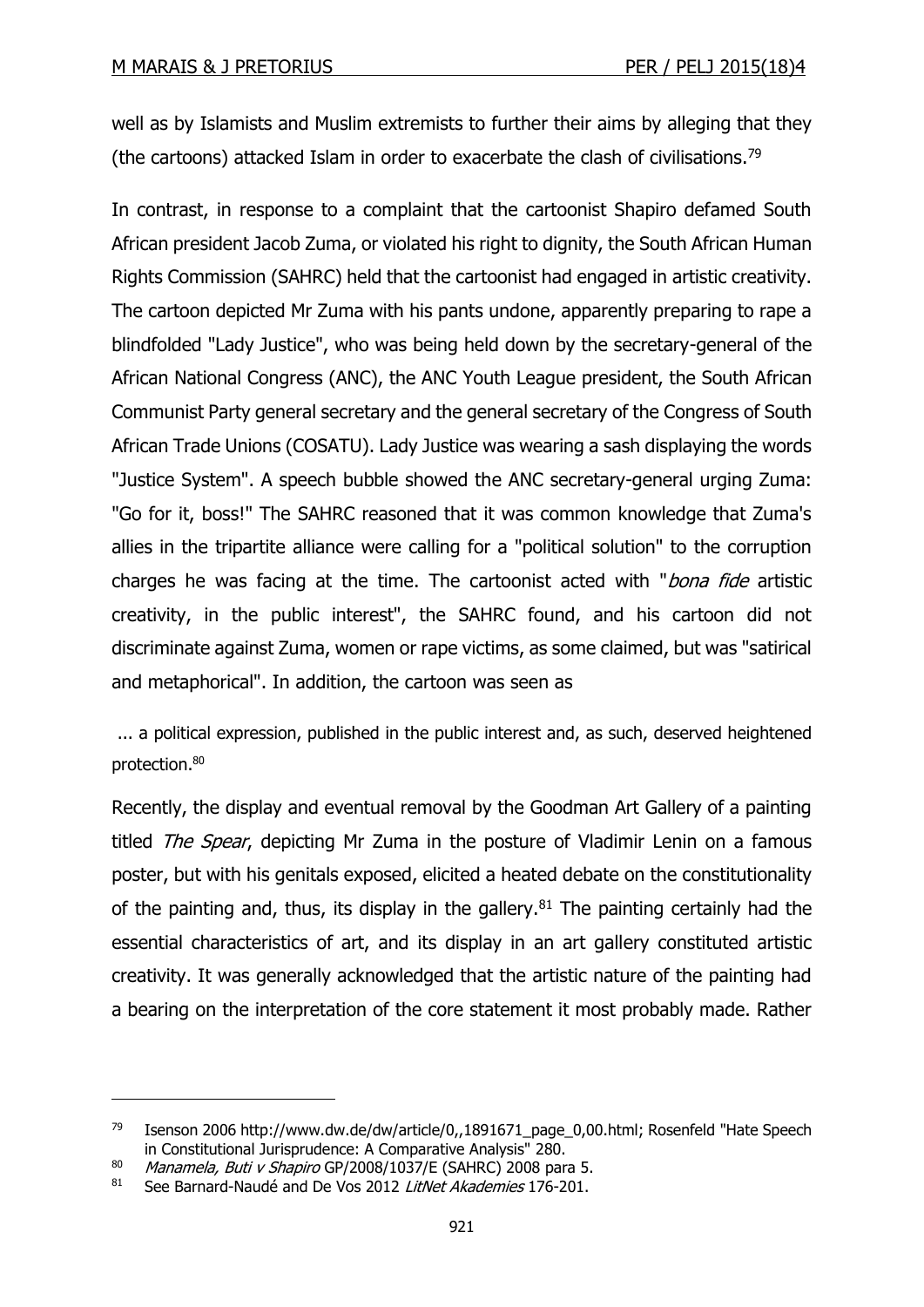than being aimed at the personal humiliation of Zuma, it commented on Zuma's conduct and views as a political leader.

A final example in this regard is the matter of *Afri-Forum v Malema*, where it was argued on the ANC's behalf that

... [s]ong is a form of verbal art which people use both for emotional release and also for manipulation of others.<sup>82</sup>

While this may be true, engagement in the singing of a song does not necessarily constitute *bona fide* artistic creativity. Considering the extreme lyrics of the song in question, "Kill the Farmer, Kill the Boer", combined with the fact that those who engaged in singing it knew that many members of the audience did not have the frame of reference to perceive it as a freedom song, the primary objective was clearly to spread and promote a message of hatred rather than to serve any of the typical aims of art.

# 3.2.6 "academic and scientific inquiry"

Freedom of expression is a "key component" of the individual's right to conduct and publish research and to disseminate knowledge through teaching without government interference.<sup>83</sup> Research has been described as "a serious and systematic attempt in terms of content and form to find the truth" and includes all research-related activities, such as the dissemination of results through publication.<sup>84</sup>

(A)cademic freedom unlocks our intellectual potential to serve humanity with everincreasing understanding and skill. Academics are thus in the service of society and may be held accountable by society.<sup>85</sup>

Examples of discriminatory academic views on historical events that have been categorically restricted include the so-called Holocaust denial and expression of support for Nazi ideology based on a combination of scientific ideas. These ideas include Darwinism, which contends that to survive, a superior race must not only

 $82$  Afri-Forum v Malema 2011 6 SA 240 (EqC) para 54.

<sup>83</sup> Currie and de Waal Bill of Rights Handbook 370.

<sup>84</sup> Alston and Malherbe 2009 TSAR 105.

<sup>85</sup> Alston and Malherbe 2009 TSAR 104.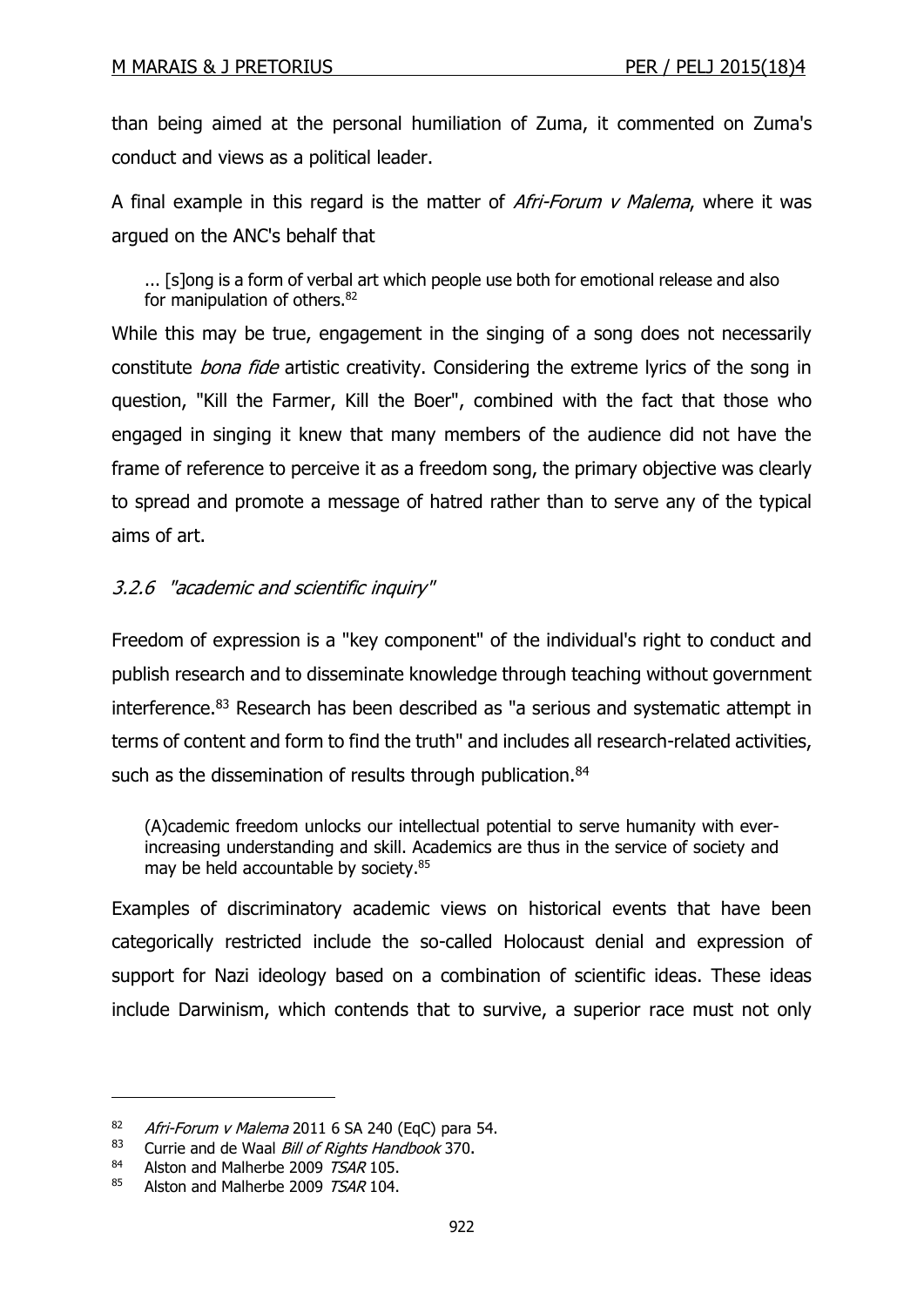separate itself from lesser ones, but also continue to suppress and dominate those who threaten to overtake it.<sup>86</sup>

Context plays an important part in establishing the boundaries of acceptable and nonacceptable academic expression. Alston and Malherbe point out that an educational environment that confines educators, for example by prescribing single textbooks and requiring syllabus conformity that excludes contentious issues, not only prevents teachers from sharing their views or introducing controversial subjects, but also, and equally, denies learners the opportunity to fulfil their potential in a world of diverse ideas. $87$  Braun, on the other hand, highlights that the right not to listen is a corollary of the right to speak. This choice is denied a

... captive audience of schoolchildren who could either listen and "learn" or suffer the consequences.<sup>88</sup>

Where hate speech is concerned, these contextual aspects are relevant in the reasonableness assessment to determine the speaker's intention. The publication in an academic journal of a scientific article that argues that females are genetically less intelligent than males would *prima facie* constitute *bona fide* engagement in academic and scientific inquiry. However, this may not be the case when the article contains sexist remarks that are not essential in substantiating the contention. The presentation of the article to a class of schoolgirls, without also presenting other perspectives, may also be found to be aimed at the reinforcement of stereotypes that humiliate women, rather than to constitute *bona fide* engagement in scientific inquiry.<sup>89</sup>

<sup>86</sup> [Meinecke](http://www.goodreads.com/author/show/6421648.William_Frederick_Meinecke_Jr) Nazi Ideology and the Holocaust 11-13.

<sup>87</sup> Alston and Malherbe 2009 TSAR 111-112.

<sup>&</sup>lt;sup>88</sup> Braun *Democracy off Balance* 27.

In this regard, it is noteworthy that two of the leading "hate speech" cases in Canada, R v Keegstra [1990] 3 SCR 697 and Ross v New Brunswick School District No 15 [1996] 1 SCR 825 873-874, involved teachers. In Ross, the court noted that "young children are especially vulnerable to the messages conveyed by their teachers … [since] they are unlikely to distinguish between falsehood and truth and more likely to accept derogatory views espoused by a teacher". See Moon 2008- 2009 Fla St U L Rev 88-91.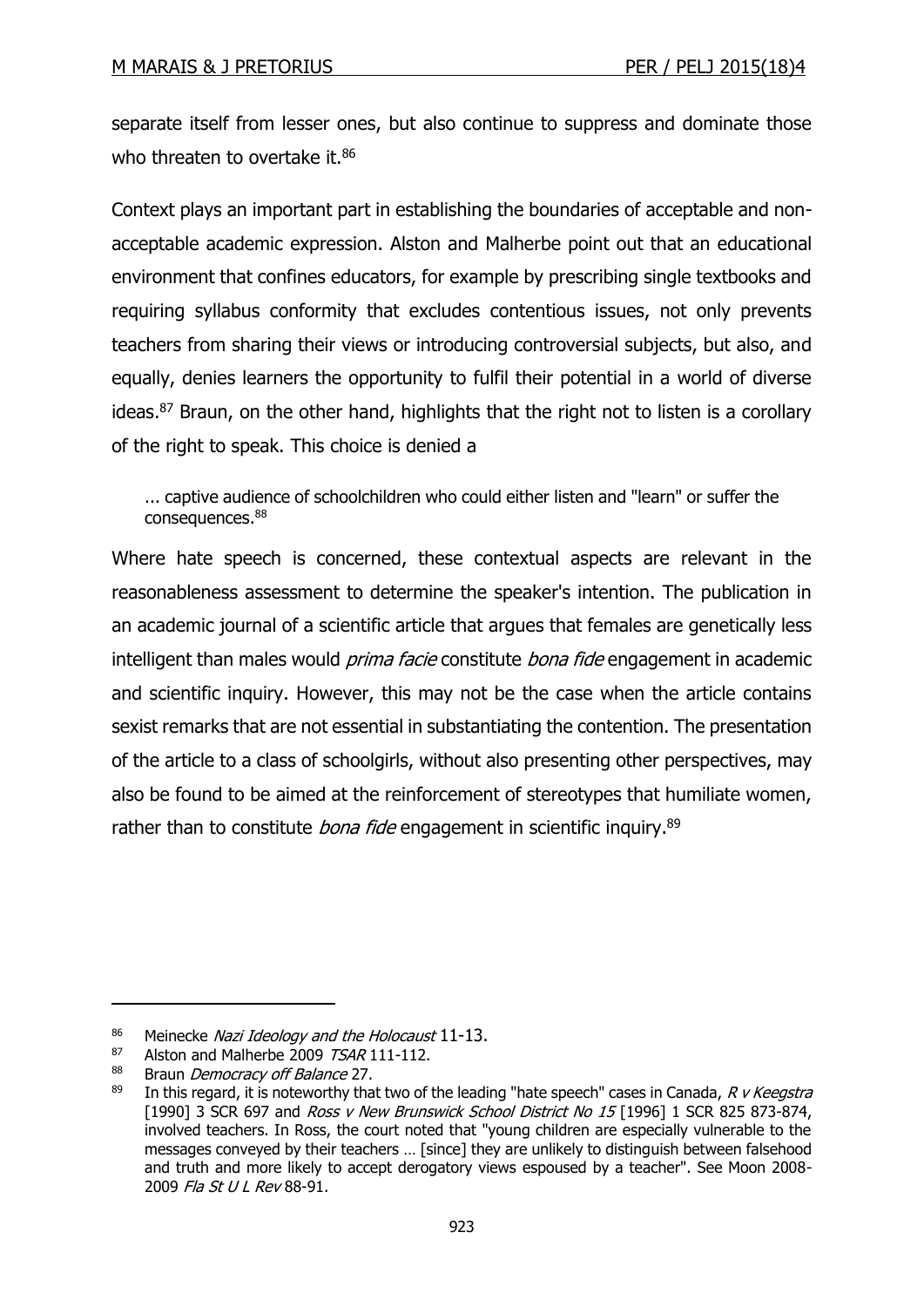# 3.2.7 "fair and accurate reporting in the public interest"

The phrase "fair and accurate reporting<sup>90</sup> in the public interest" is reminiscent of the American common law privilege known as the "fair report" or "record" privilege. This privilege initially applied to reports of proceedings within its ambit, provided that the report constituted an (a) accurate and complete or a fair abridgment of such proceedings, and (b) was not made solely to cause harm to the person defamed.<sup>91</sup> Section 611 of the *Second Restatement of Torts* removed the latter requirement. The privilege applies

... even though the publisher himself does not believe the defamatory words he reports to be true and even when he knows them to be false.<sup>92</sup>

One could lose the privilege through a

... showing of fault in failing to do what is reasonably necessary to insure that the report is accurate and complete or a fair abridgment.<sup>93</sup>

The purpose of the "fair and accurate reporting" privilege is to ensure that the public interest is served by the dissemination of information about events occurring at official proceedings and public meetings.<sup>94</sup>

In National Media Limited v Bogoshi, the Supreme Court of Appeal described "matters of public interest to the community" as "matters relating to the public life of the community and those who take part in it ... but excluding matters which are personal and private, such that there is no public interest in their disclosure".<sup>95</sup> The matter of Jersild v Denmark<sup>96</sup> in the European Court of Human Rights (ECHR) illustrates the application of these principles with respect to hate speech. The case dealt with the

<sup>90</sup> Robinson and Davidson *Chambers 21st Century Dictionary* defines "report" as "to bring back (information, etc.) as an answer, news or account; to give a formal or official account or description of (findings, information, etc.), especially after an investigation; to give an account of (some matter of news, etc.), especially for a newspaper, or TV or radio broadcast; to act as a newspaper, TV or radio reporter; to make a complaint about someone, especially to a person in authority; to take down or record the details of a legal case, proceedings, etc".

 $91$  Cox and Callaghan 2002-2003 Creighton L Rev 21-46.

 $92$  Cox and Callaghan 2002-2003 Creighton L Rev 35-36.

<sup>93</sup> Cox and Callaghan 2002-2003 Creighton L Rev 35.

<sup>94</sup> Cox and Callaghan 2002-2003 Creighton L Rev 37.

National Media Limited v Bogoshi 1998 4 SA 1196 (SCA) 24.

<sup>96</sup> *Jersild v Denmark* 15890/89 (1993) (ECHR).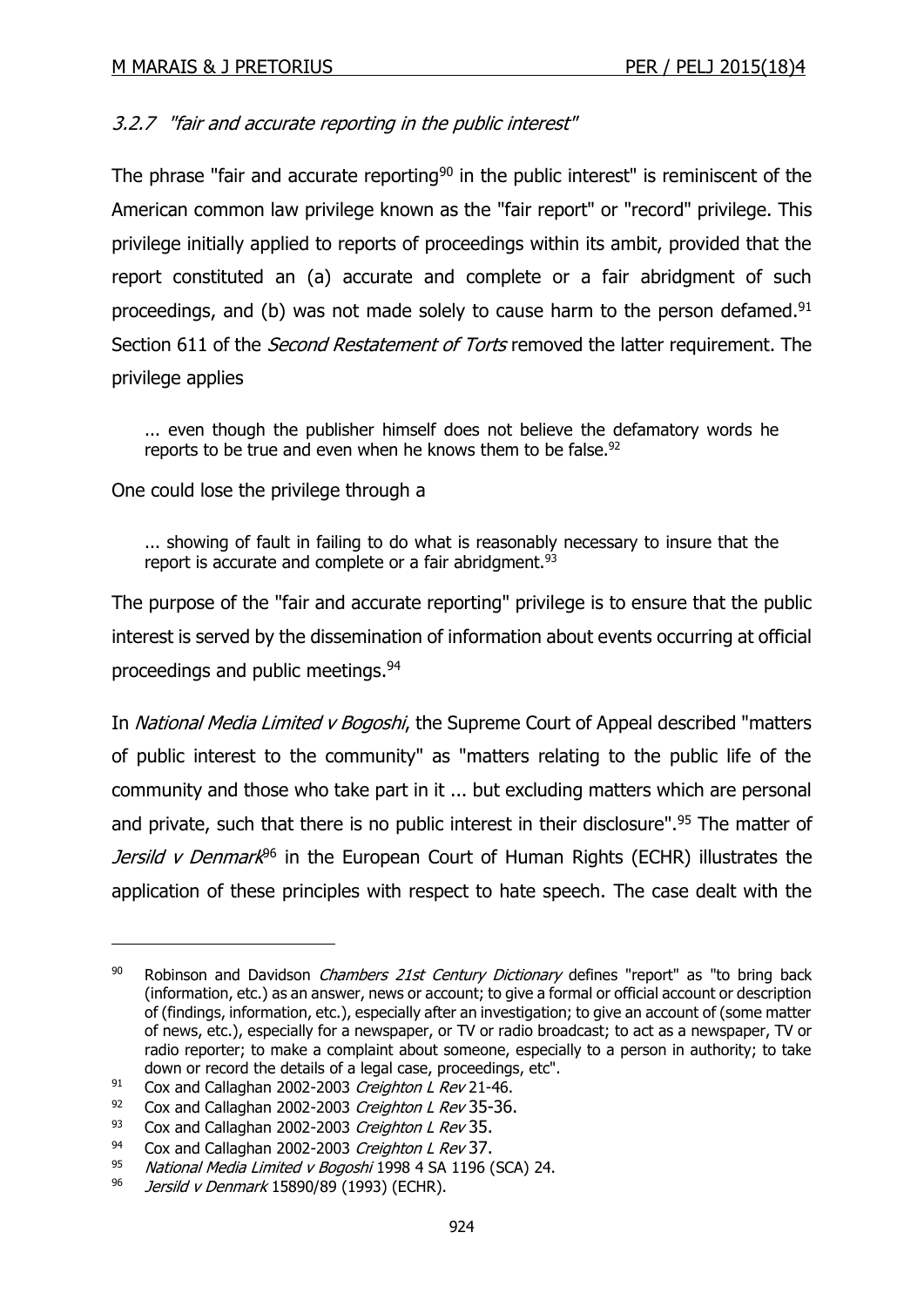conviction in terms of Danish hate speech legislation of a Danish journalist who had interviewed several members of an extremist youth group, the Greenjackets, on a news programme. In the course of the interview, the Greenjackets made extreme racist remarks and were subsequently also convicted. The court confirmed that there could be no doubt that the remarks in respect of which the Greenjackets were convicted were more than insulting to members of the targeted groups and did not enjoy protection under article 10 of the *European Convention for the Protection of* Human Rights and Fundamental Freedoms.<sup>97</sup> However, the conviction of the journalist was found to be in violation of article 10. The court held as follows:

The punishment of a journalist for assisting in the dissemination of statements made by another person in an interview would seriously hamper the contribution of the press to discussion of matters of public interest and should not be envisaged unless there are particularly strong reasons for doing so.<sup>98</sup>

The related term "fair comment" has been purposively interpreted in the media context.<sup>99</sup> In *The Citizen 1978 (Pty) Ltd v McBride*,<sup>100</sup> the Constitutional Court stated that the defence of protected or "fair" comment required, at the outset, that the facts be "truly stated". A commentator is not protected if he or she "chooses to publish an expression of opinion which has no relation, by way of criticism, to any fact before the reader".<sup>101</sup> The comment or criticism will be protected "even if extreme, unjust, unbalanced, exaggerated and prejudiced". However, it has to relate to a matter of public interest and must express an honestly held opinion without malice.<sup>102</sup> In the context of the *Equality Act* proviso, non-compliance with these conditions will render the comment not bona fide.

 $97$  A 10(1) of the *European Convention for the Protection of Human Rights and Fundamental* Freedoms (1950) protects freedom of expression in the following terms: "Everyone has the right to freedom of expression. This right shall include freedom to hold opinions and to receive and impart information and ideas without interference by public authority and regardless of frontiers. This article shall not prevent States from requiring the licensing of broadcasting, television or cinema enterprises."

<sup>98</sup> *Jersild v Denmark* 15890/89 (1993) (ECHR) para 35.

 $99$  See for example clauses 35 and 12 respectively of the previous and new broadcasting codes of the BCCSA 2009 and 2011 http://www.bccsa.co.za/index.php?option=com\_content& view=article&id=915.

<sup>&</sup>lt;sup>100</sup> The Citizen 1978 (Pty) Ltd v McBride 2011 4 SA 191 (CC).<br><sup>101</sup> The Citizen 1978 (Pty) Ltd v McBride 2011 4 SA 191 (CC) r

The Citizen 1978 (Pty) Ltd v McBride 2011 4 SA 191 (CC) para 88; Khumalo v Holomisa 2002 5 SA 401 (CC) 401 para 24.

 $102$  The Citizen 1978 (Pty) Ltd v McBride 2011 4 SA 191 (CC) para 83; Delta Motor Corporation (Pty) Ltd v Van Der Merwe 2004 4 All SA 365 (SCA) para 84.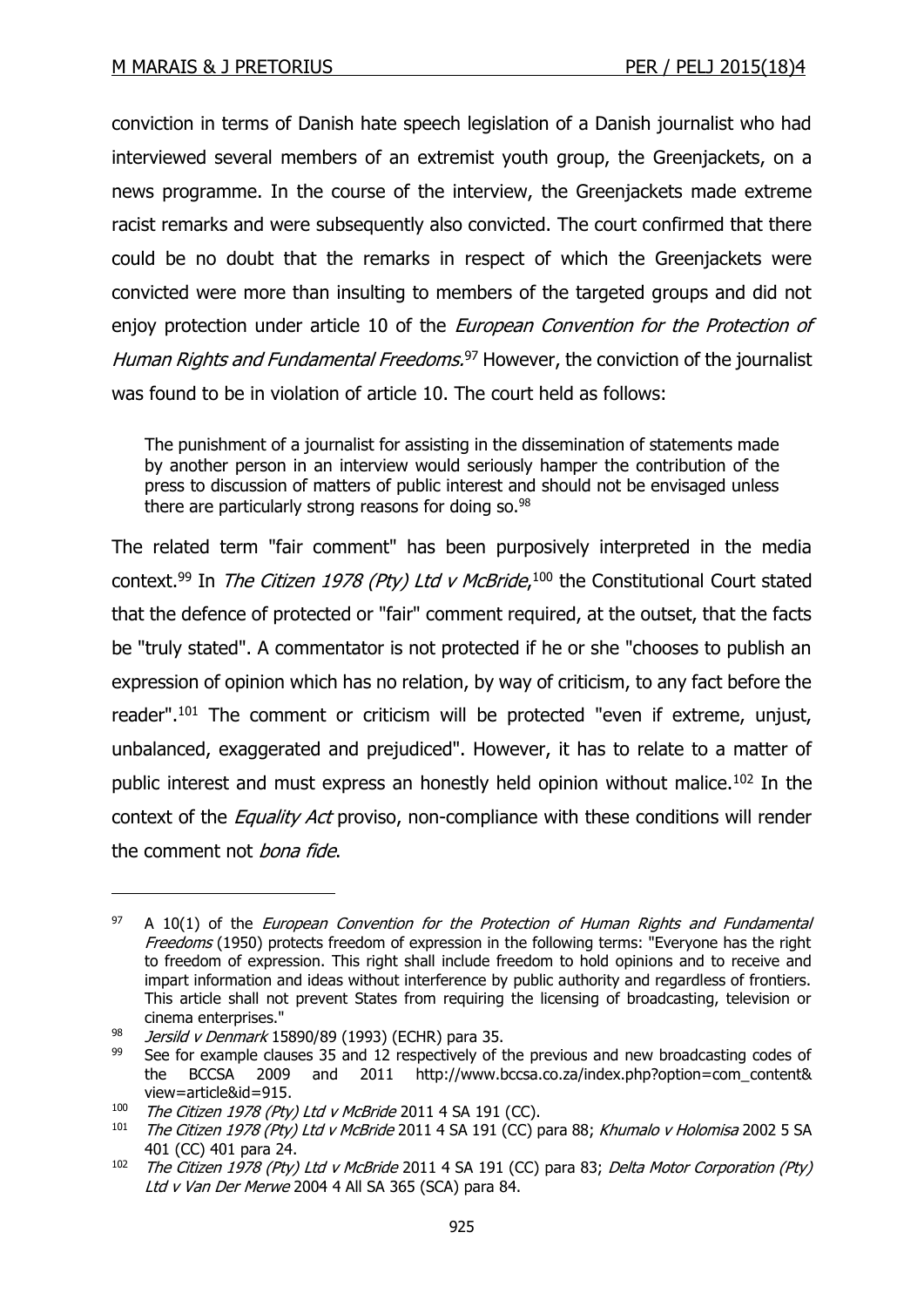At this point, it has to be reiterated that while the inclusion of this phrase explicitly correlates with the guarantee of media freedom in terms of section 16(1)(a) of the Constitution, other forms of expression under the proviso may be similarly related. This approach addresses Bronstein's concern that the proviso may be interpreted to give narrow protection to the press. $103$ 

The Constitutional Court highlighted the special challenges in relation to the media in Khumalo  $v$  Holomisa. The court described the media as "primary agents" of the dissemination of information and ideas<sup>104</sup> and, as such, "extremely powerful institutions in a democracy" with a "constitutional duty to act with vigour, courage, integrity and responsibility".<sup>105</sup> These attributes will have to be considered in all instances where engagement in a form of expression mentioned in the proviso occurs in the media context.

# **4 Does section 10 strictly accomplish its essential aims?**

The potential risk that a categorical prohibition of discriminatory expression, in this instance section 10, may jeopardise the promotion of equality by preventing the exposure of stereotypes and their condemnation by means of response $106$  warrants consideration. While the general prohibition of unfair discrimination in terms of the Equality Act meets the challenge of not prohibiting fair discrimination by requiring a case-by-case contextual fairness analysis, section 10 has to achieve this in terms of its definitional scope. In order to determine whether this is indeed achieved, the provision as interpreted above will now be subjected to a fairness analysis against the constitutional fairness standard.<sup>107</sup>

Such an analysis requires a balancing of the potential effect of the prohibited expression on equality, and the impact of the prohibition on other constitutional rights,

<sup>103</sup> Bronstein 2006 http://da.wwc.co.za/docs/548/Censorshipvictoriabronsstein\_document.pdf 24.

<sup>&</sup>lt;sup>104</sup> Khumalo v Holomisa 2002 5 SA 401 (CC) para 22. See also Print Media South Africa v Minister of Home Affairs 2011 ZAGPJHC 149 para 40; Midi Television (Pty) Ltd t/a E-TV v Director of Public Prosecutions (Western Cape) 2007 5 SA 540 (SCA) para 22.

<sup>&</sup>lt;sup>105</sup> Khumalo v Holomisa 2002 5 SA 401 (CC) para 24.

<sup>&</sup>lt;sup>106</sup> See *R v Keegstra* [1990] 3 SCR 697 para VII C. (i).<br><sup>107</sup> The annroach that unfair discrimination cannot be it

The approach that unfair discrimination cannot be justified in terms of the *Constitution* is followed. See Pretorius 2010 SAJHR 552-553.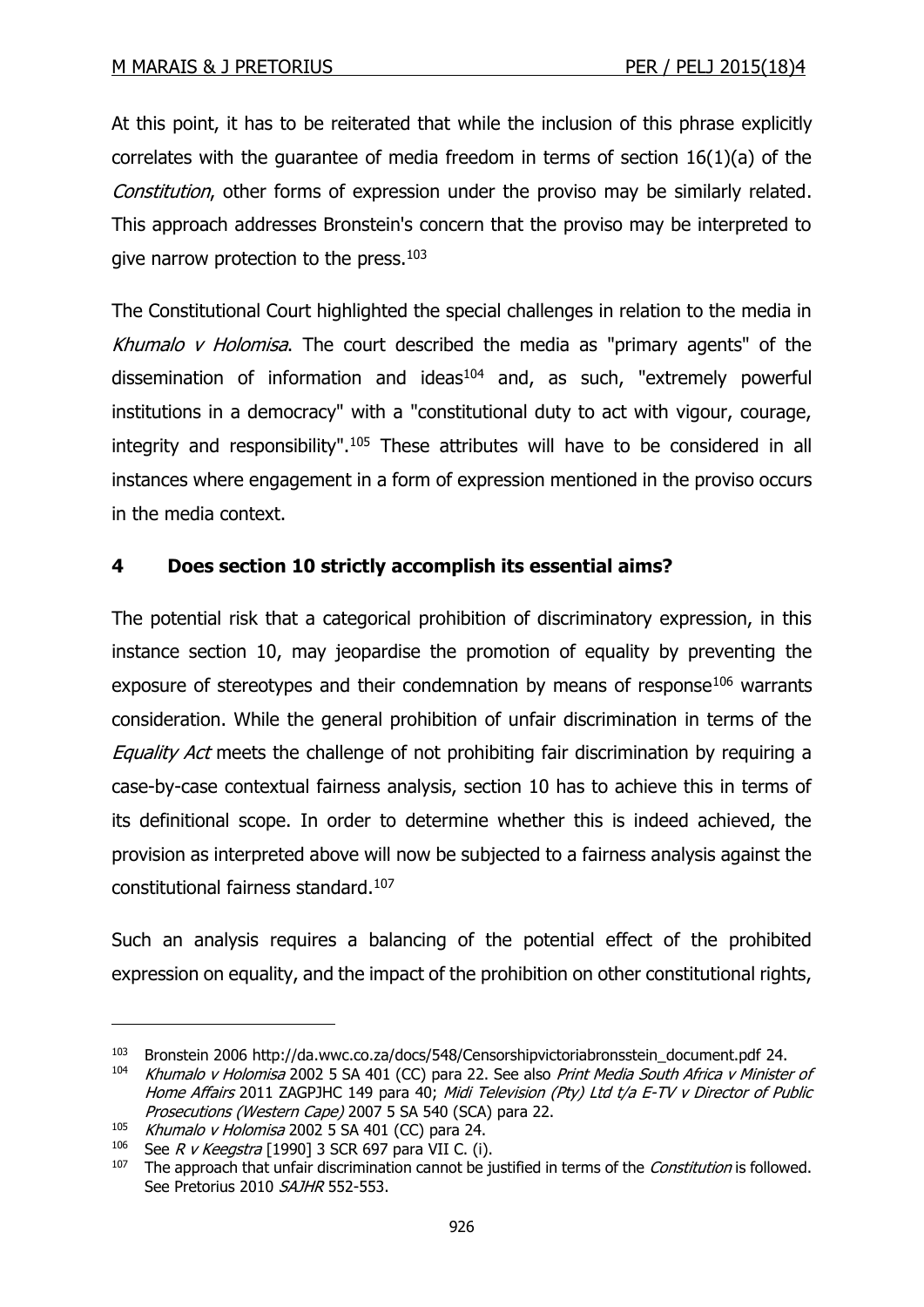-

particularly the right to freedom of expression. Different levels of speech value require different standards of protection of the right to freedom of expression.<sup>108</sup> The South African Constitutional Court endorsed this idea in De Reuck v Director of Public Prosecutions when it concluded that the expression at issue was

... expression of little value which is found on the periphery of the right and is a form of expression that is not protected as part of the freedom of expression in many democratic societies.<sup>109</sup>

The interests and values that are generally acknowledged to underpin the protection of the right to freedom of expression are the discovery of truth and the advancement of knowledge,<sup>110</sup> the establishment and maintenance of "representative democracy",<sup>111</sup> and human dignity in the sense of personal autonomy in the pursuance of self-fulfilment and development.<sup>112</sup> If, when assessed against these values and interests, the value of the expression covered in terms of section 10 is categorically low, the risk that its prohibition will unduly violate the right to freedom of expression will be substantially less.

However, such an assessment has to take into account the tension inherent in the respective values and interests involved. For example, freedom of expression may be crucial for knowledge, but may in certain circumstances also jeopardise truth and

<sup>108</sup> RAV v City of St Paul 505 US 377 (1992) 386; Wright 2000-2001 Chi-Kent L Rev 998-999, 1008; Miller v California 413 US 15 (1973) 24, 31; Sullivan and Gunther Constitutional Law 1076-1081.

<sup>109</sup> De Reuck v Director of Public Prosecutions (Witwatersrand Local Division) 2004 1 SA 406 (CC) para 59. Also see R v Keegstra [1990] 3 SCR 697 para VII D (i); Auschwitz Lie decision BVerfGE 90 (13 April 1994) para II 1; Soldiers Are Murderers decision BVerfGE 93, 266 (10 October 1995) para III 1-2; Wunsiedel decision BVerfG 1, BvR 2150/08 (4 November 2009) para 71-79; Payandeh 2010 German L J 929-942; Kommers and Miller Constitutional Jurisprudence 493-497.

 $110$  Van Wyk et al Rights and Constitutionalism 267-268; Chemerinsky Constitutional Law Principles 955; Mill On Liberty 10, 1; Dworkin Freedom's Law 200; Ducat Constitutional Interpretation775; Sullivan and Gunther Constitutional Law 959-960; Milo Defamation and Freedom of Speech 56; Hogg Constitutional Law of Canada 272.

 $111$  See the discussion of the concept "representative democracy" by Roux "Democracy" 10-11. Also see Khumalo v Holomisa 2002 5 SA 401 (CC) para 21; National Media Limited v Bogoshi 1998 4 SA 1196 (SCA) para 24, 42; South African National Defence Union v Minister of Defence 1999 4 SA 469 (CC) para 7; S v Mamabolo [2001 3 SA 409 \(CC\)](http://www.saflii.org/cgi-bin/LawCite?cit=2001%20%283%29%20SA%20409) para 37; and Islamic Unity Convention <sup>v</sup> Independent Broadcasting Authority 2002 4 SA 294 (CC) paras 25-30.

<sup>&</sup>lt;sup>112</sup> Milo Defamation and Freedom of Speech 55-79; Hogg Constitutional Law of Canada 272-273. Milo, Penfold and Stein "Freedom of Expression" 42-14 - 42-30; Burchell Personality Rights and Freedom of Expression 1-4, 9-17; Devenish Commentary 189-190; Neisser SAJHR 344-345; Van Wyk et al Rights and Constitutionalism 269.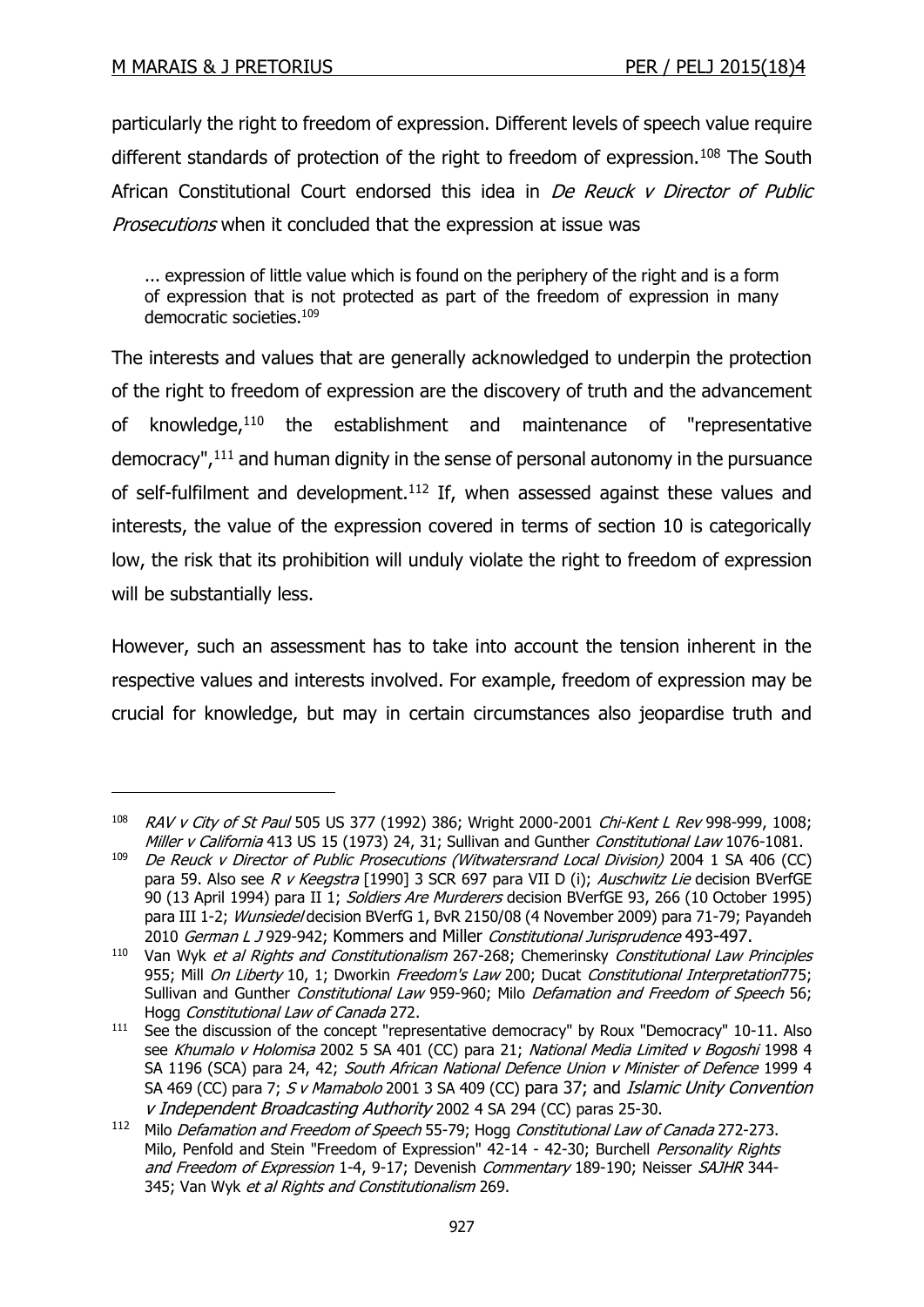knowledge.<sup>113</sup> Freedom of expression may be essential for the maintenance of democracy, but may also be instrumental in destroying it.<sup>114</sup> Freedom of expression may facilitate autonomy and the development of the personality, but may at the same time break down these attributes to the extent that it jeopardises freedom and equality. Of considerable importance with respect to the value of human dignity is the fact that the South African *Constitution* endorses a substantive concept of human dignity, also including respect for and the self-esteem of others. In the words of Sachs J,

The focus on dignity results in emphasis being placed simultaneously on context, impact and the point of view of the affected persons.<sup>115</sup>

Alexy's "second law of balancing" may also prove useful in the analysis.<sup>116</sup> This law, as interpreted by Bilchitz, requires only relatively conclusive evidence to be accepted as the basis for limiting a constitutional right.<sup>117</sup> Therefore, if it is not clear that discriminatory expression does or will violate the right to equality, the right to freedom of expression should not be categorically limited to protect it. Using the terminology of the ICCPR, it should be "necessary" to limit the right to freedom of expression in order to protect the right to equality. It follows that any categorical prohibition of "hate speech" should cover a narrow ambit where such necessity can be substantiated.

In this respect, the following must be taken into account:

The preamble to the *Constitution* contains a positive commitment to "(h)eal the divisions of the past". This perspective on equality requires a societal awareness of and an enhanced level of empathy with respect to hurt and suffering relating to group identity.<sup>118</sup>

<sup>&</sup>lt;sup>113</sup> Chemerinsky Constitutional Law Principles 956; Burchell Personality Rights and Freedom of Expression 10-11; Milo, Penfold and Stein "Freedom of Expression" 42-18 - 42-21; Sullivan and Gunther Constitutional Law 960; Weinberg California Law Review 1141-1164; Weinrib 2009 U Toronto Fac L Rev 175-176; Virginia v Black 538 US 343 (2003) 388, 392; Kupenda and Paige 2009 T Marshall L Rev 70.

<sup>&</sup>lt;sup>114</sup> Islamic Unity Convention y Independent Broadcasting Authority 2002 4 SA 294 (CC) para 31; Roux "Democracy" 10-36; Rosenfeld 2002-2003 Cardozo L Rev 1549; Krotoszynski 2004 Tul L Rev 1590. Brugger 2003 German Law Journal 5.

 $115$  National Coalition for Gay and Lesbian Equality v Minister of Justice 1999 1 SA 6 (CC) para 126.

<sup>116</sup> Bilchitz 2010 SA Public Law 433.

<sup>117</sup> Bilchitz 2010 SA Public Law 433.

 $118$  Afri-Forum v Malema 2011 6 SA 240 (EqC) para 94.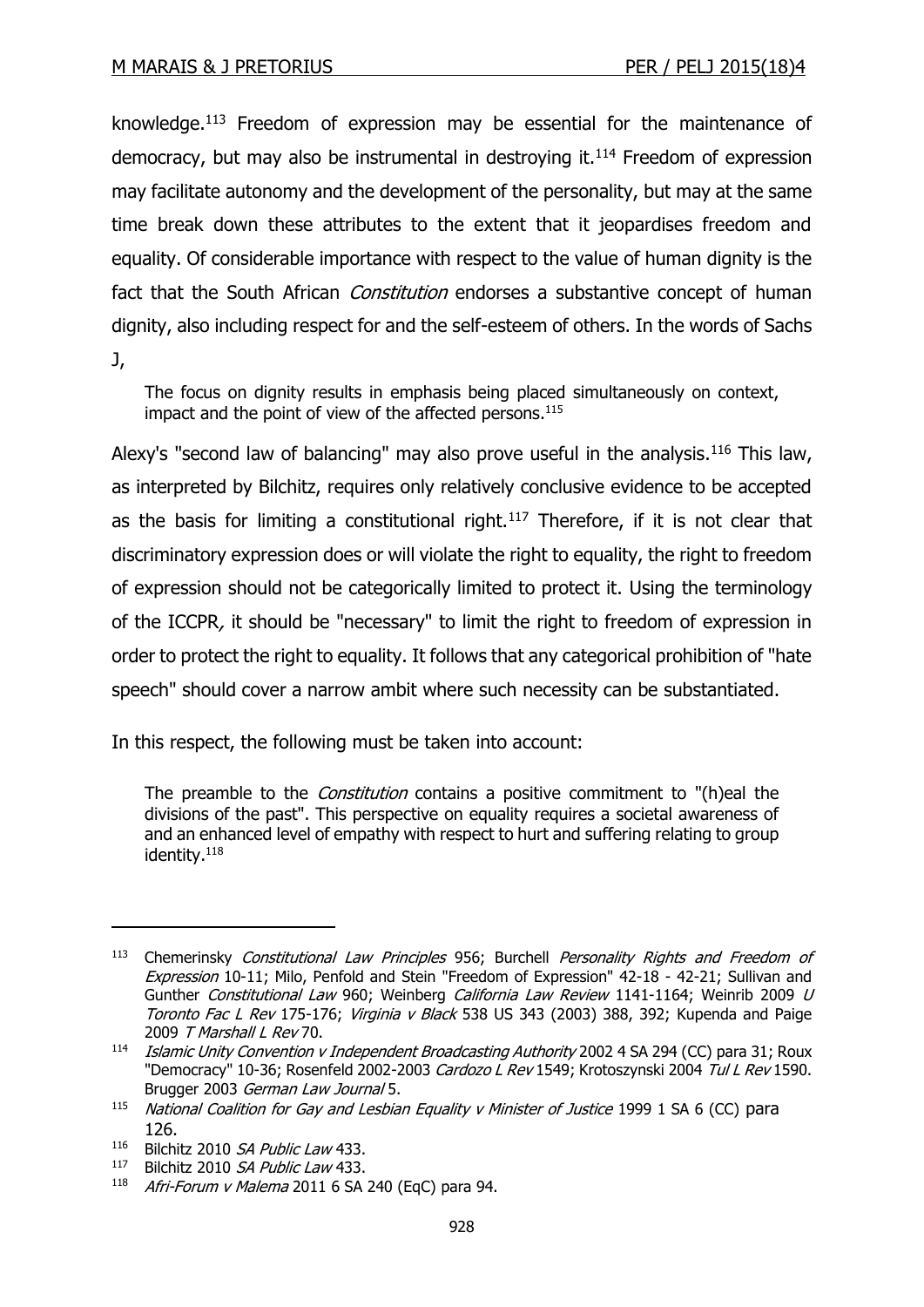The recommended interpretation of section 10 entails that it cover a narrow ambit of discriminatory expression that can reasonably be construed as clearly aimed at causing hurt or harm based on group characteristics. Explicitly excluded from this ambit is bona fide engagement in the constitutionally protected forms of expression stipulated in terms of section 16(1) of the Constitution.

Obviously, the forms of expression contemplated in section 10 may deepen the feelings of inferiority and disempowerment experienced by groups and group members who have been, or still are, humiliated and disempowered by systemic discrimination on any of the relevant grounds. This type of expression may also create new stereotypes that intimidate and marginalise based on historical guilt and "rekindle the divisions of the past".<sup>119</sup> The failure to prohibit it may send out an unfortunate message, namely that the legislature and society do not regard vulnerable groups' dignity as imperative. As a result, people may experience disrespect, inferiority, frustration and marginalisation and may consequently be deprived of the opportunities to gain knowledge, participate in the democratic process, develop their personalities and be truly free and equal. $120$ 

On the other hand, there is no significant potential risk that section 10 might eliminate opportunities to expose stereotypes by means of response. It does not prevent speakers from using legitimate forms of expression to bring to light the very views and ideas that underlie the desire to utter or display the hateful remarks section 10 prohibits. As a matter of fact, those who feel so strongly about an issue that they experience emotions of hatred and a desire to humiliate those they hate, or to provoke such hatred in others, will probably use all the legitimate means at their disposal to disseminate these views. The fact is that the respectful presentation of these views is much more likely to elicit meaningful response than the expression contemplated by section 10. It should be noted that *bona fide* engagement in expression under the proviso may include expression that incidentally hurts or harms, based on group characteristics. In addition, the risk that the condemnation of the expression may

<sup>119</sup> Rautenbach 2007 TSAR 551-560.

<sup>&</sup>lt;sup>120</sup> President of the Republic of South Africa v Hugo 1997 4 SA 1 (CC) para 41.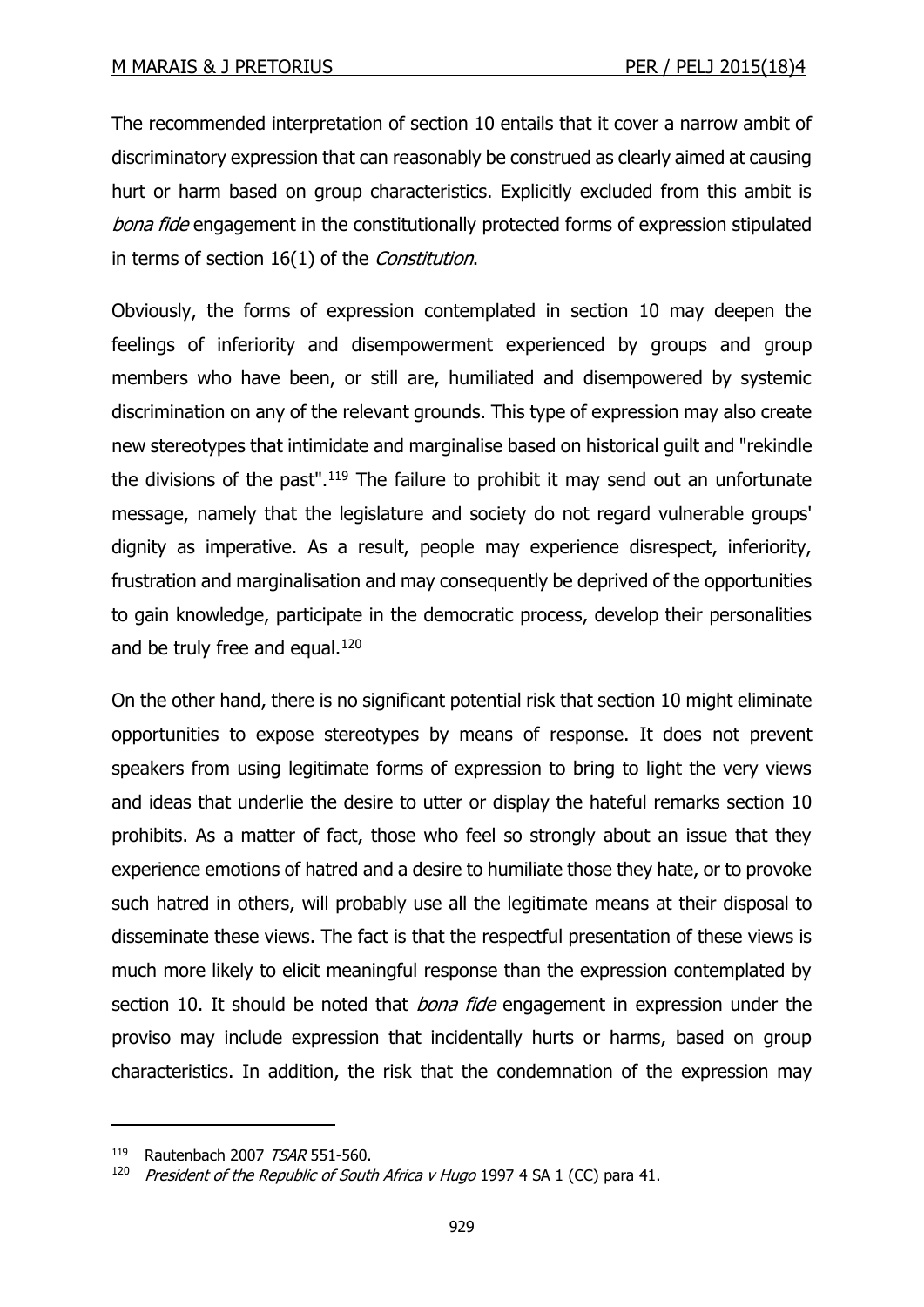enhance hatred and frustration is minimised by the exclusion of private conversation and by the provision of appropriate measures and orders in terms of the Act, to facilitate reconciliation and empathy.<sup>121</sup>

It is therefore concluded that section 10 covers a narrowly defined ambit of low-value expression that unfairly promotes inequality in society. It follows that the hate speech prohibition gives effect to the obligation in terms of sections 9(3) and (4) of the Constitution.

# **5 Justification of the limitation of the right to freedom of expression**

In the light of the conclusion above, $122$  all that remains is to consider the means employed to enforce compliance with the prohibition. As lenient restorative remedies are provided for, the prohibition of the expression contemplated by section 10 is clearly justifiable in terms of section 36 of the Constitution.

## **6 Conclusion**

This analysis has shown that the prohibition found in section 10 of the *Equality Act* is not restricted to words, but includes other forms of expression also. It does not apply to private conversations. In the reasonableness assessment to determine whether discriminatory expression could be understood as demonstrating the required clear intention, the reasonable meaning of the expressed content to members of the audience as well as to the speaker should be considered. The same objective reasonableness assessment applies to the determination of the *bona fides* provided for in the proviso. The condition of *bona fide* engagement applies to all the forms of expression listed in the proviso, which in turn relate to the freedoms mentioned in section 16(1) of the *Constitution*. These observations lead one to conclude that section 10(1) applies only to engagement in expression that, in terms of an objective reasonableness assessment, is clearly primarily aimed at hurting or harming others, or at inciting others to hurt or harm, or at promoting hatred based on group identity. Bona fide expression in accordance with the essential characteristics of the freedoms

 $121$  Sections 21(2) and (3) of the *Equality Act*.

<sup>122</sup> See Pretorius 2010  $SÁJHR$  552-553.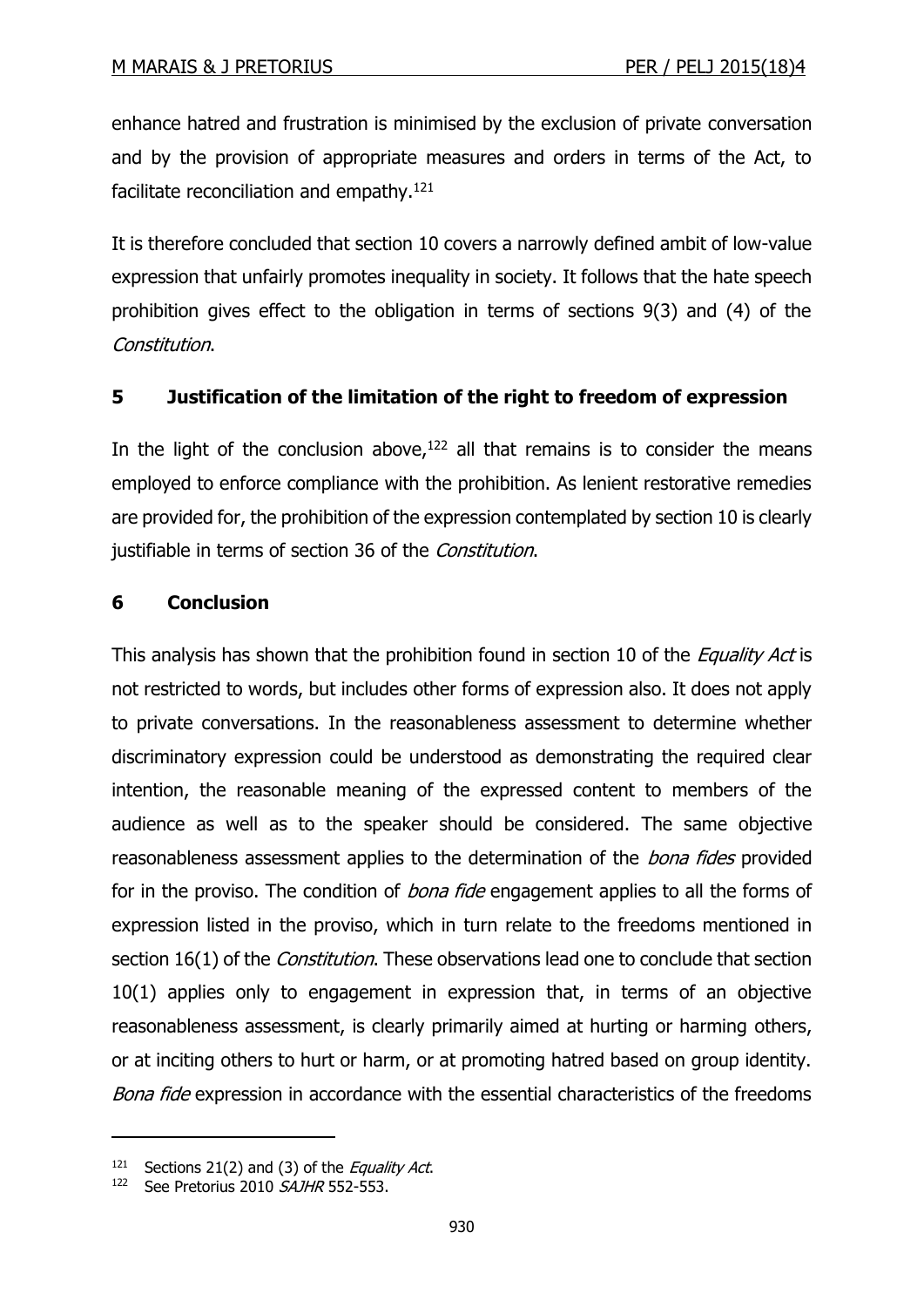of expression listed in section 16(1) of the *Constitution* does not constitute the intention required by the prohibition.

Ultimately, it is suggested that section 10(1) prohibits discriminatory expression that will manifestly obstruct the constitutional quest to heal our injured society. It manages to achieve this without jeopardising the constitutional guarantee of freedom of expression, construed in the light of the foundational values of the *Constitution*.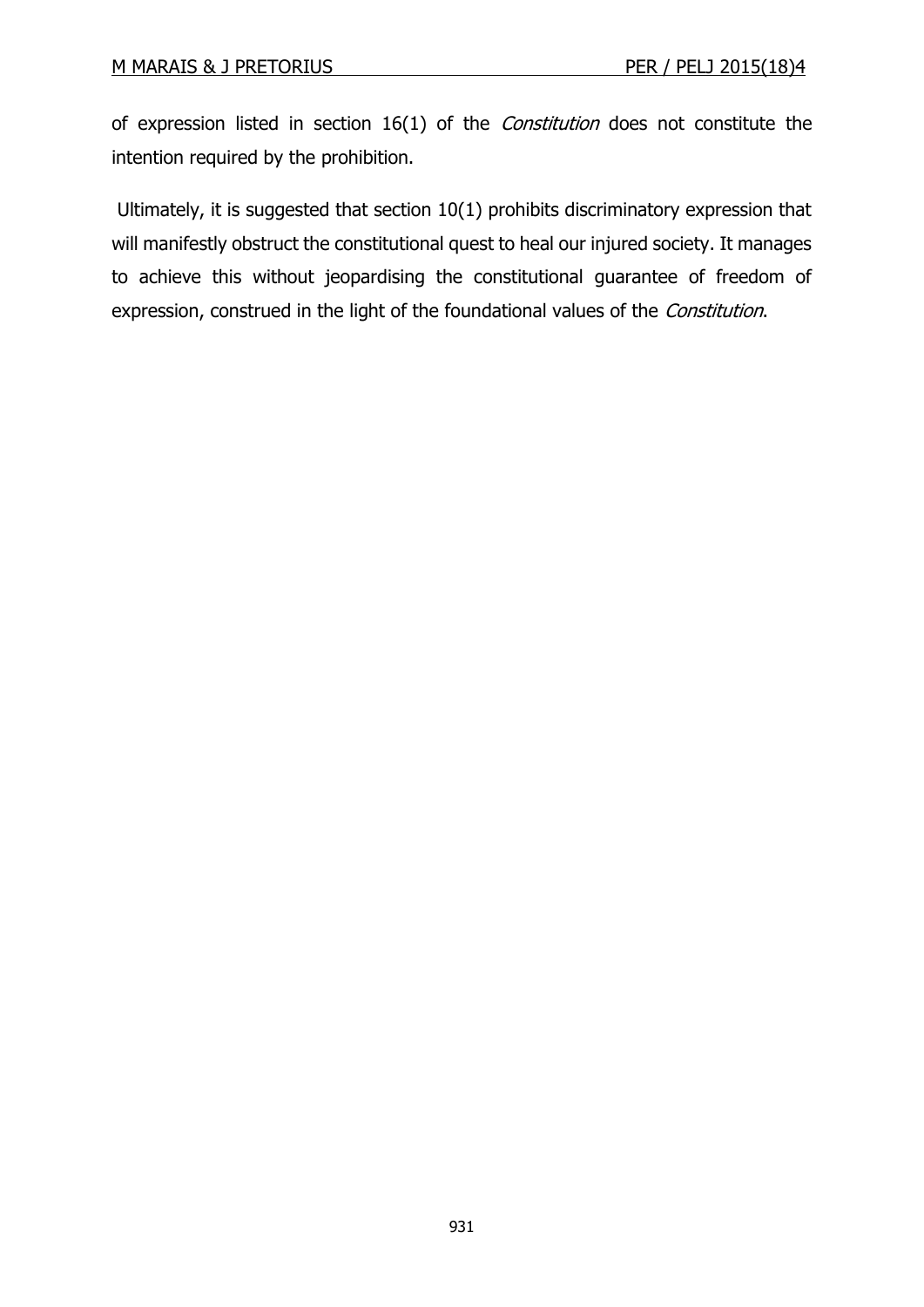#### **BIBLIOGRAPHY**

#### **Literature**

#### Alston and Malherbe 2009 TSAR

Alston K and Malherbe R "Constitutional Right to Academic Freedom: An Exploration into Definition, Scope and Threats" 2009 TSAR 102-123

## Barnard-Naudé and De Vos 2012 LitNet Akademies

Barnard-Naudé J and De Vos P "Die Politiek van die Estetiese in 'n Postkoloniale Konteks: Menswaardigheid en Vryheid van Uitdrukking in die Debat rondom Brett Murray se Skildery The Spear" 2012 LitNet Akademies 176-201

## Bilchitz 2010 SA Public Law

Bilchitz D "Does Balancing Adequately Capture the Nature of Rights?" 2010 SA Public Law 423-444

#### Braun Democracy off Balance

Braun S Democracy off Balance: Freedom of Expression and Hate Propaganda Law in Canada 2<sup>nd</sup> rev ed (University of Toronto Press Toronto 2004)

#### Brown Shorter Oxford English Dictionary

Brown L The Shorter Oxford English Dictionary on Historical Principles 4<sup>th</sup> ed (Clarendon Press Oxford 1993)

#### Brugger 2003 German Law Journal

Brugger W "The Treatment of Hate Speech in German Constitutional Law" 2003 German Law Journal 2-44

#### Burchell Personality Rights and Freedom of Expression

Burchell J Personality Rights and Freedom of Expression. The Modern Actio Injuriarum (Juta Cape Town 1998)

### Chemerinsky Constitutional Law Principles

Chemerinsky E Constitutional Law Principles and Policies 4<sup>th</sup> ed (Wolters Kluwer New York 2011)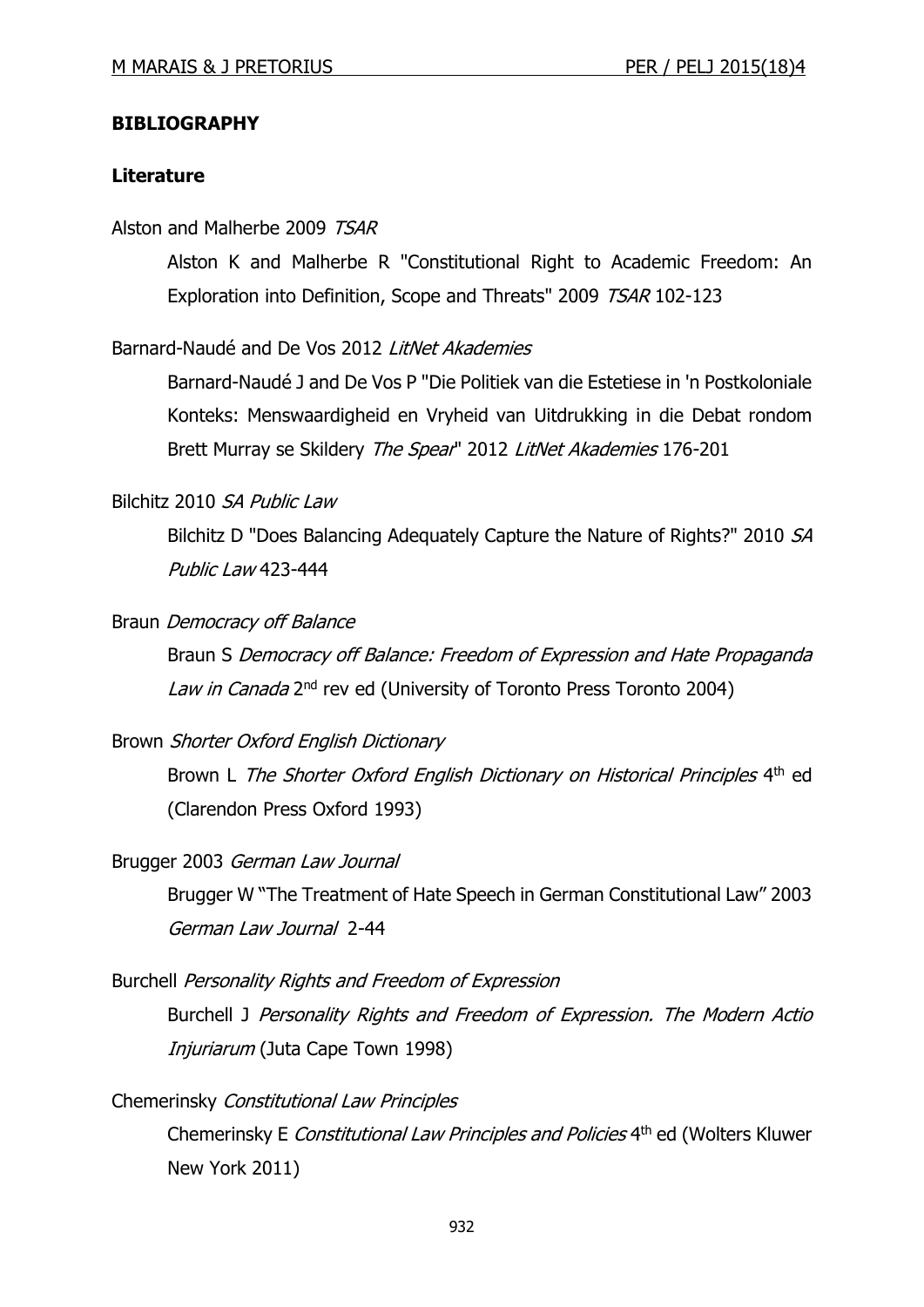## Cox and Callaghan 2002-2003 Creighton L Rev

Cox MC and Callaghan EM "To Be or Not to Be, Malice is the Question: An Analysis of Nebraska's Fair Report Privilege from a Press Perspective. Annual Survey on Issues Affecting Nebraska Law" 2002-2003 Creighton L Rev 21-46

### Currie and De Waal Bill of Rights Handbook

Currie I and De Waal J The Bill of Rights Handbook 5<sup>th</sup> ed (Juta Cape Town 2005)

#### Delgado and Stefancic 1996 U Colo L Rev

Delgado R and Stefancic J "Apologize and Move On: Finding a Remedy for Pornography, Insult, and Hate Speech" 1996 U Colo L Rev 93-111

#### Devenish Commentary

Devenish GE A Commentary on the South African Bill of Rights (Butterworths Durban 1999)

#### Ducat Constitutional Interpretation

Ducat CR Constitutional Interpretation: Rights of the Individual - Vol II 8<sup>th</sup> ed (Wadsworth/Thomson Learning Belmont CA 2004)

## Dworkin Freedom's Law

Dworkin R Freedom's Law: The Moral Reading of the American Constitution (Oxford University Press New York 1996)

#### Eberle 2007-2008 *U Pa J L & Soc Change*

Eberle EJ "Art as Speech" 2007-2008 U Pa J L & Soc Change 11-28

#### Farley 2005 Tul L Rev

Farley CH "Judging Art" 2005 Tul L Rev 805-858

#### Hogg Constitutional Law of Canada

Hogg PW Constitutional Law of Canada - Vol 2 5<sup>th</sup> ed (Thomson/Carswell Scarborough, Ontario 2007)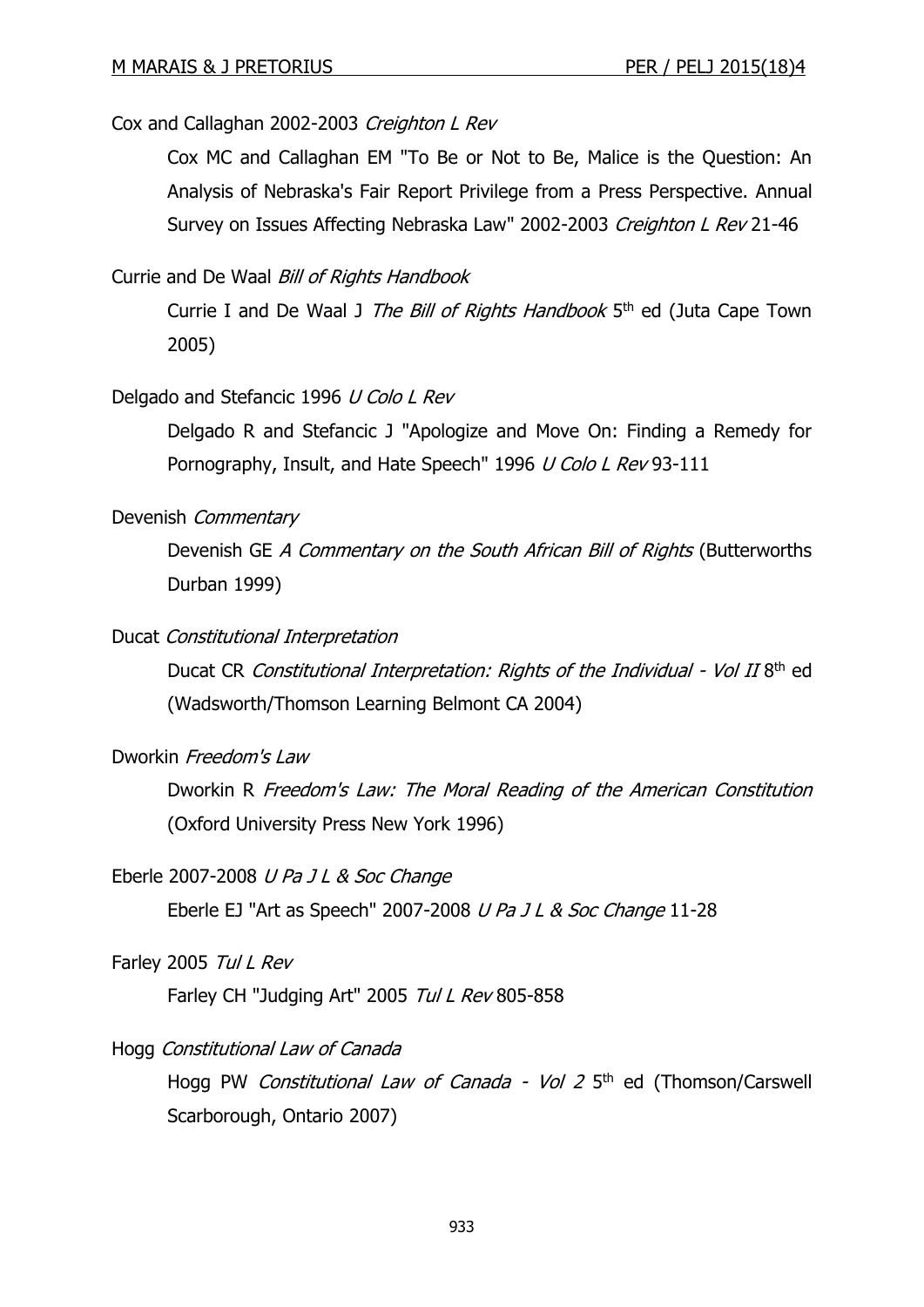### Keane 2008 Hum Rts Q

Keane D "Cartoon Violence and Freedom of Expression" 2008 Hum Rts Q 845-875

#### Kirkpatrick Bloomsbury Thesaurus

Kirkpatrick EM (ed) The Bloomsbury Thesaurus (Bloomsbury London 1997)

## Kok 2001 TSAR

Kok A "The Promotion of Equality and Prevention of Unfair Discrimination Act: Why the Controversy?" 2001 TSAR 294-310

#### Kok 2008 Stell LR

Kok A "The Promotion of Equality and Prevention of Unfair Discrimination Act 4 of 2000: Court-driven or Legislature-driven Societal Transformation?" 2008 Stell LR 122-142

### Kommers and Miller Constitutional Jurisprudence

Kommers DP and Miller RA The Constitutional Jurisprudence of the Federal Republic of Germany 3<sup>rd</sup> ed (Duke University Press Durham 2012)

### Krotoszynski 2004 Tul L Rev

Krotoszynski RJ "Comparative Perspective on the First Amendment: Free Speech, Militant Democracy, and the Primacy of Dignity as a Preferred Constitutional Value in Germany" 2004 Tul L Rev 1549-1609

#### Kupenda and Paige 2009 T Marshall L Rev

Kupenda AM and Paige TR "Why Punished for Speaking President Obama's Name within the Schoolhouse Gates? And Can Educators Constitutionally Truthen Marketplace of Ideas about Blacks? Introduction" 2009 T Marshall L Rev 57-89

#### Langton "Beyond Belief"

Langton R "Beyond Belief: Pragmatics in Hate Speech and Pornography" in Maitra I and McGowan MK (eds) Speech and Harm: Controversies over Free Speech (Oxford University Press Oxford 2012) ch 6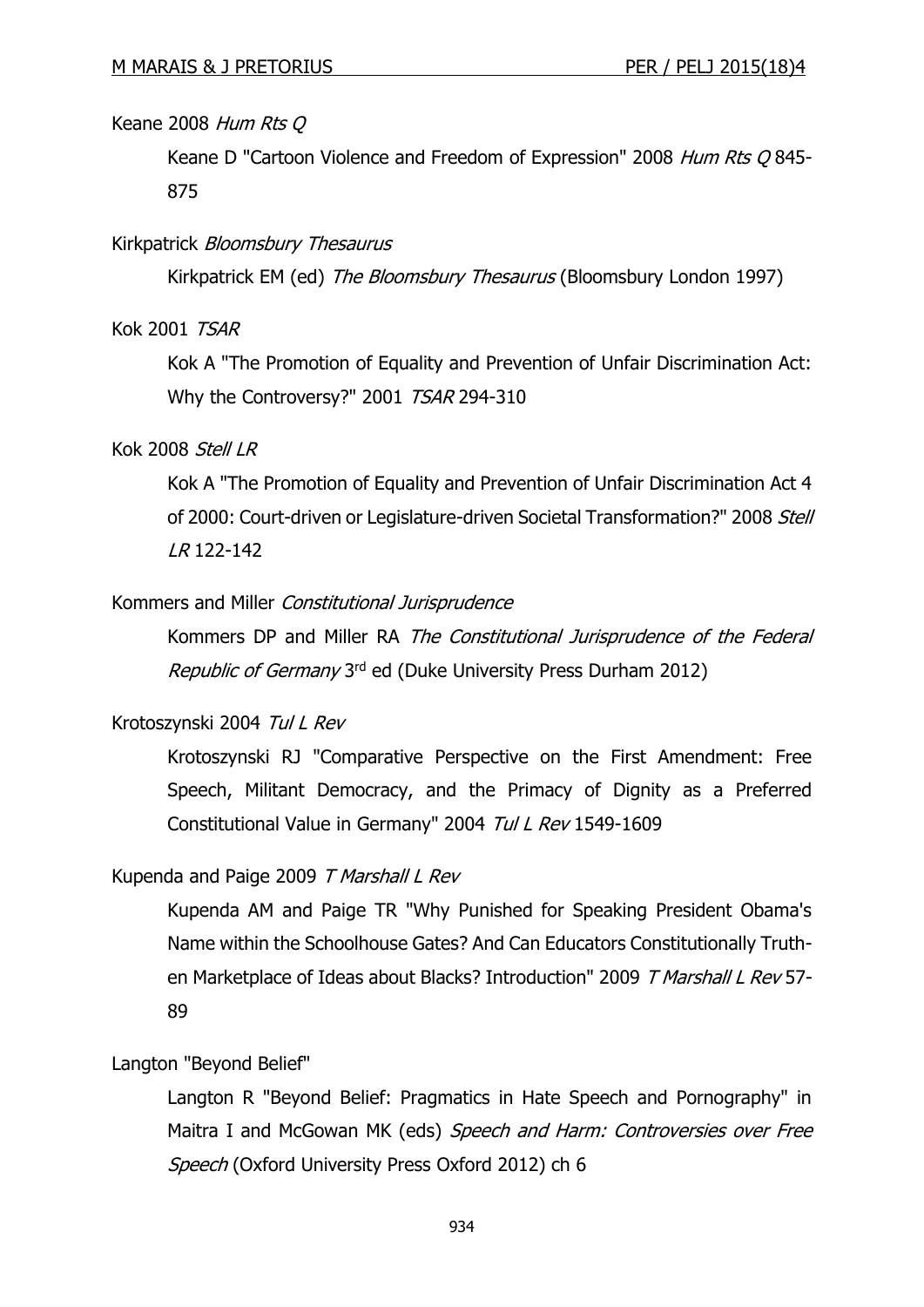#### Liebenberg 2005 SAJHR

Liebenberg S "The Value of Human Dignity in Interpreting Socio-economic Rights" 2005 SAJHR 1-31

Little 2011 S Cal Interdisc L J

Little L "Just a Joke: Defamatory Humor and Incongruity's Promise" 2011 S Cal Interdisc L J 95-166.

Marais Constitutionality of Categorical and Conditional Restrictions

Marais ME The Constitutionality of Categorical and Conditional Restrictions on Harmful Expression Related to Group Identity (LLD thesis University of the Free State 2014)

Meinecke Nazi Ideology and the Holocaust

Meinecke WF Nazi Ideology and the Holocaust (United States Holocaust Memorial Museum Washington DC 2007)

Mill On Liberty

Mill JS On Liberty (Forgotten Books London 2013)

# Milo Defamation and Freedom of Speech

Milo D Defamation and Freedom of Speech (Oxford University Press Oxford 2008)

Milo, Penfold and Stein "Freedom of Expression"

Milo D, Penfold G and Stein A "Freedom of Expression" in Woolman S et al (eds) Constitutional Law of South Africa 2<sup>nd</sup> ed (Juta Cape Town 2008) ch 42

#### Moon 2008-2009 Fla St U L Rev

Moon R "Hate Speech Regulation in Canada" 2008-2009 Fla St U L Rev 79-98

#### Neisser 1994 SAJHR

Neisser E "Hate Speech in the New South Africa: Constitutional Considerations for a Land Recovering from Decades of Racial Repression and Violence" 1994 SAJHR 336-356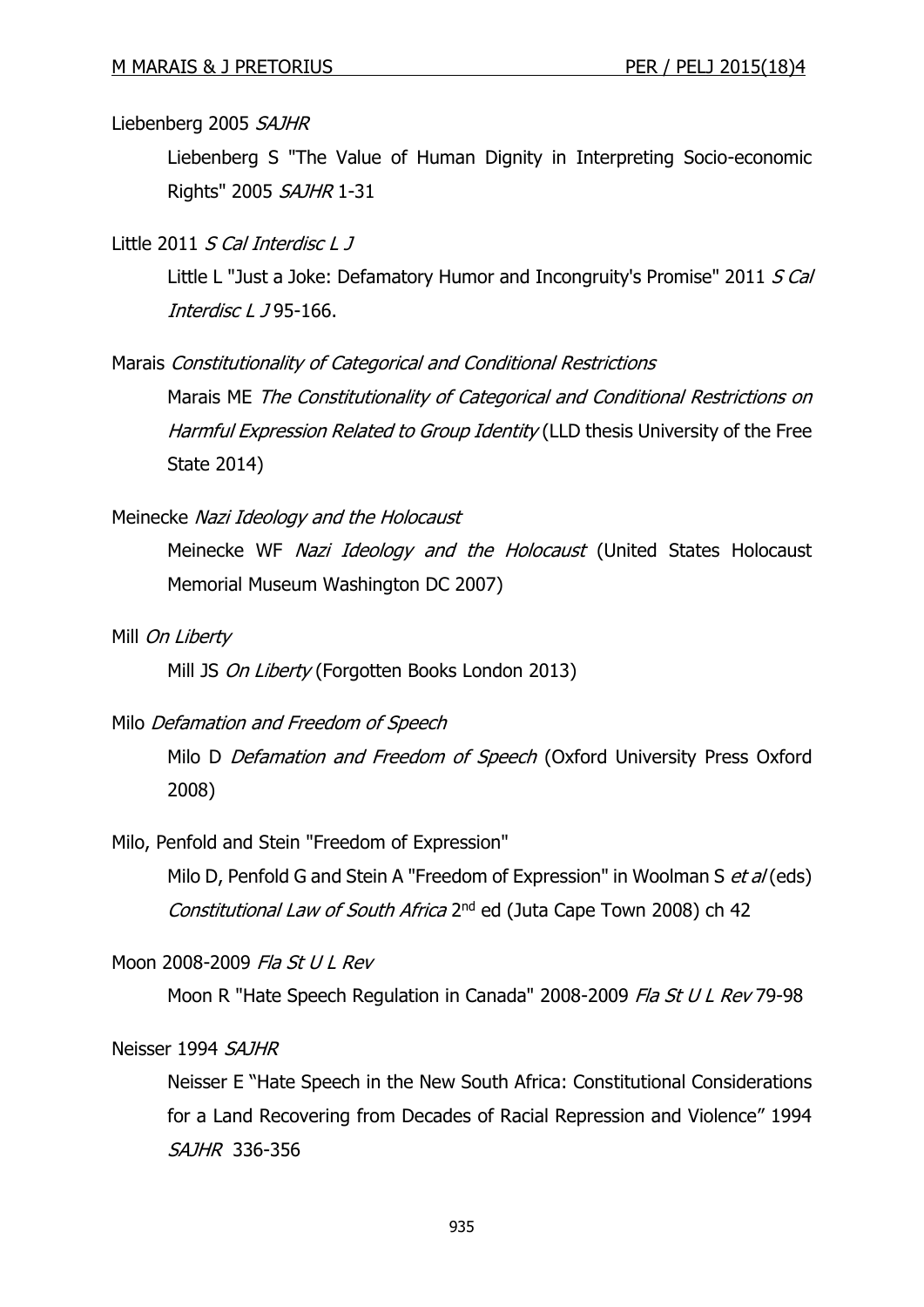# Payandeh 2010 German L J

Payandeh M "The Limits of Freedom of Expression in the Wunsiedel Decision of the German Federal Constitutional Court" 2010 German L J 929-942

## Pillay 2010 SALJ

Pillay K "Undo the Cartoon Wars: Free Speech or Hate Speech?" 2010 SALJ 463-489

## Pretorius 2010 SAJHR

Pretorius JL "Fairness in Transformation: A Critique of the Constitutional Court's Affirmative Action Jurisprudence" 2010 SAJHR 536-570

## Rautenbach 2001 TSAR

Rautenbach IM "Limitation of Rights in Terms of Provisions of the Bill of Rights Other Than the General Limitation Clause: A Few Examples" 2001 TSAR 617- 641

## Rautenbach 2007 TSAR

Rautenbach IM "Haatspraak en die Reg op Vryheid van Uitdrukking in Suid-Afrika" 2007 TSAR 551-560

# Robinson and Davidson Chambers 21st Century Dictionary

Robinson M and Davidson G (eds) *Chambers 21<sup>st</sup> Century Dictionary* (Chambers Harrap London 2001)

Roederer "The Prohibition of Hate Speech, Harassment and Dissemination or Publication of Information that Unfairly Discriminates" Roederer "The Prohibition of Hate Speech, Harassment and Dissemination or Publication of Information that Unfairly Discriminates" in Albertyn C, Goldblatt B and Roederer C (eds) Introduction to the Promotion of Equality and Prevention of Unfair Discrimination Act, Act 4 of 2000 (Witwatersrand University Press Johannesburg 2001) ch 7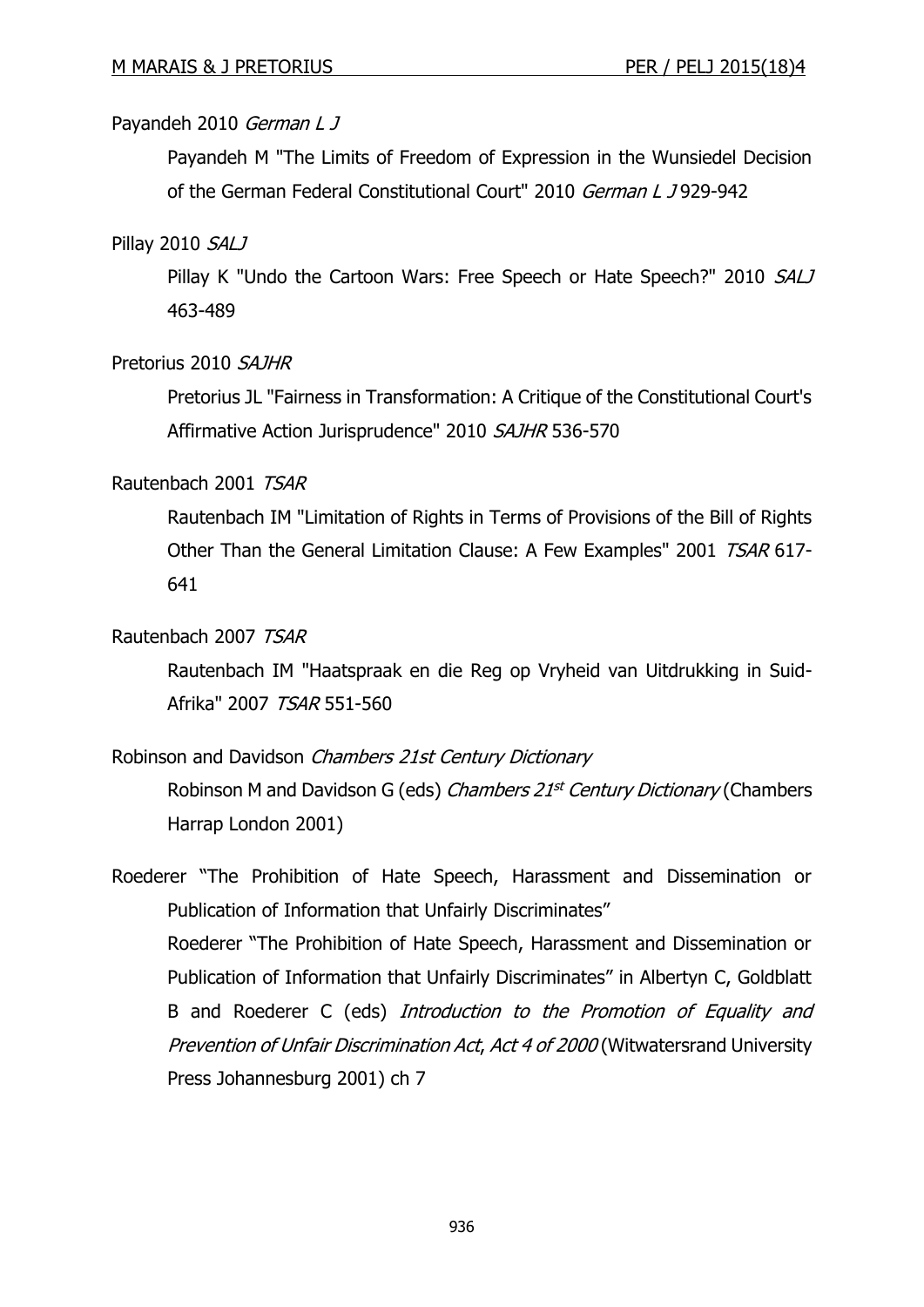## Rosenfeld 2002-2003 Cardozo L Rev

Rosenfeld M "Hate Speech in Constitutional Jurisprudence: A Comparative Analysis" 2002-2003 Cardozo L Rev 1523-1568

Rosenfeld "Hate Speech in Constitutional Jurisprudence"

Rosenfeld "Hate Speech in Constitutional Jurisprudence" in Rosenfeld M Herz M & Molnar P (eds) The Content and Context of Hate Speech. Rethinking Regulation and Responses.: Cambridge University Press New York 2012) 242- 289

## Roux "Democracy"

Roux T "Democracy" in Woolman S et al (eds) Constitutional Law of South Africa 2<sup>nd</sup> ed (Juta Cape Town 2008) ch 10

# Salzman 1999 Harv CR-CL L Rev

Salzman A "Live Art and the Audience: Toward a Speaker-focused Freedom of Expression" 1999 Harv CR-CL L Rev 437-486

## Sealy 1989 Mon LR

Sealy LS "Bona Fides and Proper Purposes in Corporate Decisions" 1989 Mon LR 265-278

## Sullivan and Gunther Constitutional Law

Sullivan KM and Gunther G Constitutional Law 14th ed (Foundation Press New York 2001)

Tănăsescu 2011 *RICL* 

Tănăsescu S "Artistic Freedom and Its Limitations" 2011 RJCL 25-26

## Teichner 2003 SAJHR

Teichner S "The Hate Speech Provisions of the Promotion of Equality and Prevention of Unfair Discrimination Act 4 of 2000: The Good, the Bad and the Ugly" 2003 SAJHR 349-381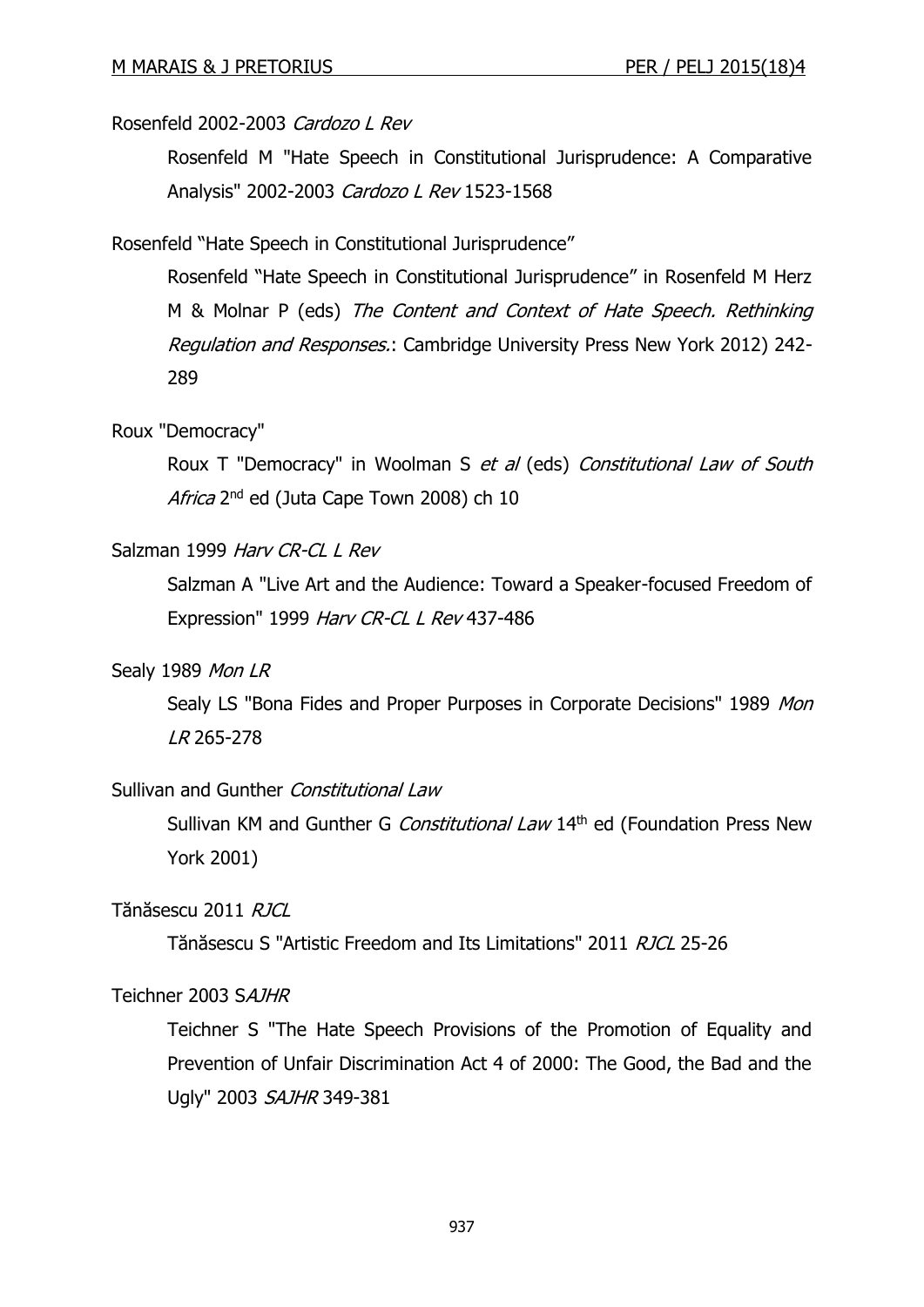Van der Walt and Midgley Principles of Delict

Van der Walt JC and Midgley R Principles of Delict (LexisNexis Butterworths 2005)

#### Van Wyk et al Rights and Constitutionalism

Van Wyk D et al (eds) Rights and Constitutionalism: The New South African Legal Order (Juta Cape Town 1994)

### Waite et al Concise Oxford Thesaurus

Waite M et al (eds) Concise Oxford Thesaurus 2<sup>nd</sup> ed (Oxford University Press New York 2002)

#### Weinrib 2009 *U Toronto Fac L Rev*

Weinrib J "What Is the Purpose of Freedom of Expression?" 2009 *U Toronto* Fac L Rev 165-190

#### Woolman "Dignity"

Woolman S "Dignity" in Woolman S et al (eds) Constitutional Law of South Africa 2<sup>nd</sup> ed (Juta Cape Town 2008) ch 35

## Woolman and Botha "Limitations"

Woolman S and Botha H "Limitations" in Woolman S et al (eds) Constitutional L*aw of South Africa* 2<sup>nd</sup> ed (Juta Cape Town 2008) ch 34

#### Wright 2000-2001 Chi-Kent L Rev

Wright RG "Traces of Violence: Gadamer, Habermas, and the Hate Speech Problem" 2000-2001 Chi-Kent L Rev 991-1014

### **Case law**

Afri-Forum v Malema 2011 6 SA 240 (EqC) Argus Printing and Publishing Co Ltd v Esselen's Estate 1994 2 SA 1 (A) Auschwitz Lie decision BVerfGE 90 (13 April 1994) Carmichele v Minister of Safety and Security 2001 4 SA 938 (CC) Case v Minister of Safety and Security, Curtis v Minister of Safety and Security 1996 3 SA 617 (CC)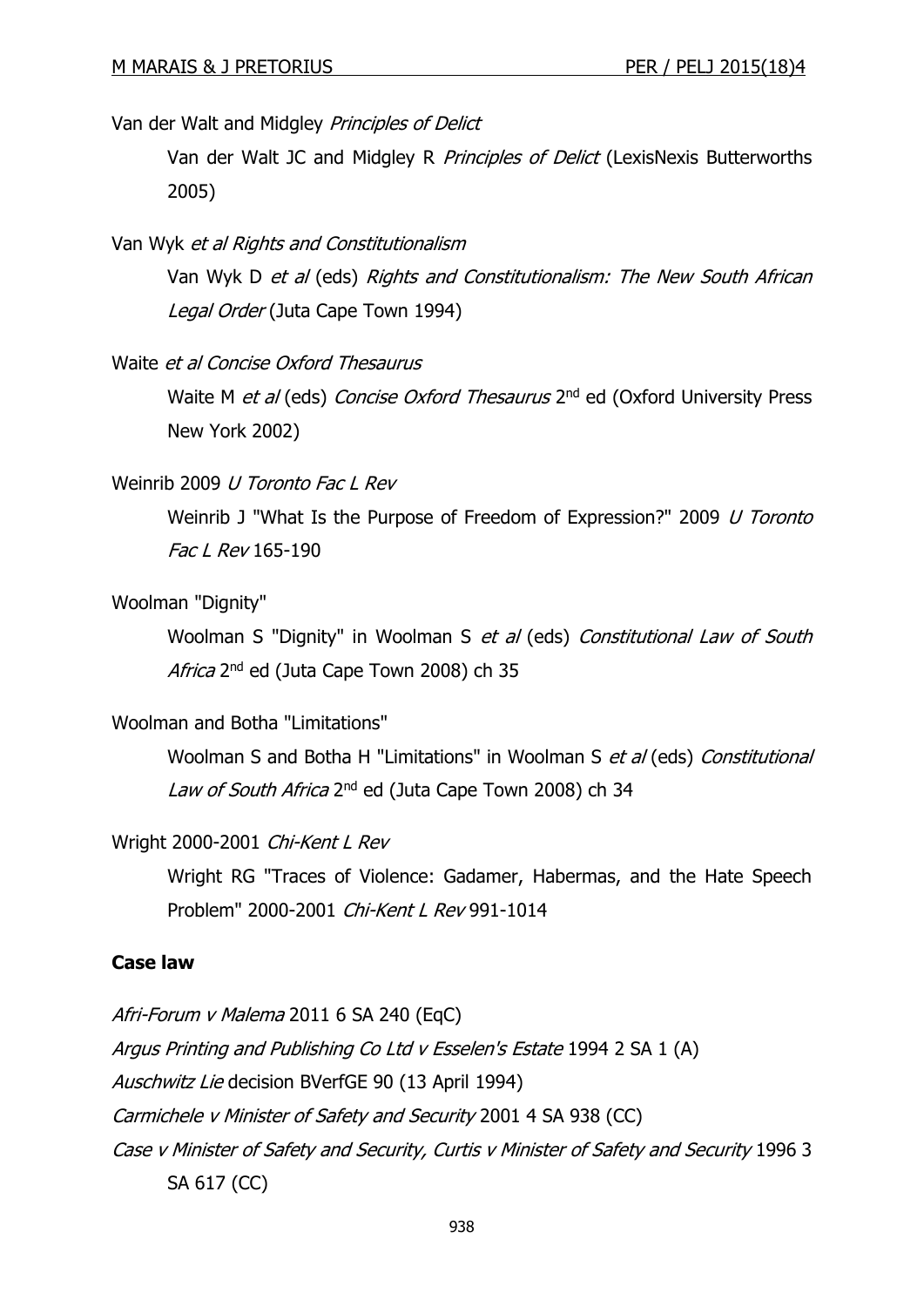De Reuck v Director of Public Prosecutions (Witwatersrand Local Division) 2004 1 SA 406 (CC) Delange v Costa 1989 2 All SA 267 (A) Delta Motor Corporation (Pty) Ltd v Van Der Merwe 2004 4 All SA 365 (SCA) Islamic Unity Convention v Independent Broadcasting Authority 2002 4 SA 294 (CC) Jamiat-Ul-Ulama of Transvaal and Johncom Investment 2006 ZAGPHC 12 Jersild v Denmark 15890/89 (1993) (ECHR) Khumalo v Holomisa 2002 5 SA 401 (CC) Manamela, Buti v Shapiro GP/2008/1037/E (SAHRC) 2008 Marais v Jacaranda 94.2 FM 40/A/2012 (BCTSA) Mephisto decision BVerfGE 30, 173 (24 February 1971) Midi Television (Pty) Ltd t/a E-TV v Director of Public Prosecutions (Western Cape) 2007 5 SA 540 (SCA) Miller v California 413 US 15 (1973) Mohamed v Jassiem 1996 1 SA 673 (A) Mthembi-Mahanyele v Mail & Guardian Ltd 2004 3 All SA 511 (SCA) Mutzenbacher decision BVerfGE 83, 130, 1 BvR 402/87 (27 November 1990) National Coalition for Gay and Lesbian Equality v Minister of Justice 1999 1 SA 6 (CC) National Media Limited v Bogoshi 1998 4 SA 1196 (SCA) President of the Republic of South Africa v Hugo 1997 4 SA 1 (CC) Print Media South Africa v Minister of Home Affairs 2011 ZAGPJHC 149 Publications Control Board v Gallo (Africa) Ltd 1975 3 SA 665 (AD) R v Ahenakew 2006 SKQB 110 R v Bahr 2006 ABPC 360 R v Elms 2006 CanLII 31446 (ON CA) R v Noble 2008 BCSC 215 R v Keegstra [1990] 3 SCR 697 R v Sharpe [2001] 1 SCR 45 RAV v City of St Paul 505 US 377 (1992) Ross v New Brunswick School District No 15 [1996] 1 SCR 825 S v Mamabolo 2001 3 SA 409 (CC) Sindani v Van Der Merwe 2002 1 All SA 311 (A)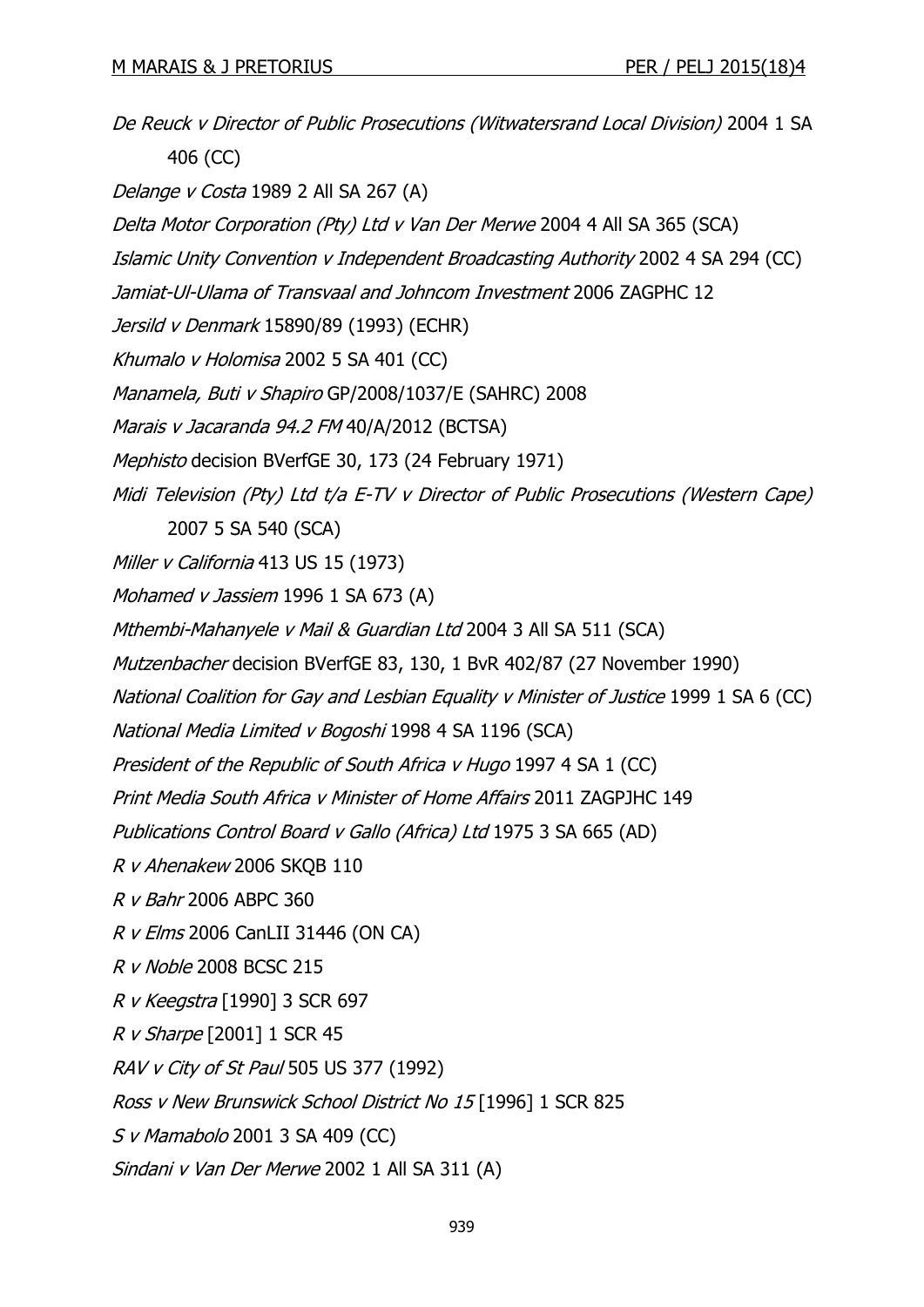Soldiers Are Murderers decision BVerfGE 93, 266-312I (10 October 1995) South African National Defence Union v Minister of Defence 1999 4 SA 469 (CC) SRC re Bye Bye 08/09-0620/2008 (CBSC) Strauss Caricature decision BVerfGE 75, 369 (3 June 1987) Street Theater decision BVerfGE 67, 213 1 BvR 816/82 (17 July 1984) Texas v Johnson 491 US 397 (1989) The Citizen 1978 (Pty) Ltd v McBride 2011 4 SA 191 (CC) United States v Eichman 496 US 310 (1990) Virginia v Black 538 US 343 (2003) Visser, Thomson and Others v 94.7 Highveld Stereo 27/2012 (BCTSA) Wunsiedel decision BVerfG 1, BvR 2150/08 (4 November 2009)

# **Legislation**

## **Canada**

Criminal Code (RsC, 1985, c C-46)

**Germany** German Basic Law

# **South Africa**

Constitution of the Republic of South Africa, 1996 Promotion of Equality and Prevention of Unfair Discrimination Act 4 of 2000

## **International instruments**

European Convention for the Protection of Human Rights and Fundamental Freedoms (1950) ICCPR General Comment 34 - Article 19: Freedoms of Opinion and Expression (2011) International Convention on Civil and Political Rights (1966) International Convention on the Elimination of All Forms of Racial Discrimination (1965) Universal Declaration of Human Rights (1948)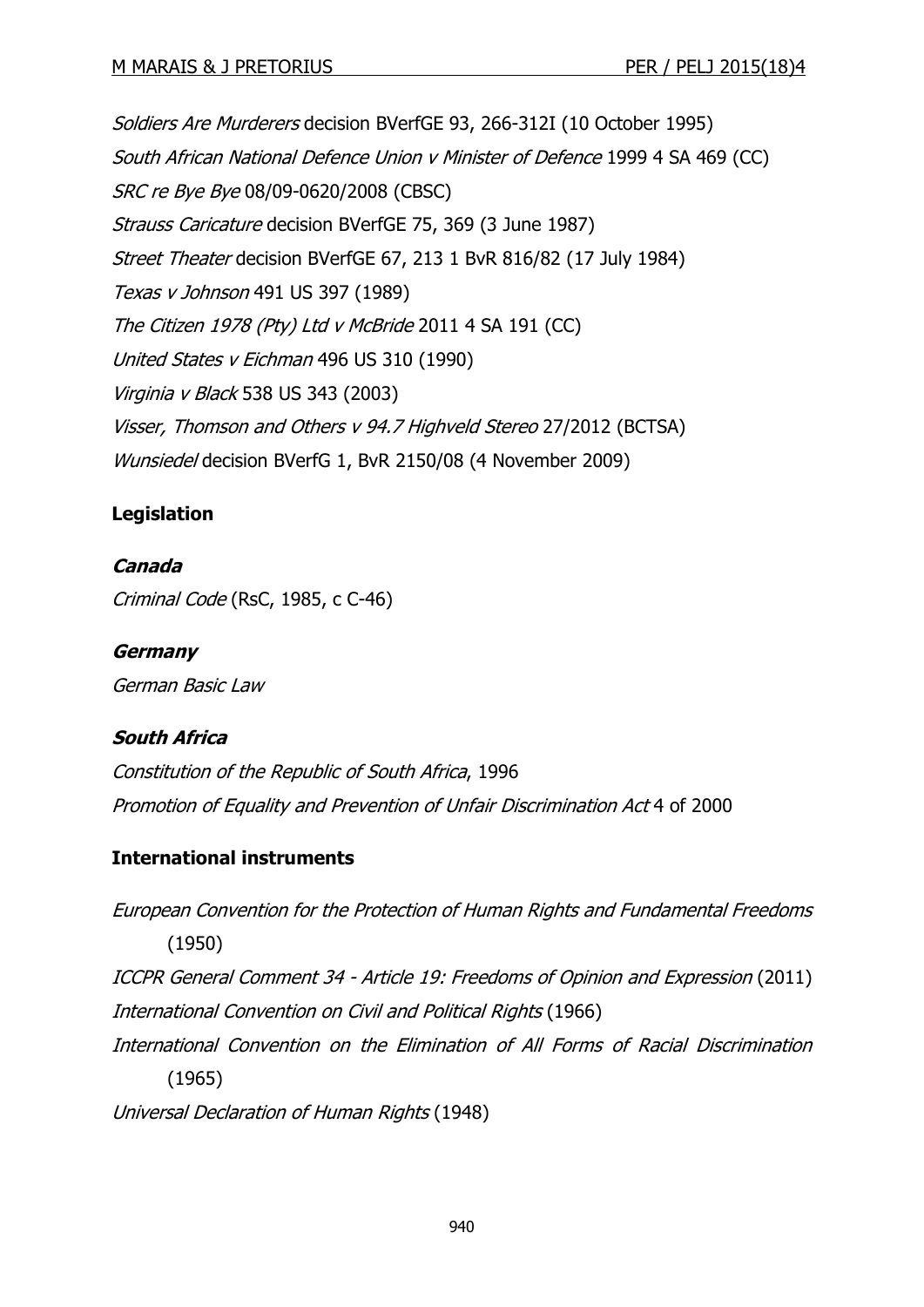## **Internet sources**

BCCSA 2009 and 2011 http://www.bccsa.co.za/index.php?option=com\_content& view=article&id=915

Broadcasting Complaints Commission of South Africa 2009 and 2011 Codes of Conduct for Free to Air and Subscription Broadcasting Service Licensees http://www.bccsa.co.za/index.php?option=com\_content&view=article&id=91 5 accessed 8 November 2014

Bronstein 2006 http://da.wwc.co.za/docs/548/Censorshipvictoriabronsstein\_ document.pdf

Bronstein V 2006 What You Can and Can't Say in South Africa http://da.wwc.co.za/docs/548/Censorshipvictoriabronsstein\_document.pdf accessed 7 November 2014

Isenson 2006 http://www.dw.de/dw/article/0,,1891671\_page\_0,00.html Isenson N 2006 Cartoon Controversy Reflects Deeper Problems in Denmark http://www.dw.de/dw/article/0,,1891671\_page\_0,00.html accessed 8 November 2014

## **LIST OF ABBREVIATIONS**

| <b>ANC</b>       | <b>African National Congress</b>                   |
|------------------|----------------------------------------------------|
| <b>BCCSA</b>     | Broadcasting Complaints Commission of South Africa |
| <b>BCTSA</b>     | Broadcasting Complaints Tribunal of South Africa   |
| Cardozo L Rev    | Cardozo Law Review                                 |
| <b>CBSC</b>      | Canadian Broadcast Standards Council               |
| Chi-Kent L Rev   | Chicago-Kent Law Review                            |
| <b>COSATU</b>    | Congress of South African Trade Unions             |
| Creighton L Rev  | Creighton Law Review                               |
| <b>ECHR</b>      | European Court of Human Rights                     |
| Fla St U L Rev   | Florida State University Law Review                |
| German L J       | German Law Journal                                 |
| Harv CR-CL L Rev | Harvard Civil Rights-Civil Liberties Law Review    |